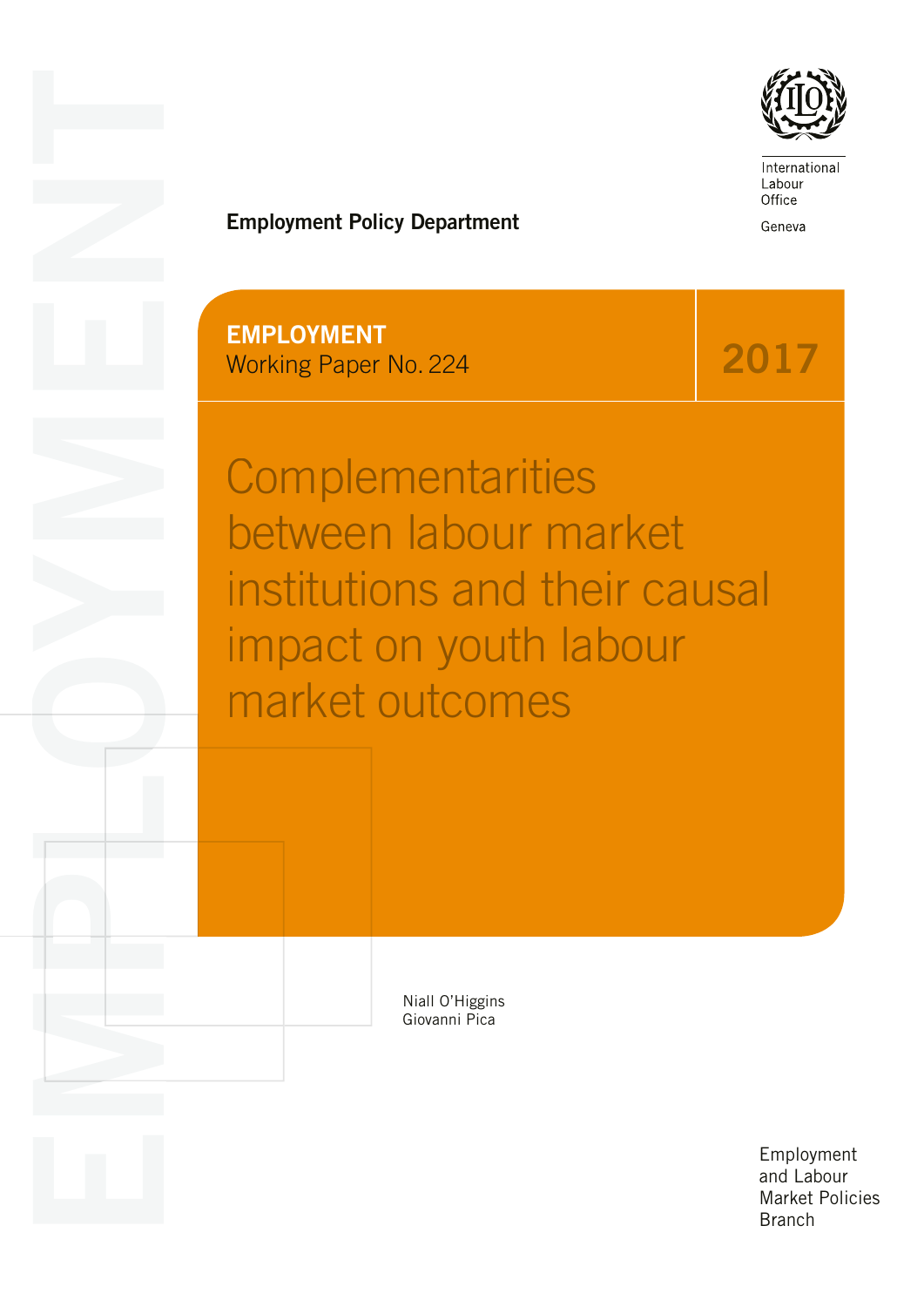

International Labour<br>Office

Employment Policy Department EMPLOYMENT Working Paper No. 224

**2017**

*Complementarities between labour market institutions and their causal impact on youth labour market outcomes*

Niall O'Higgins Giovanni Pica

INTERNATIONAL LABOUR OFFICE – GENEVA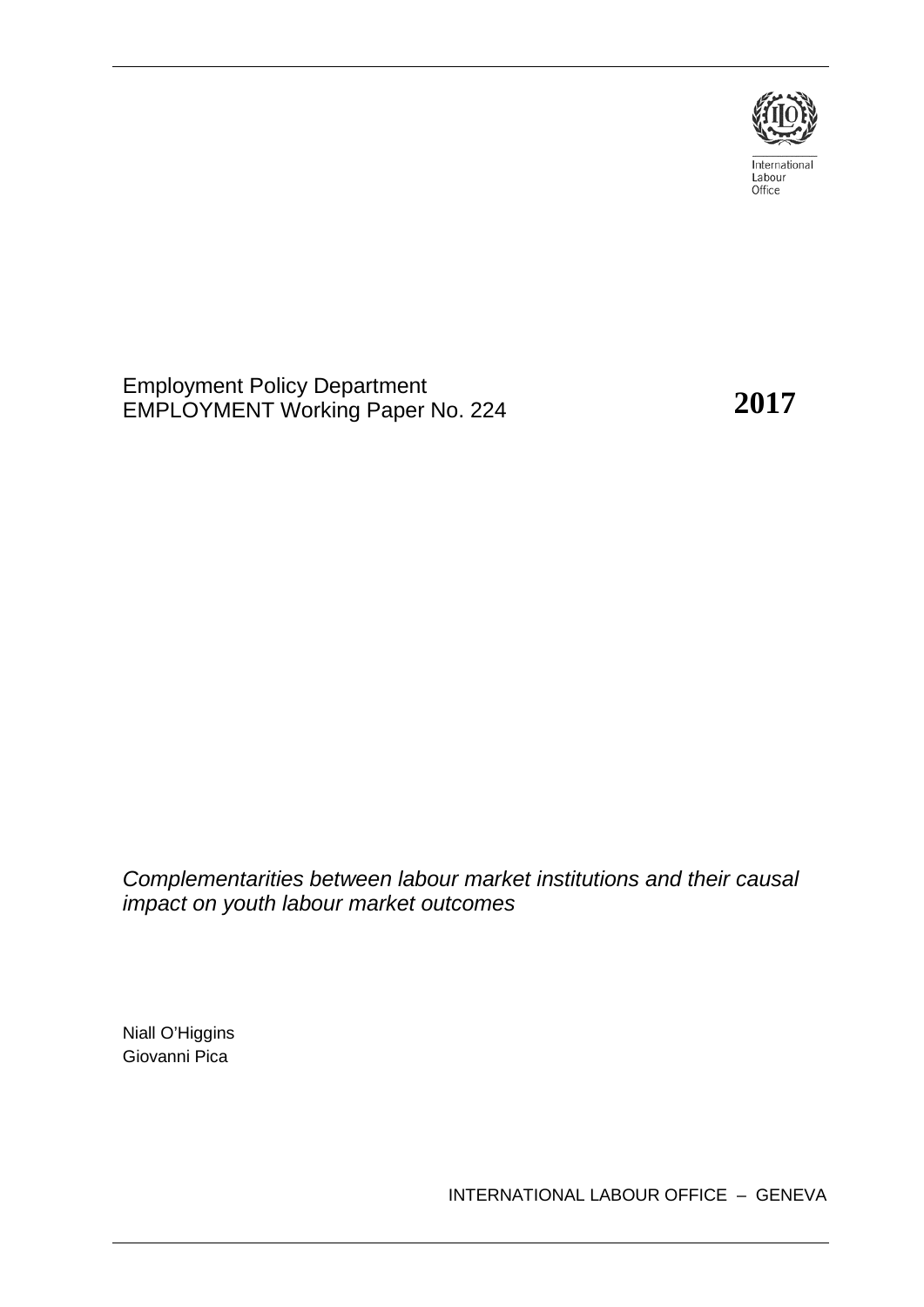Copyright © International Labour Organization 2018

Publications of the International Labour Office enjoy copyright under Protocol 2 of the Universal Copyright Convention. Nevertheless, short excerpts from them may be reproduced without authorization, on condition that the source is indicated. For rights of reproduction or translation, application should be made to the Publications Bureau (Rights and Permissions), International Labour Office, CH-1211 Geneva 22, Switzerland. The International Labour Office welcomes such applications.

Libraries, institutions and other users registered in the United Kingdom with the Copyright Licensing Agency, 90 Tottenham Court Road, London W1T 4LP [Fax: (+44) (0)20 7631 5500; email: cla@cla.co.uk], in the United States with the Copyright Clearance Center, 222 Rosewood Drive, Danvers, MA 01923 [Fax: (+1) (978) 750 4470; email: info@copyright.com] or in other countries with associated Reproduction Rights Organizations, may make photocopies in accordance with the licences issued to them for this purpose.

ISSN 1999-2939 (print); 1999-2947 (.pdf web).

*First published 2017*

The designations employed in ILO publications, which are in conformity with United Nations practice, and the presentation of material therein do not imply the expression of any opinion whatsoever on the part of the International Labour Office concerning the legal status of any country, area or territory or of its authorities, or concerning the delimitation of its frontiers.

The responsibility for opinions expressed in signed articles, studies and other contributions rests solely with their authors, and publication does not constitute an endorsement by the International Labour Office of the opinions expressed in them.

Reference to names of firms and commercial products and processes does not imply their endorsement by the International Labour Office, and any failure to mention a particular firm, commercial product or process is not a sign of disapproval.

ILO publications can be obtained through major booksellers or ILO local offices in many countries, or direct from ILO Publications, International Labour Office, CH-1211 Geneva 22, Switzerland. Catalogues or lists of new publications are available free of charge from the above address, or by email: pubvente@ilo.org Visit our website: www.ilo.org/publns

Printed by the International Labour Office, Geneva, Switzerland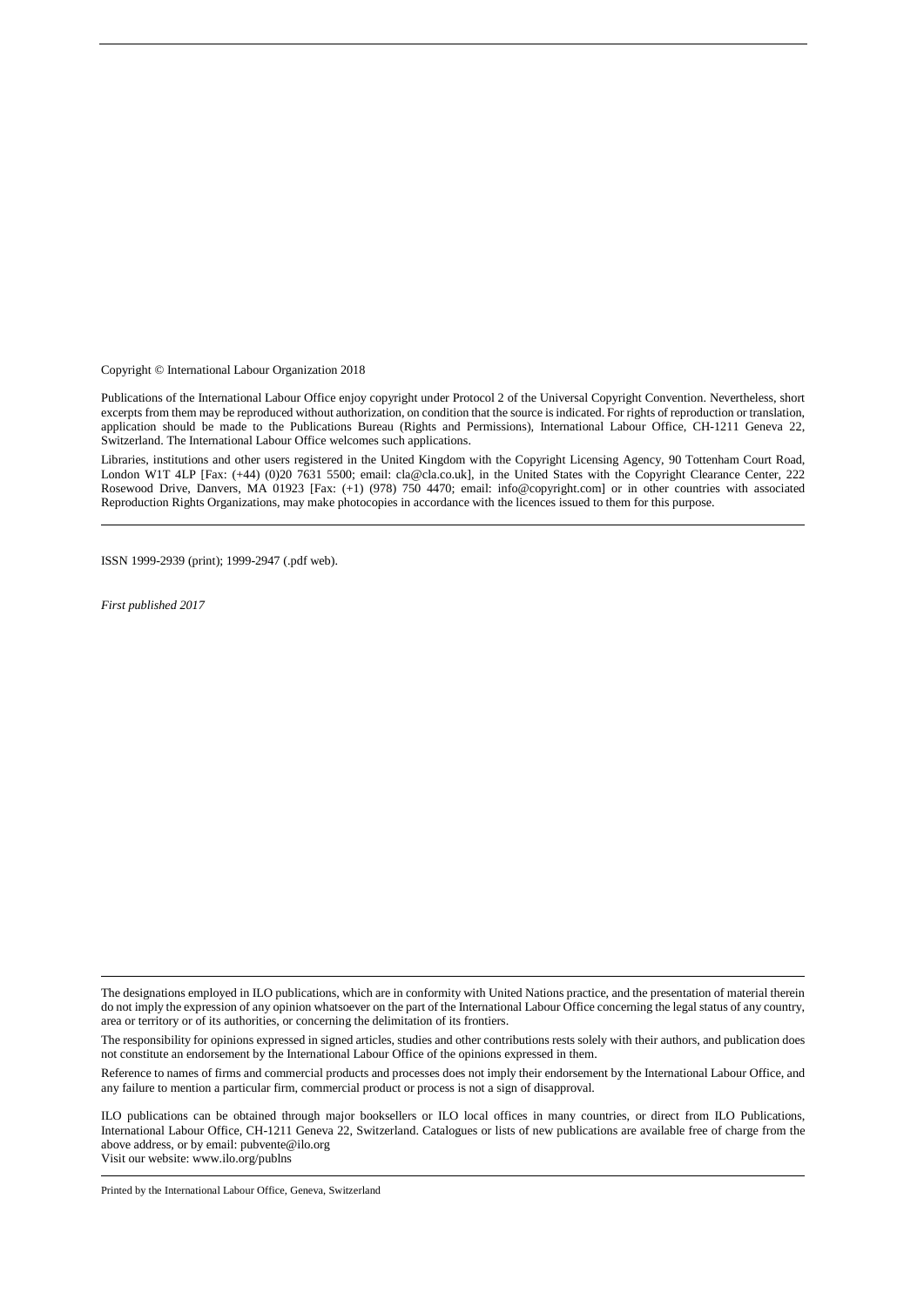## **Preface**

The primary goal of the ILO is to work with member States towards achieving full and productive employment and decent work for all. This goal is elaborated in the ILO Declaration 2008 on *Social Justice for a Fair Globalization*, which has been widely adopted by the international community. Comprehensive and integrated perspectives to achieve this goal are embedded in the Employment Policy Convention of 1964 (No. 122), the *Global Employment Agenda* (2003) and – in response to the 2008 global economic crisis – the *Global Jobs Pact* (2009) and the conclusions of the *Recurrent Discussion Reports on Employment* (2010 and 2014).

The Employment Policy Department (EMPLOYMENT) is engaged in global advocacy and in supporting member States in placing more and better jobs at the centre of economic and social policies and growth and development strategies. Policy research and knowledge generation and dissemination are essential components of the Employment Policy Department's activities. The resulting publications include books, country policy reviews, policy and research briefs, and working papers.

The *Employment Policy Working Paper* series is designed to disseminate the main findings of research on a broad range of topics undertaken by the branches of the Department. The working papers are intended to encourage the exchange of ideas and to stimulate debate. The views expressed within them are the responsibility of the authors and do not necessarily represent those of the ILO.

> Azita Berar Awad Director Employment Policy Department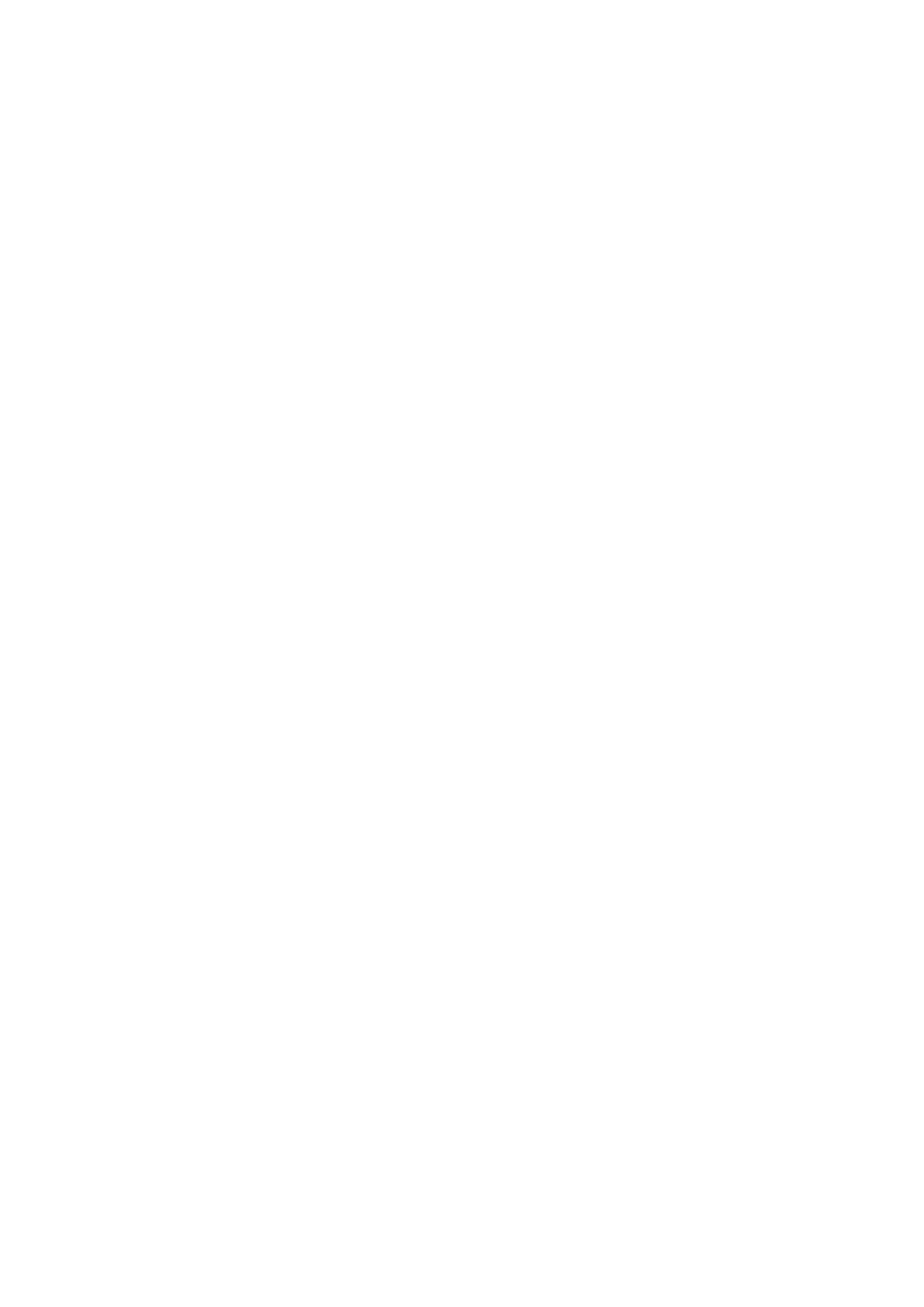## **Foreword**

Across the globe, young women and men are making an important contribution as productive workers, entrepreneurs, consumers, citizens, members of society and agents of change. All too often, the full potential of young people is not realized because they do not have access to productive and decent jobs. Although they are an asset, many young people face high levels of economic and social uncertainty. A difficult transition into the world of work has long-lasting consequences not only for youth but also for their families and communities.

The International Labour Office has long been active in youth employment, through its normative action and technical assistance to member States. One of the means of action of its Youth Employment Programme revolves around building and disseminating knowledge on emerging issues and innovative approaches.

In 2012, the International Labour Conference issued a resolution with a call for action to tackle the unprecedented youth employment crisis through a set of policy measures. The resolution provides guiding principles and a package of inter-related policies for countries wanting to take immediate and targeted action to address the crisis of youth labour markets. This paper is part of follow-up action under which the ILO's Youth Employment Programme (YEP) has been implementing knowledge building efforts.

The issue of interactions between labour market institutions and policies and their effects on youth labour markets are the main focus of this paper which is primarily concerned with issues grouped under pillars 3 (labour market policies) and 5 (rights for young people) of the 2012 resolution. The paper analyses theoretically and empirically the effects on young people's labour market outcomes of two specific labour market institutions and their interaction: employment protection legislation and active labour market policy. More specifically, the paper examines recent policy reforms in Italy focusing on the impact of the 2012 *Fornero* reforms of employment protection legislation as well as the initial impact of the EU-wide Youth Guarantee scheme introduced in Italy in March 2014. The paper then goes on to examine how these two policy reforms interacted.

After a more general consideration of labour market reforms affecting young people in the EU in the lead up to the economic and financial crisis, the analysis first confirms previous findings that the *Fornero* reform increased permanent hires particularly amongst the very youngest workers; it then goes on to find that the YG was indeed successful in increasing the hires of young people, although this operated through a statistically significant increase in female hires on temporary contracts. Third, it finds some evidence of a dampening effect of the YG on EPL reforms.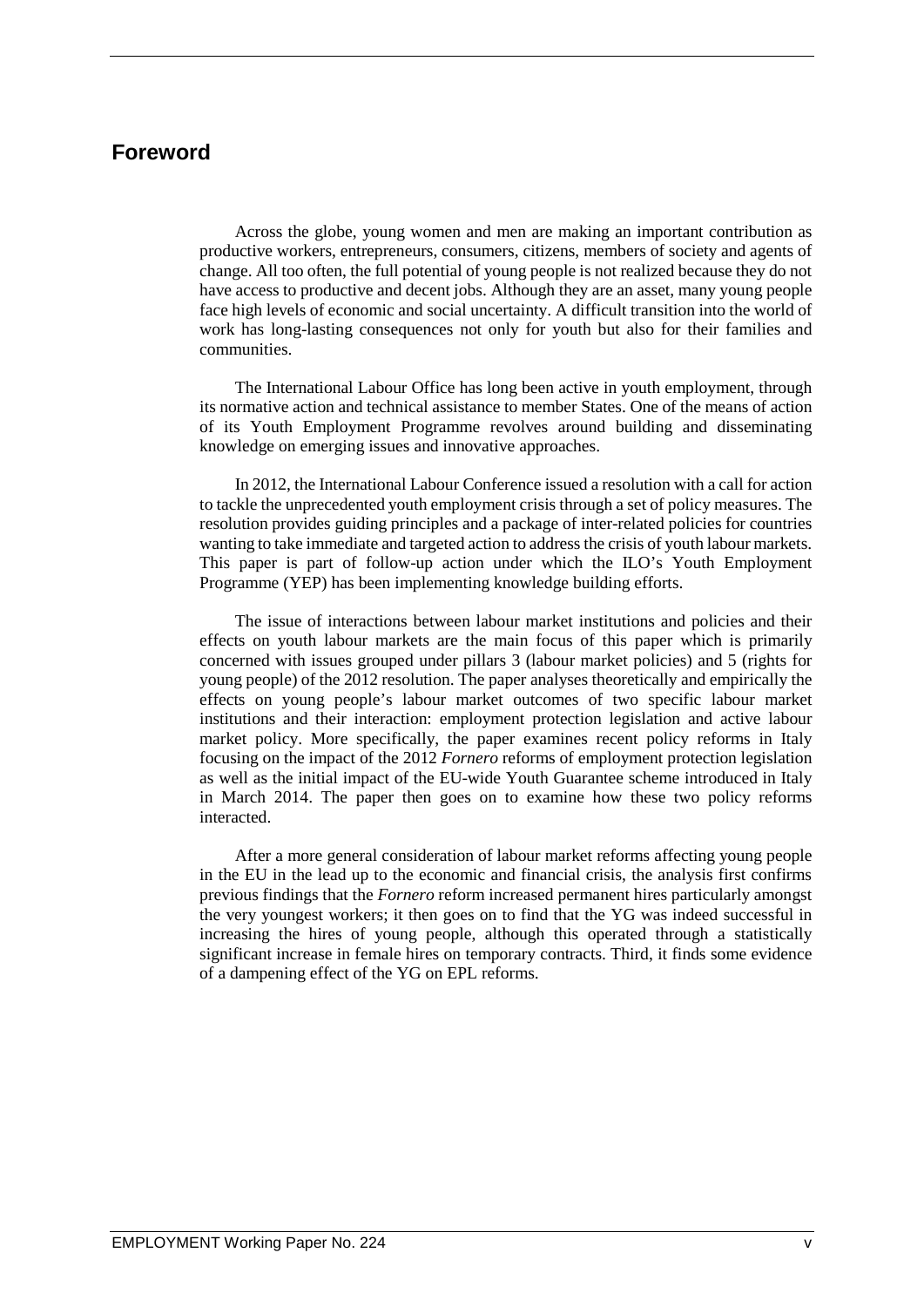The paper was authored by Niall O'Higgins (ILO-YEP) who is also co-ordinating knowledge-building efforts for the ILO's Youth Employment Programme and Giovanni Pica of the University of Milan. The paper benefitted greatly from the useful comments provided by ILO colleagues Mariya Aleksynska, Janine Berg, Clemente Pignatti and Valerio De Stefano as well as those provided by participants in an ILO workshop held in Geneva.

> Sukti Dasgupta Chief, Employment and Labour Market Policies Branch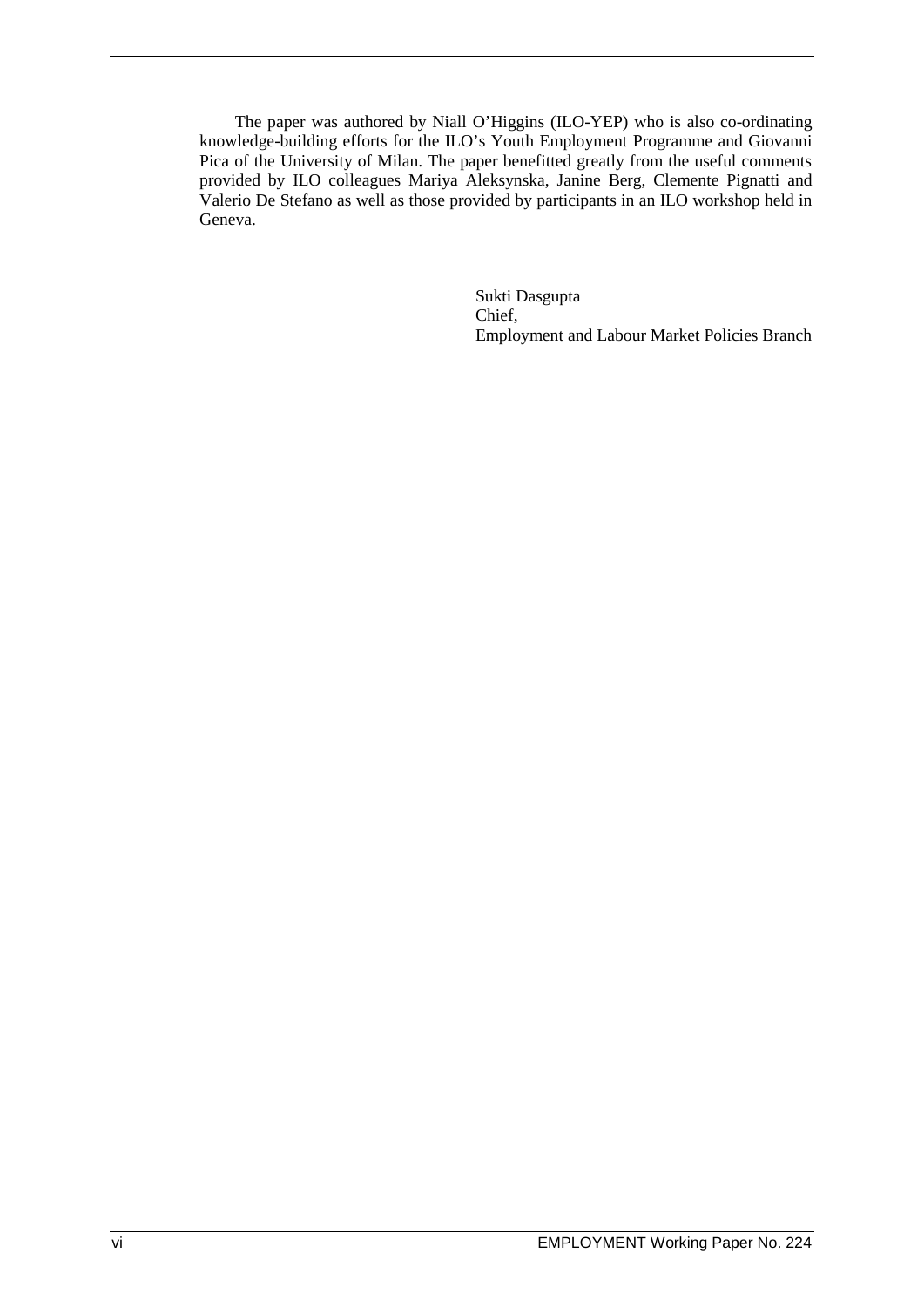## **Contents**

### Page

|                                                                           | iii            |
|---------------------------------------------------------------------------|----------------|
|                                                                           | $\mathbf{V}$   |
|                                                                           | $\mathbf{1}$   |
|                                                                           | 3              |
|                                                                           | $\overline{4}$ |
|                                                                           | 5              |
|                                                                           | 6              |
|                                                                           | 9              |
|                                                                           | 9              |
|                                                                           | 9              |
|                                                                           | 11             |
|                                                                           | 12             |
|                                                                           | 24             |
| 5.5 Results: complementarities between EPL reform and the Youth Guarantee | 26             |
|                                                                           | 31             |
|                                                                           | 35             |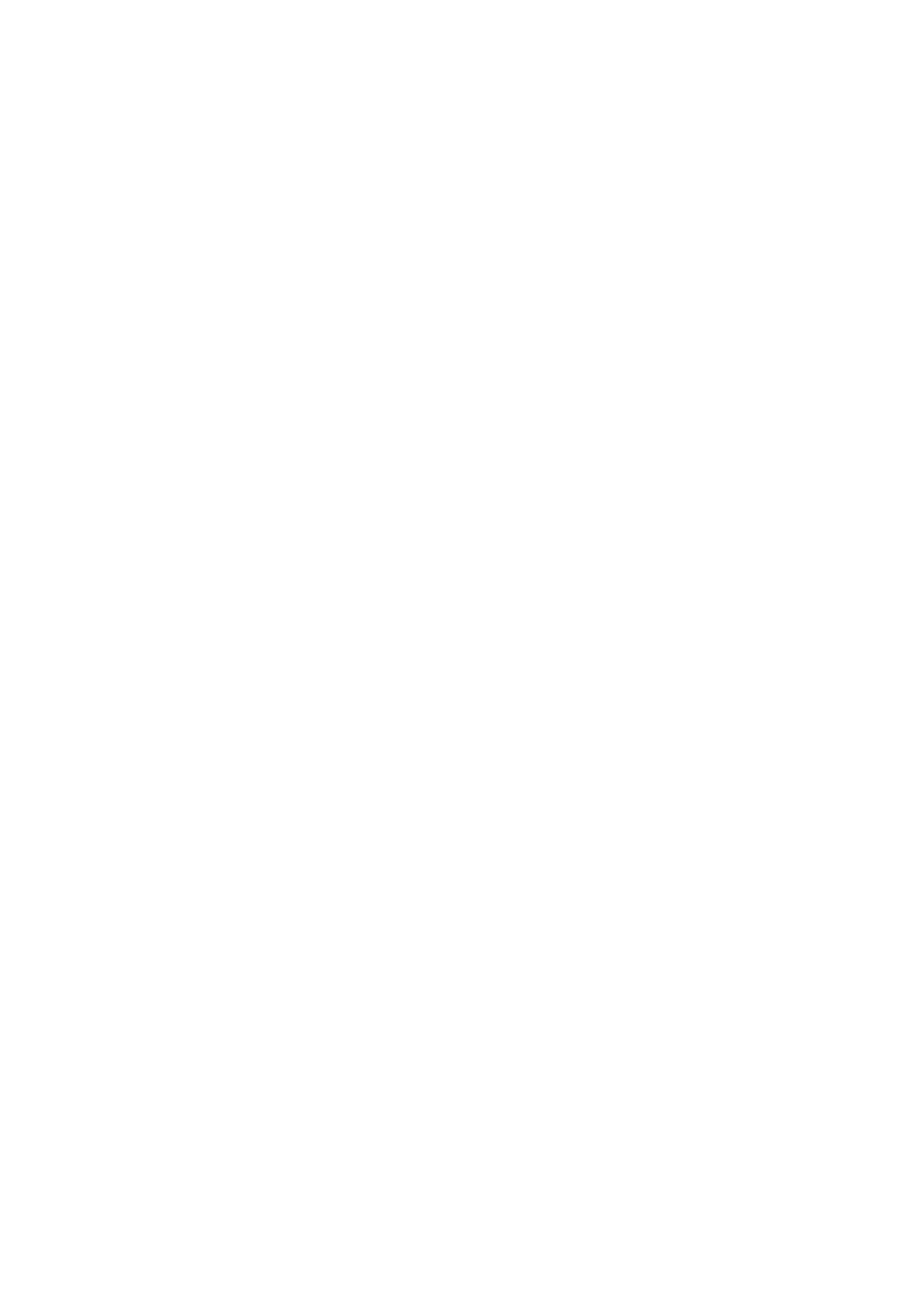## **1. Introduction**

The Great Recession precipitated by the Global Economic and Financial Crisis had – and still has – a large labour market impact in the EU, inducing a large decrease in employment rates in many Member States. It is often plausibly argued that young people were particularly hard hit. One way in which this is manifest, is in the striking increase in youth long-term unemployment occasioned by the crisis. Between 2008 and 2014, the prevalence of long-term unemployment<sup>[1](#page-9-0)</sup> amongst young people increased by over  $50\%$ (compared to just over 30 per cent for 25-49 year olds), from 23.0 per cent to 35.6 per cent, before falling back to 29.5 per cent in 2016 – still far from its pre-crisis level notwithstanding the introduction of the Youth Guarantee which was explicitly aimed at reducing the time spent by young people between education and work or between jobs. The EU youth unemployment rate had fallen from its crisis peak of 23.6 per cent in 2013 to 18.7 per cent in 2016 – still well above the 15.6 per cent witnessed in 2008. Between 2008 and 2016, youth employment rates fell by just under 10 per cent (compared to a fall of under 2% for prime age adults) from 37.3 per cent to 33.7 per cent with a low point of 32.1 per cent being reached in 2013. The prevalence of temporary and above-all part-time employment amongst young people has also increased over the same period – by 9 per cent and 24 per cent respectively.

A number of relatively recent and some not so recent papers have looked at the factors driving youth employment and unemployment, in recent years focusing on the role of labour market institutions (LMI). Throughout this literature, from its beginnings in the 1980s, studies have unanimously found a major role for aggregate demand in determining youth labour market outcomes with a more variable role played by demographic and, above all, institutional factors.[2](#page-9-1)

Labour market institutions are often thought likely to affect young people more than other age-groups for fairly obvious reasons; of particular relevance here, young people are usually, by virtue of their age, either new or recent labour market entrants and are consequently more likely to be affected by employment protection legislation (EPL) in as much as this influences new hires. Whilst the net employment effects of EPL – whether for young people or adults – are ambiguous, both theoretically and empirically, the picture as regards flows is clearer; strong EPL reduces labour turnover (Boeri and van Ours, 2013).

It is also unclear how EPL interacts with other labour market institutions. The paper seeks to throw light onto the issue by examining theoretically and empirically the effects of two labour market institutions (EPL and ALMP) and their interaction in determining flows in youth labour markets. Specifically, the paper seeks to identify the impact of two recent policy changes – a reform of EPL and an expansion of ALMPs for young people on hires by firms.

To be precise, this paper analyses the impact of two specific labour market reforms in Italy and their impact on the flows of young people into employment. Italy is an interesting case in that it has recently introduced major reforms of EPL as well as – in common with all other EU countries - a comprehensive active labour market policy for young people: the Youth Guarantee. This allows an examination of the role of specific

<span id="page-9-0"></span><sup>&</sup>lt;sup>1</sup> The prevalence of long-term unemployment is defined here as the percentage of the unemployed of a specific age-group who have been so for one year or more.

<span id="page-9-1"></span><sup>2</sup> Early examples here are Clark and Summers (1982) on the USA and Rice (1986) on the UK.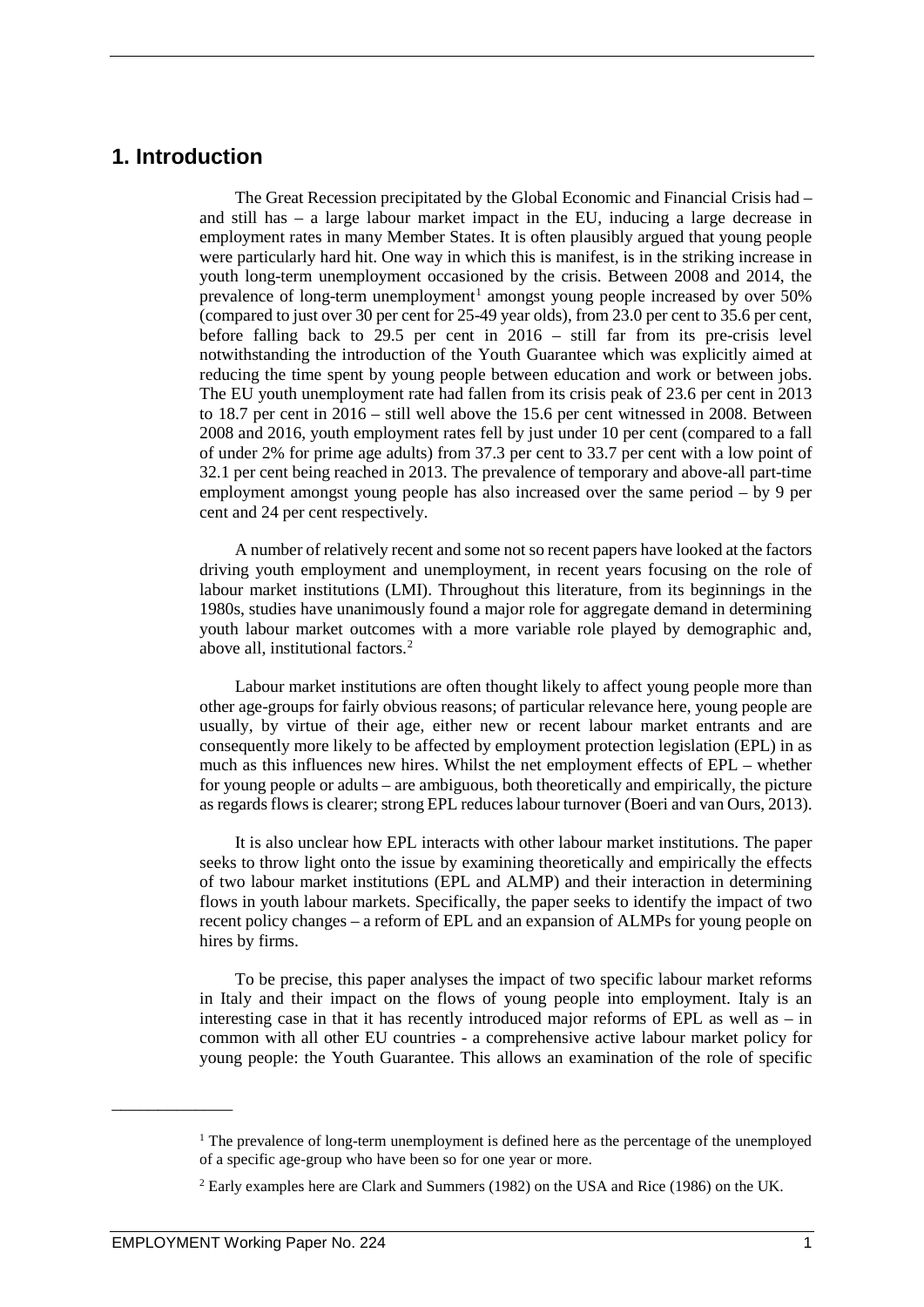complementarities between labour market institutions; in this case, how the introduction of a new ALMP interacts with the reform of EPL in influencing job flows?

The first, which is exploited to identify the effect of EPL, consists of one aspect of the so called "Fornero" labour market reform introduced in Italy in July 2012 (law 92/2012) which, *inter alia* relaxed some of the rules of dismissal of permanent employees hired in firms with more than 15 employees – making it *de facto* cheaper to fire permanent employees from such firms, $3$  while the rules for firms with less than 15 workers remained unchanged. The differential law change between larger and smaller firms allows the identification – through a difference-in-difference approach – of the causal effect of the weakening of EPL on hiring. Applying this methodology thus involves comparing the change in hiring rates before and after the reform in firms which were affected by the reform and those which were not. This is directly analogous to the typical impact evaluation methodology applied to active labour market programmes; the treated group comprises firms (with fifteen or more workers) which were affected by the legislative reform and the control group (firms with less than fifteen workers) which were not. The difference between these two types of firm in the difference in hiring rates over time comprises the evaluation; hence the term, difference-in-difference.

On May 1<sup>st</sup> 2014, as in all other countries of the European Union, the Youth Guarantee (YG) scheme was introduced also in Italy. The implementation of this Youth Guarantee allows us to further identify the causal effects of the interaction between the weakening of EPL and the introduction of a comprehensive ALMP for young people. In this case identification of the causal effect is achieved by comparing the differential effects of the introduction of the YG on the hiring of people aged 29 and below – who were eligible for the YG - with those aged above 29 – who were not. Comparing this differential hiring before and after the Fornero reform allows the identification of the joint impact of the changes to EPL and ALMP.

The analysis makes use of monthly data from Italian social security records for the period 2012 and 2014. The data provide information on the number of newly hired workers by firm size, province, sector, contract type, age and gender at a monthly frequency. Thus, they allow us to control both for unobserved heterogeneity disaggregated by firm size, province, 2-digit industrial sector, contract type, age and gender level and to control for the evolution of differential seasonal cycles across large and small firms.

The paper contributes to at least two strands of literature, by theoretically and empirically evaluating a) the effects of employment protection on labour market outcomes; and, b) the impact of active labour market policies. The paper specifically adds to the literature by analysing the *joint* impact of these two types of labour market interventions.

The paper is organized as follows. Section 2 provides a brief overview and review of the relevant literature. Section 3 presents a simple matching model that illustrates the individual and joint effects of employment protection legislation and active labour market policies, with the purpose of guiding the empirical analysis. Section 4 discusses the law changes exploited for identification purposes. Section 5 describes the empirical strategy, discusses the data and presents the results and Section 6 offers some concluding remarks.

<span id="page-10-0"></span><sup>3</sup> For example, Freshfields Bruckhaus Deringer, an international law firm operating in Italy, note that before the reform, out-of-court 'unfair dismissal' dispute settlements in the Milan area were typically of the order of two years' salary, following the reform, this fell to around 18 months' salary (Freshfields Bruckhaus Deringer, 2014); a 25 per cent reduction. This provides a rough measure of the reduced firing cost for firms associated with the reform.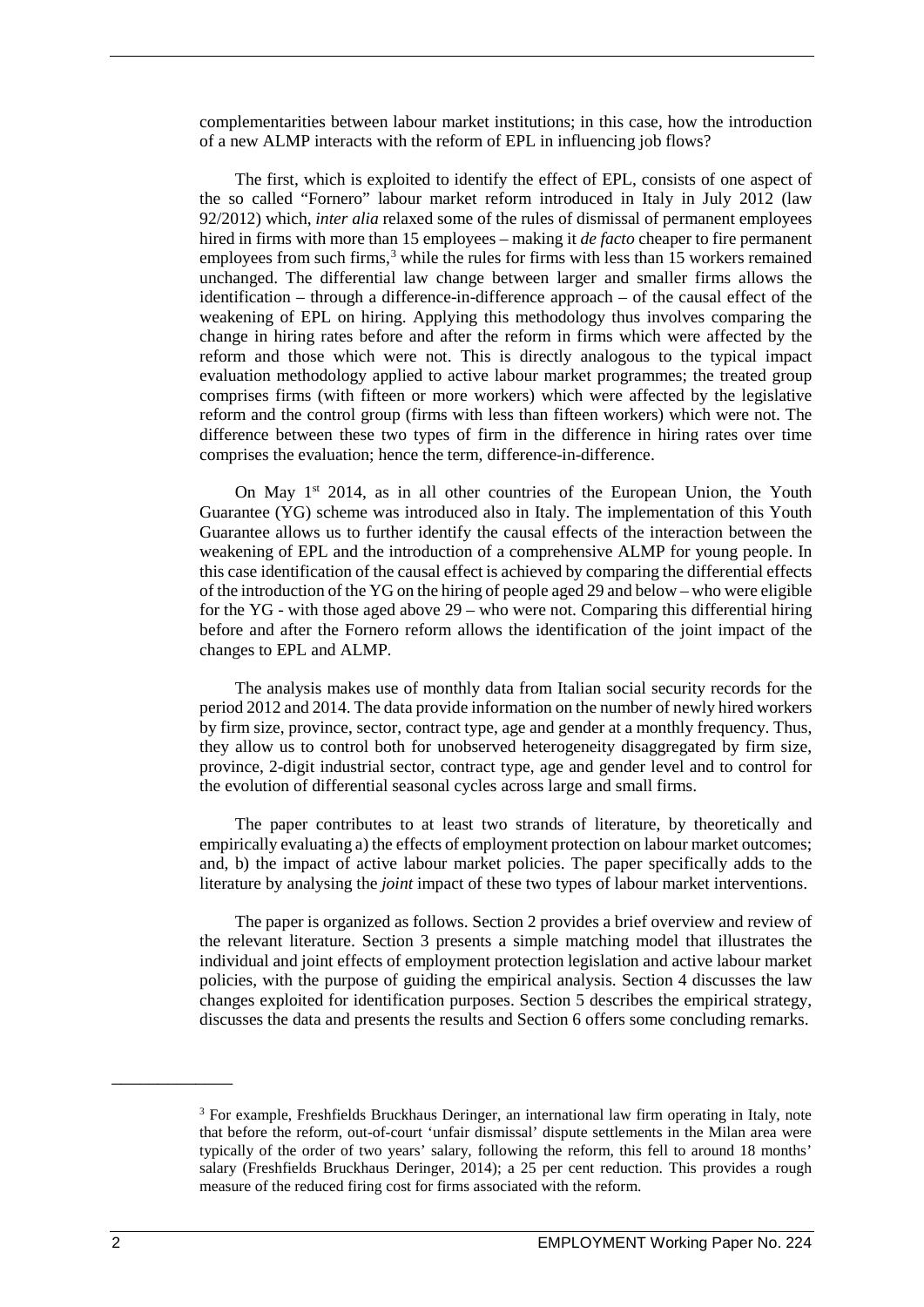## **2. Labour market institutions and youth labour markets**

Boeri (2010, p. 1182) defines a labour market institution as "a system of laws, norms or conventions resulting from a collective choice, and providing constraints or incentives which alter individual choices over labor and pay". For the most part, labour market institutions serve to protect the more vulnerable participants in the labour market, typically guaranteeing certain rights and providing workers with some basic protections from harm and/or loss of income. But labour market institutions themselves are just part of the larger institutional setting which determines what actually goes on in labour markets. Berg and Kucera (2008) make the further distinction between labour institutions, which comprise formal and informal rules, practices and policies affecting how the labour market works, and a subset of these, labour *market* institutions, which includes EPL but explicitly excludes "non-market" institutions such as trade unions and the work ethic. The relevant point here is that all these factors have important implications for the quality and quantity of work available to, and performed by, young people. In this paper, the concern is primarily with the quantitative youth employment effects of labour market institutions, in particular the systems of rules and regulations governing labour markets as encapsulated in employment protection legislation (EPL) and how these interact with another type of labour market institution explicitly intended to promote the quality and quantity of youth employment, active labour market policy (ALMP); and, specifically the Youth Guarantee.

Labour market institutions are often likely to influence the labour market experiences of young people more than those of other groups. For example, young people are usually, by virtue of their age, either new or relatively recent labour market entrants, and are consequently more likely to be affected by EPL *inasmuch as* this has an effect on job seekers and/or the newly employed. However it is also important to recognize that policies (and programmes) are not implemented in a void; it is reasonable to suppose that labour market outcomes arising as a consequence of any specific policy or programme choice will be influenced by existing institutional arrangements. Specific complementarities among labour market institutions have arguably received *relatively* little attention in the literature. Notable exceptions are the papers by Bassanini and Duval (2006, 2009) which examine in some detail the role of interactions in aggregate labour markets.<sup>[4](#page-11-0)</sup> Estimating empirical panel models of aggregate unemployment, they find that labour market institutions are complementary in that the effects of specific institutions such as EPL and unemployment benefits reinforce one another. This contrasts with this analysis which, looking explicitly at young people, finds that in both a theoretical matching model and its empirical counterpart, ALMPs mitigate the effects of stronger (or weaker) EPL, dampening the positive (negative) stimulus to youth employment arising from weaker (stronger) legislation.

This Section first offers a short review of the very large literature on the effects of employment protection on labour reallocation (for a recent comprehensive review, see Skedinger, 2010) and then briefly surveys the studies that evaluate the impact of active labour market policies.

<span id="page-11-0"></span><sup>4</sup> Boeri et al. (2012) also explicitly treat interactions among labour market institutions, although they are primarily concerned with the trade-off between two such institutions (unemployment benefits and EPL) as an outcome of the political process, rather than its effects per se. The impact of labour market institutions themselves has been the subject of an extensive literature. In addition to the papers cited in the text, see also de Serres et al. (2012) and OECD (2007, ch. 4), among many others.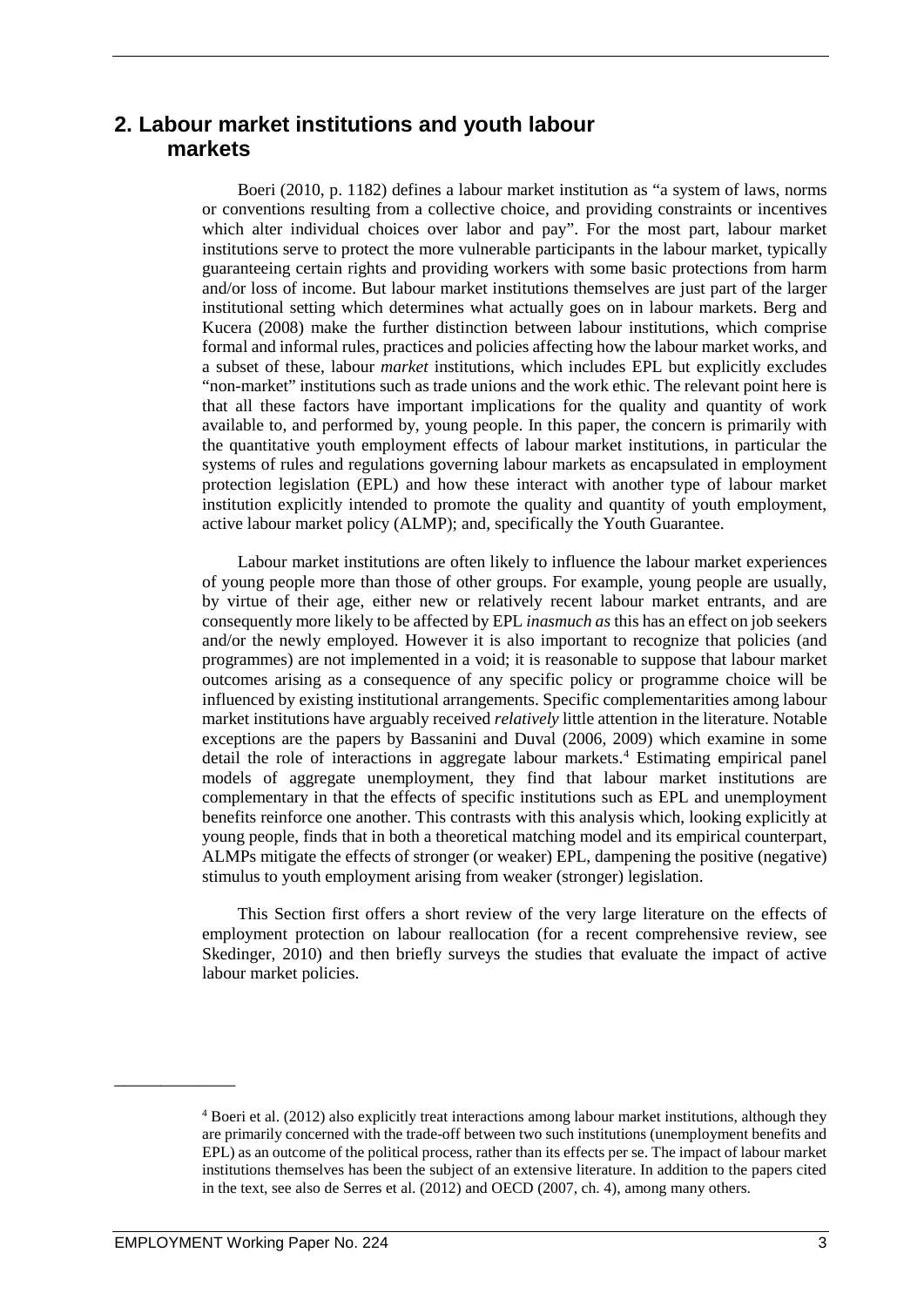## **2.1 Employment protection legislation (EPL)**

Employment protection legislation comprises the rules governing the hiring and firing of workers. "EPL imposes legal restrictions on dismissals and sets compensations to workers to be paid by their former employers in case of early termination of a permanent contract [...] EPL also imposes restrictions on the hiring of workers under temporary contracts." (Boeri and van Ours, 2013, p. 275). Whilst it is a key labour market institution (or set of institutions) which provides stability in employment and protects workers against arbitrary dismissal by employers, it has sometimes been cited as a cause of high unemployment.

Stronger employment protection reduces the flows of young (and adult/older) workers into and out of employment. This is the unequivocal finding of the substantial body of theoretical and above-all empirical literature which has examined the question. Employment protection legislation (EPL) acts as a tax on both hiring and firing, reducing accessions and separations; firing costs provide incentives to retain workers whose wage exceeds their productivity during bad times and not to hire workers whose wage lies below their productivity during good times (Bentolia and Bertola, 1990). Put simply, employers find it more expensive and/or more difficult to fire incumbent workers and so job separations will fall. At the same time, anticipating potential costs and difficulties associated with releasing workers should demand for the firms' product decrease and/or if workers prove to be less productive than expected, firms will also be more reluctant to hire.

But, is this a good or a bad thing? Job stability may be seen as a positive attribute in itself. Job stability encourages training and reduces deadweight losses arising from the transaction costs involved in hiring new workers. But, does stronger EPL lead to higher or lower levels of youth employment and unemployment? Theoretically, the net result of the reduced flows of young people into and out of jobs as a consequence of more protective EPL may be higher or lower employment (Bentolila and Bertola, 1990). Moreover, empirical work in the area has thus far not produced an unequivocal answer to the question of whether stronger EPL does, in fact, reduce employment or not. Amongst significant studies in this area, neither Jimeno and Rodriguez-Palenzuela (2002) nor Bertola et al. (2007), for example, find a significant role for EPL in reducing youth employment whereas Bassanini and Duval  $(2006)$ , on the other hand, do.<sup>[5](#page-12-0)</sup>

Early empirical papers, based on cross-country aggregate data (Bertola and Rogerson, 1997, among many others), identify the effect of EPL exploiting cross-country variation in EPL. Results from this approach are, however, likely to be biased in the presence of nonobservable country-specific factors that affect labour market outcomes and are correlated with EPL. Adding the time dimension to the cross-country dimension does not help much given the limited time variability of EPL. To overcome this problem, many studies have focused on the within-country variation of EPL, either across individuals (e.g. Marinescu, 2009) or across firms (e.g. Boeri and Jimeno, 2005). Many papers that follow this approach, including this one, do so exploiting the discontinuities in firing-costs regimes that apply to firms of different sizes within countries (Bauer et al., 2007; Kugler and Pica, 2008; Schivardi and Torrini, 2008; Martins, 2009; Leonardi and Pica, 2013; Cingano et al., 2016). Acemoglu and Angrist (2001), Autor (2003) and Autor et al. (2007) take a different route and exploit instead, within the U.S., variation across states in EPL. The advantage of the within-country analysis is that it easily allows to control for both time-invariant and time-varying factors, including institutional features, which affect all economic agents equally.

The consensus that emerges from this literature noted above is that EPL unambiguously reduces worker reallocation; but it also reduces entry wages and firm total factor productivity (TFP). The effect on job flows is less clear-cut. This may be due to the fact that, for lack of

<span id="page-12-0"></span><sup>5</sup> Along with a positive impact of minimum wages on youth employment.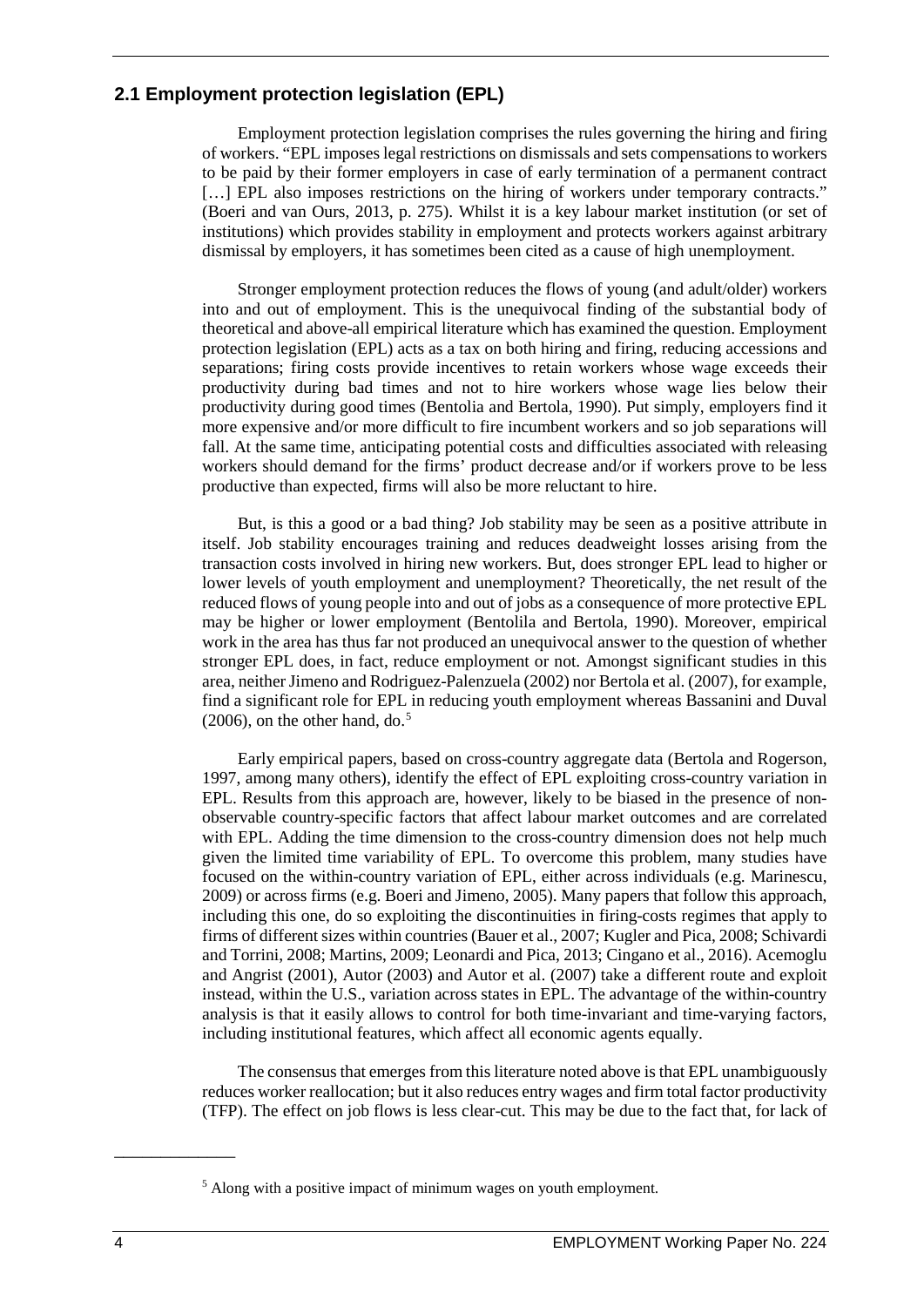higher frequency data, the literature usually estimates the impact of firing costs on *annual* job flows. This may lead to underestimate the allocative inefficiencies generated by EPL, as the impact of transitory shocks on high-frequency adjustments is not captured by annual data (Blanchard and Portugal, 2001).

Even though the conventional wisdom has it that EPL mostly harms young workers, the literature is almost silent on the age gradient of the EPL effect. One notable exception is Chéron et al. (2011) that shows, in a formal model, that higher firing taxes benefit older workers and increase job destruction rates for younger generations. Consistently, Leonardi and Pica (2013) find that the negative wage effect of EPL is stronger for younger workers and, more recently, Ingino and Pica (2016) show that a reduction in EPL raises permanent hires particularly for young workers.

## **2.2 Active labour market programmes (ALMPs)**

ALMPs are typically publicly funded programmes which aim to improve the employment prospects of participants. Usually these involve one or more of the following elements:

- *Employment services and job search assistance* (ESJSA). This typically takes the form of public employment services playing a mediating role between jobseekers and firms seeking workers.
- *Subsidized employment*. This takes two primary forms: (a) employment on public projects (public employment programmes or PEPs) such as infrastructure construction, socially useful work, etc.; (b) employment with private employers via wage subsidies.
- *Skills training*. This typically involves training on or off the job with the purpose of providing young people with job-related skills.
- *Entrepreneurship promotion* typically involving one or more of the following elements: training to provide entrepreneurial skills, facilitated access to credit and/or work space, technical support and (sometimes) facilitated access to markets.

Often, individual ALMPs offer a range of support covering more than one of these elements. This may mean that individual participants receive a combination of forms of support – e.g. ESJSA combined with a wage subsidy with a private employer on condition that the employer provides training. Table 4.1 provides a summary of the strengths and weaknesses of different types of programme.

The empirical literature on active labour market policies is large and provides somewhat mixed evidence regarding the effectiveness of ALMPs for young people. The most recent meta-analysis of Kluve et al. (2017) which recovered 3629 treatment effects from 105 interventions suggests that ALMPs for young people have, on average, a positive albeit modest impact on employment and income outcomes.

This complements a number of earlier studies which have also been the subject of metaanalyses. Card et al. (2010) examines 199 programme impacts from 97 studies conducted between 1995 and 2007, finding that programmes for youths are less likely to yield positive impacts than untargeted programmes. Subsequently, Card et al. (forthcoming) building on Card et al. (2010) analyse 207 studies that provide 857 estimates of the effect of specific active policies at different time horizons. They also find that on average the size of the effect is smaller for older workers and youths compared to prime age adults. The latter study also shows that on average ALMP's have smaller effects in the short run (less than a year after the end of the program), than in the medium  $(1-2)$  years post program) and longer run  $(2+$ years). In particular, programmes that contribute to human capital accumulation have small short term impacts, coupled with larger impacts in the medium or longer run. Public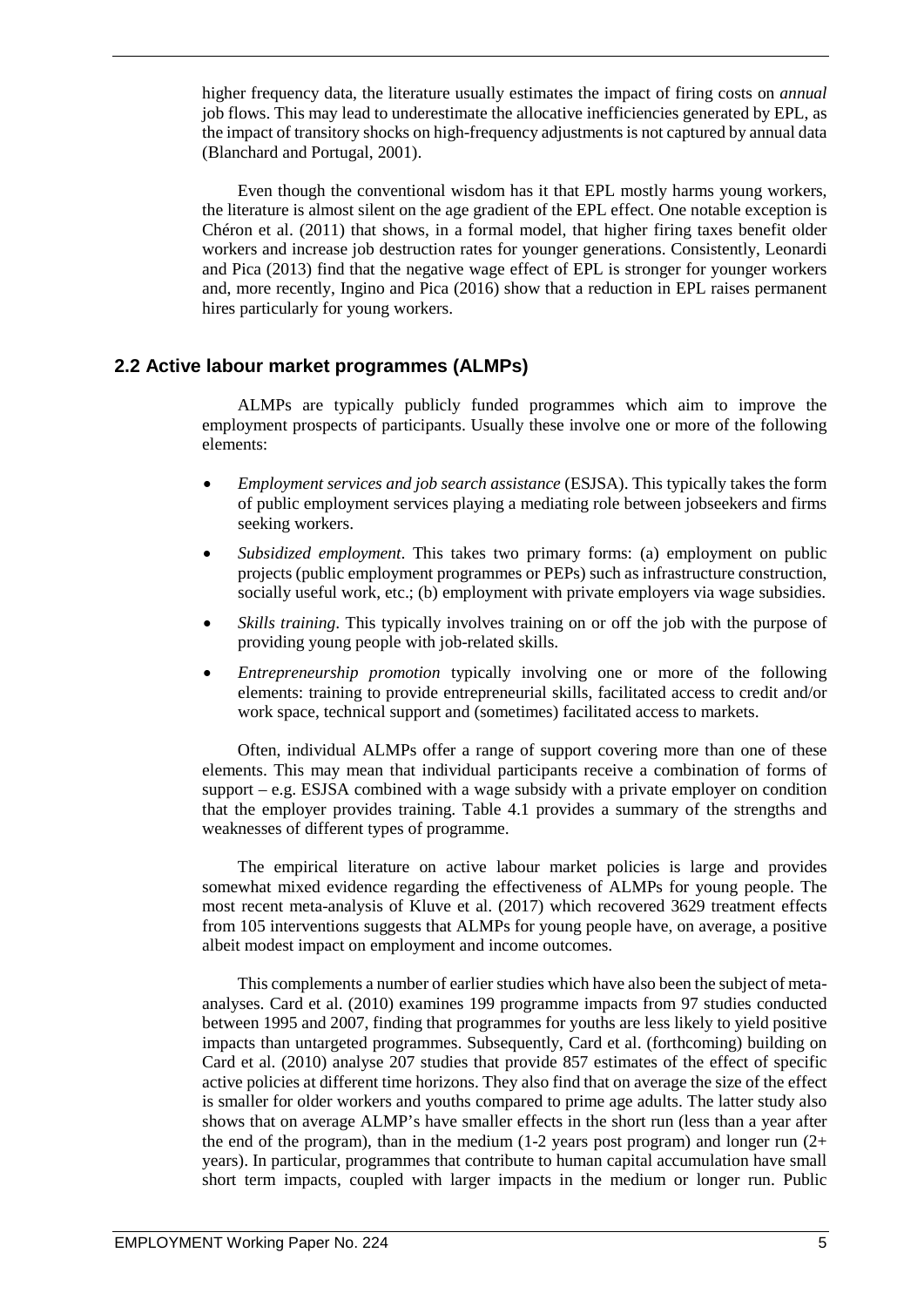employment programmes have negligible, or even negative program impacts at all time horizons. Kluve et al. (2017) also find that youth programme impact tends to increase over time

A consistent finding in the literature over the last two decades is that comprehensive programmes with specific interventions targeting individual profiles tend to be particularly effective. Kluve et al. (*op. cit.*) also find support for this view although it more evidently applies in low and middle income countries than in high income ones. More generally, rather than the type of intervention *per se*, it appears that country context, specific design features as well as the profile of participants are the crucial factors in determining significant employment and income impacts. This is also consistent with the view emerging from the more qualitative literature review of Bördős et al. (2017).

In terms of ALMP impact, this paper focusses on the EU's Youth Guarantee – and specifically on its implementation in Italy. Introduced in 2014, the Youth Guarantee programme committed European Union member states to ensure that within four months of leaving school or becoming unemployed, anyone younger than 25 receives either a quality job offer suited to their education, skills and experience or the opportunity to acquire the education, skills and experience needed to find a job in the future through an apprenticeship, a traineeship or continued education. The programme was extended to individuals up to age 29 in a number of countries.

The Youth Guarantee programme is rather more than just a comprehensive active labour market programme (ALMP). It is intended to ensure that all young people who are NEET receive assistance before extended unemployment permanently impairs their chances of finding work. An important innovation is that it aims to systematically extend outreach to young people who are not looking for a job and who are not in education or training whereas previous interventions usually targeted only people explicitly seeking work – the young unemployed. The emphasis of the Youth Guarantee programme on young people who are not looking for a job and who are not in education or training (inactive NEETs) significantly extends the reach of the initiative to include the most disadvantaged and discouraged. The range of options also goes well beyond the scope of typical ALMP interventions. In addition to subsidized employment and training opportunities, it includes subsidized participation in general education and apprenticeships. Because it has stimulated national policy reforms, it may reasonably be seen as a youth labour market policy framework rather than simply a large scale ALMP (ILO, 2017).

## **2.3 Policy interactions**

Specific labour market institutions do not operate in a void; it is reasonable to suppose that outcomes arising as a consequence of any specific policy or programme choice will be influenced by existing institutional arrangements. This paper is specifically concerned with two such interactions and their impact on the youth labour market. Typically, the impact of complementarities and, more generally, interactions between labour market institutions have received *relatively* little attention in the literature. As noted above, notable exceptions are the papers by Bassanini and Duval (2006, 2009) which examine in some detail the role of interactions in aggregate labour markets, finding that the effects of specific institutions such as EPL and unemployment benefits reinforce one another.

In minimum wage research, a few studies have broached this issue. One example is the analysis by Neumark and Wascher (2004). Although this is not its main focus, in a crosscountry analysis of the impact of minimum wages on youth employment, the authors include a specification with interactions between minimum wages and other labour market institutions. It finds that the two institutions which consistently have statistically significant interactions with minimum wages are strong EPL and expenditure on ALMPs, both of which offset the estimated negative employment effects of minimum wages on young people as a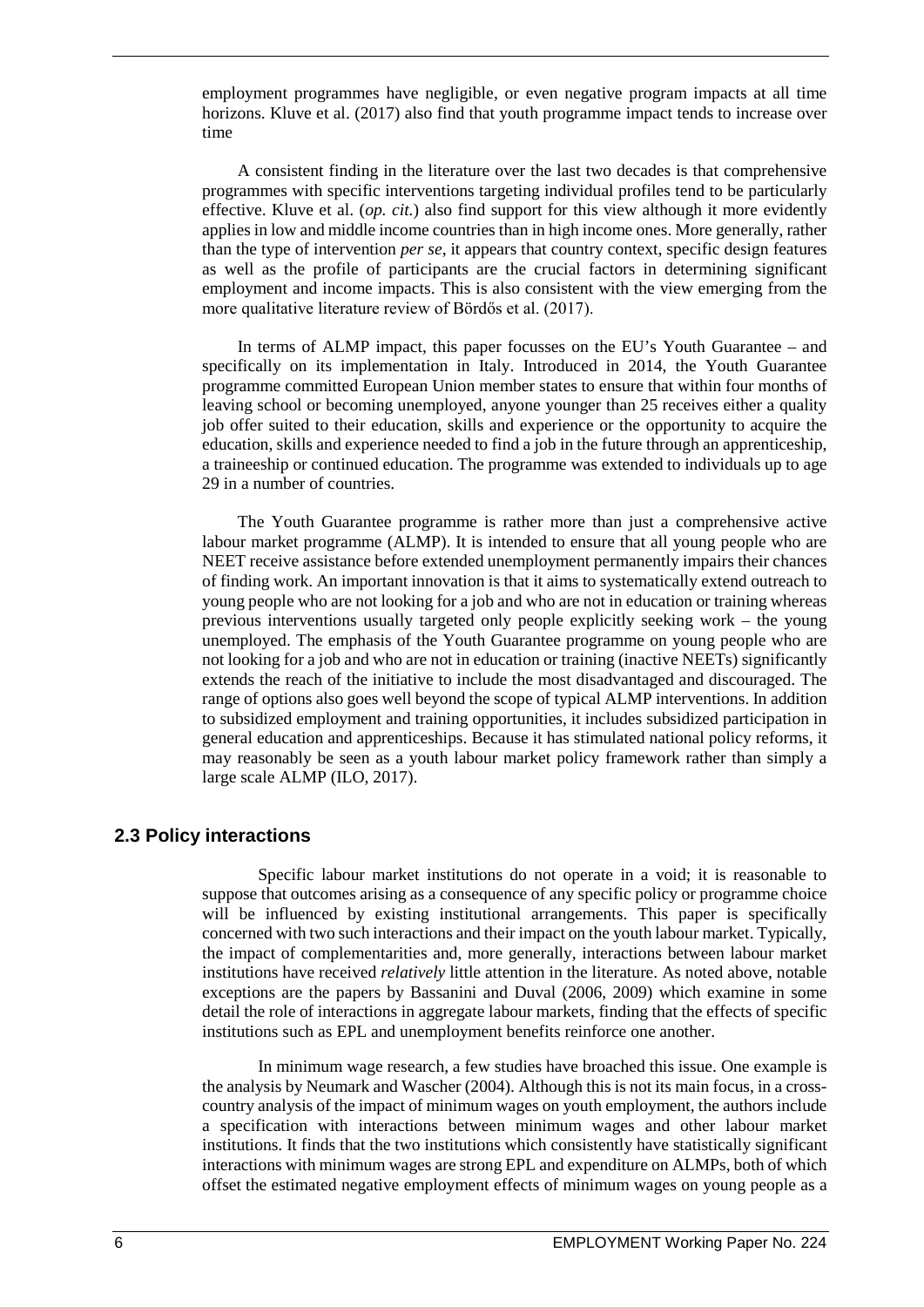whole (15–24) and on teenagers (15–19). Boockmann (2010) reported the results of a metaanalysis of 55 empirical studies estimating the employment effects of minimum wages in 15 industrialized countries seeking the source of heterogeneity of effects in labour market institutions. In this case, particular attention is paid to the unemployment benefit replacement ratio, employment protection and the collective bargaining system. More recently, O'Higgins and Moscariello (2017) have found evidence of complementarities between institutional arrangements in determining the impact of minimum wages on youth employment. Specifically, they find that in both emerging and developed countries, the effects of minimum wages depend *inter alia* on the strength of EPL: the stronger the EPL, the smaller the negative effects (if any) on youth employment. In high income countries, the analysis also suggests that minimum wages will have a smaller dis-employment effect in the presence of the appropriate collective bargaining arrangements – specifically in the presence of strong worker representation, accompanied by coordinated but decentralized collective bargaining.

In the next section we present a simple theoretical matching model along the lines of Mortensen and Pissarides (1994) introducing EPL (in the form of positive dismissal costs) and ALMPs which improve labour market matching; the model shows that – beyond the standard effects of dismissal costs in terms of reducing job creation and job destruction – ALMPs mitigate the negative effects of dismissal costs on worker flows.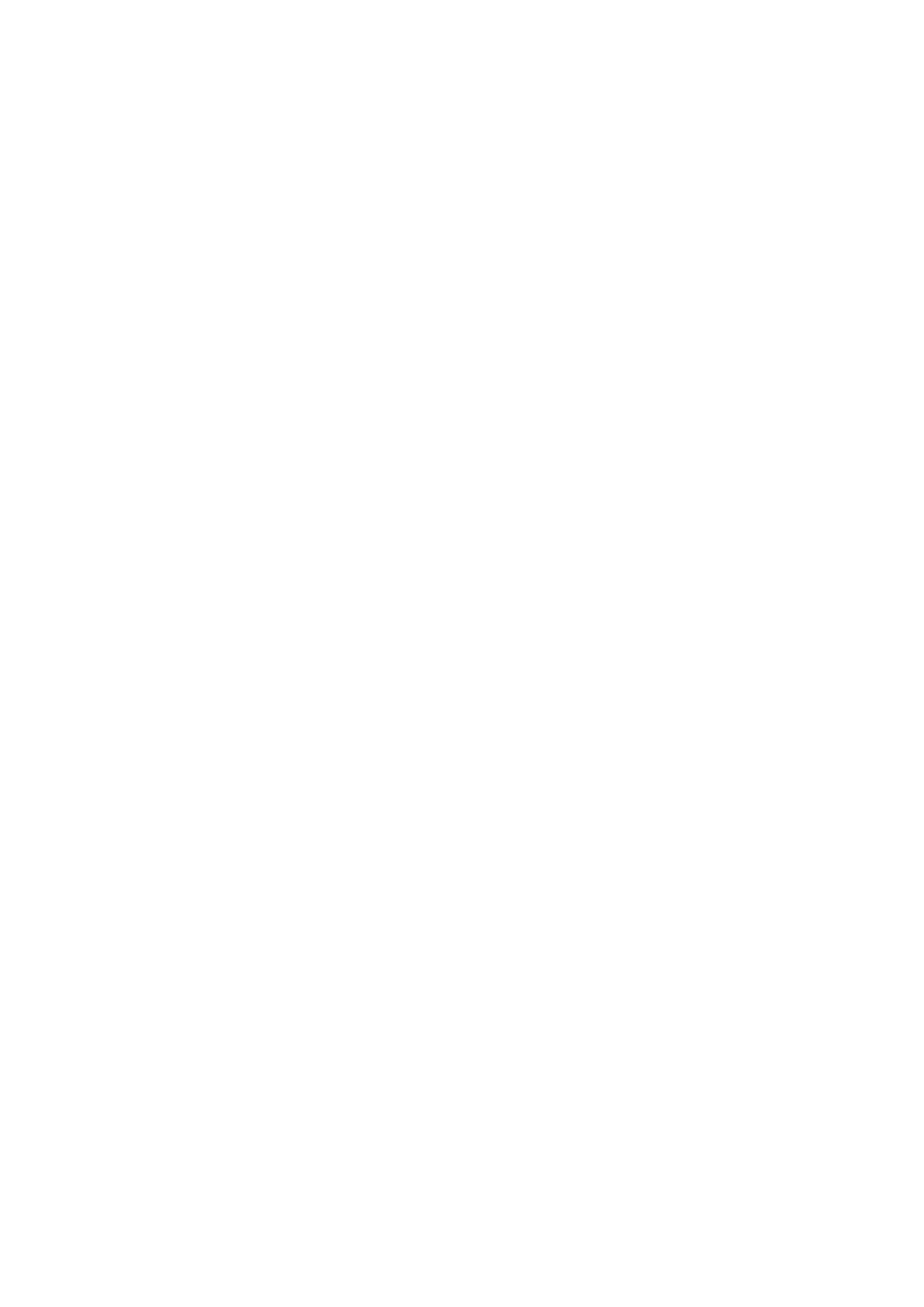## **3. EPL and ALMPs in a matching framework**

This section illustrates the individual and joint effects of employment protection legislation and active labour market policies within the framework of a simple matching model. The model augments Mortensen and Pissarides (1994) with dismissal costs and match-enhancing labour market policies and shows – beyond the standard effects of dismissal costs in terms of reducing job creation and job destruction – that ALMPs mitigate the negative effects of dismissal costs on worker flows. This means that there are economic complementarities between EPL and ALMPs, in the sense that the effectiveness of one policy depends on the implementation of the other policy (Boeri et al., 2012).

#### **3.1 Assumptions**

Firms have a discount factor *r*. There is a cost *c* of holding the vacancy open. There is free entry, so that the value of a vacancy is equal to zero in equilibrium. The number of matches in the economy is given by  $Am(u, v)$ , which depends on the unemployment and vacancy rates  $u$  and  $v$  (with the labour force normalized to one), and on the efficiency parameter *A* meant to capture the extent of ALMPs. The matching function is assumed to be increasing in both *u* and *v*, and to be homogeneous of degree one. Accordingly, using a measure of labour market 'tightness',  $\theta (= v/u)$ , the arrival rate of applicants is  $Am(u, v)/v =$  $Am(1/\theta, I) = Aq(\theta)$  with  $Aq'(\theta) < 0$ . As in Mortensen and Pissarides (1994), jobs are assumed to start at the highest possible level of productivity,  $\varepsilon_m$ , but are subject to productivity shocks with instantaneous probability,  $\lambda$ , where the new match-specific productivity,  $\varepsilon'$ , is drawn from a distribution function  $G(.)$  on the support  $[\varepsilon_0, \varepsilon_m]$ . Jobs hit by shocks are either terminated or continued, and if they are terminated they have to pay a dismissal cost, *F*, which is assumed to be pure waste. Wages are determined via Nash bargaining.

## **3.2 Firms**

The values of filled and vacant jobs are, respectively:

$$
rJ(\varepsilon) = \varepsilon - w(\varepsilon) + \lambda \int_{\varepsilon_0}^{\overline{\varepsilon}} \left[ -F - J(\varepsilon) \right] dG(\varepsilon') + \lambda \int_{\overline{\varepsilon}}^{\varepsilon_m} \left[ J(\varepsilon') - J(\varepsilon) \right] dG(\varepsilon')
$$
(1)

$$
rV = -c + Aq(\theta)[J(\varepsilon_m) - V]
$$
\n(2)

where  $\vec{\epsilon}$  is the threshold match-specific productivity at which firms are indifferent between dismissing and retaining the worker.<sup>4</sup> Since there is free entry, the equilibrium value of a vacancy is zero:

$$
rV = 0 \Leftrightarrow J(\varepsilon_m) = \frac{c}{Aq(\theta)}
$$
\n(3)

which implies that the present discounted value of the profits generated by a filled job is equal to the expected cost of opening a vacancy.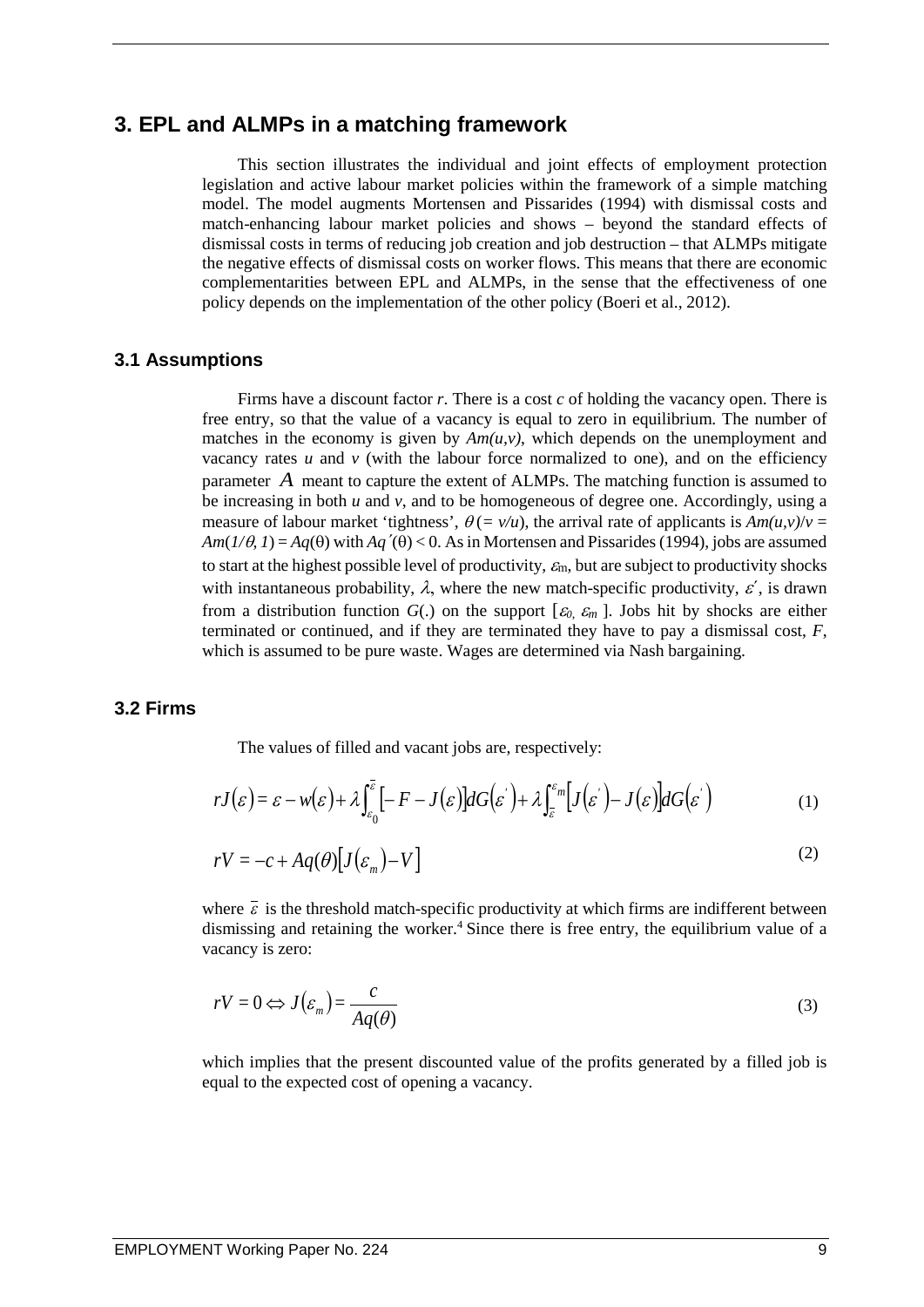### **3.3 Workers and wage setting**

The value of being employed is:

$$
rW(\varepsilon) = w(\varepsilon) + \lambda \int_{\varepsilon_0}^{\overline{\varepsilon}} \left[ U - W(\varepsilon) \right] dG(\varepsilon') + \lambda \int_{\overline{\varepsilon}}^{\varepsilon_m} \left[ W(\varepsilon') - W(\varepsilon) \right] dG(\varepsilon')
$$
 (4)

The value of being unemployed is:

$$
rU = b + \theta A q(\theta) [W(\varepsilon_m) - U] \tag{5}
$$

Where *b* is the value of leisure which may include unemployment benefits and household production.

Nash bargaining implies that the wage rate  $w(\varepsilon)$  is such that the worker appropriates a share  $\beta \in (0,1)$  of the total surplus of the match, given by,  $J(\varepsilon) + W(\varepsilon) - U = S(\varepsilon)$ . Thus, the wage is such that:

$$
W(\varepsilon) - U = \beta S(\varepsilon) \tag{6}
$$

### **3.4 Job destruction**

To determine the job destruction condition, we sum up equations (1), (4) and (5) and use the sharing rule (6). Given that  $J(\varepsilon) + W(\varepsilon) - U = S(\varepsilon)$ , we get:

$$
rS(\varepsilon) = \varepsilon - b + \lambda \int_{\varepsilon_0}^{\overline{\varepsilon}} \left[ -F - J(\varepsilon) - W(\varepsilon) + U \right] dG(\varepsilon')
$$
  
+  $\lambda \int_{\varepsilon}^{\varepsilon_m} \left[ (J(\varepsilon') + W(\varepsilon') - U) - (J(\varepsilon) + W(\varepsilon') - U) \right] dG(\varepsilon')$   
-  $\theta A q(\theta) [W(\varepsilon_m) - U]$   
=  $\varepsilon - b - \lambda FG(\overline{\varepsilon}) - \lambda S(\varepsilon) + \lambda \int_{\overline{\varepsilon}}^{\varepsilon_m} S(\varepsilon') dG(\varepsilon') - \theta A q(\theta) \beta S(\varepsilon_m)$ 

since  $G(\mathcal{E}_m) = 1$ . Hence,

$$
(r+\lambda)S(\varepsilon) = \varepsilon - b - \lambda FG(\overline{\varepsilon}) + \lambda \int_{\overline{\varepsilon}}^{\varepsilon_m} S(\varepsilon') dG(\varepsilon') - \theta A q(\theta) \beta S(\varepsilon_m) \tag{7}
$$

Notice that *S*(*ε*) is linearly increasing in *ε* with  $S'(\varepsilon) = \frac{1}{r + \lambda}$ . Integrating the term  $\lambda \int_{\overline{\varepsilon}}^{\varepsilon_m} S(\varepsilon') dG(\varepsilon')$  by parts:  $\lambda \int_{\overline{\varepsilon}}^{\varepsilon_m} S\big(\varepsilon^{'}\big)dG\big(\varepsilon^{'}\big) = \lambda \big[ S(\varepsilon^{'}) G(\varepsilon^{'}) \frac{\varepsilon_m}{\varepsilon} - \lambda \int_{\overline{\varepsilon}}^{\varepsilon_m} S^{'}(\varepsilon^{'}) G(\varepsilon^{'}) d\varepsilon^{'}$ ε ε  $\int_{\overline{\varepsilon}}^{\varepsilon_m} S\big(\varepsilon^{'}\big)dG\big(\varepsilon^{'}\big) = \lambda \Big[ S(\varepsilon^{'}) G(\varepsilon^{'}) \Big]_{\overline{\varepsilon}}^{\varepsilon_m} - \lambda \int_{\overline{\varepsilon}}^{\varepsilon_m} S^{'}(\varepsilon^{'}) G(\varepsilon^{'})$  $=-\lambda F + \lambda FG(\overline{\epsilon}) + \frac{\lambda}{\lambda} \int_{0}^{\epsilon_{m}} |1-G(\epsilon')| d\epsilon'$ *r*  $F + \lambda FG(\overline{\varepsilon}) + \frac{\lambda}{r + \lambda} \int_{\overline{\varepsilon}}^{\infty} [1 - G(\varepsilon^{'})] d\varepsilon$  $=-\lambda F+\lambda FG(\overline{\varepsilon})+\frac{\lambda}{r+\lambda}\int_{\overline{\varepsilon}}^{\varepsilon_m}\Bigl[1-G(\varepsilon)\Bigr]$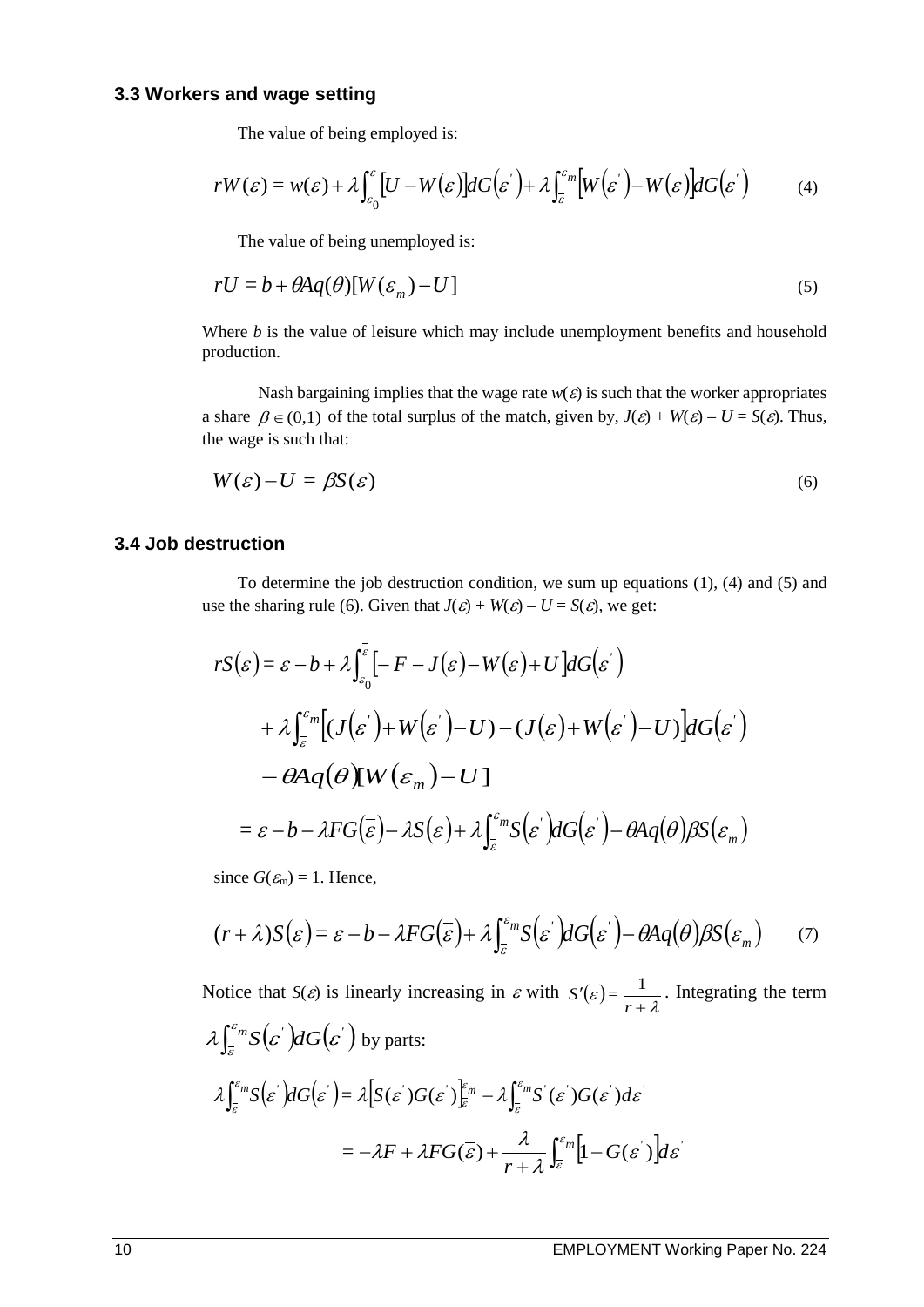Plugging the above equation back into (7), and remembering that  $S(\epsilon_m)$  =  $J(\varepsilon_m)/(1-\beta)$ . we get:

$$
(r+\lambda)S(\varepsilon) = \varepsilon - b - \lambda F + \frac{\lambda}{r+\lambda} \int_{\overline{\varepsilon}}^{\varepsilon_m} [1 - G(\varepsilon')] d\varepsilon' - \theta c \frac{\beta}{1-\beta}
$$
(8)

Finally, using the fact that  $S(\overline{\epsilon}) = -F$ , we obtain the *job destruction condition*:

$$
0 = rF + \overline{\varepsilon} - b + \frac{\lambda}{r + \lambda} \int_{\overline{\varepsilon}}^{\varepsilon_m} \left[ 1 - G(\varepsilon') \right] d\varepsilon' - \theta c \frac{\beta}{1 - \beta}
$$
 (9)

which determines  $\bar{\varepsilon}$ , the reservation value of the shock below which it is not profitable to keep a filled position open.

The job destruction schedule is upward sloping in  $(\theta, \bar{\varepsilon})$  space. As  $\theta$  goes up the worker's opportunity cost of not searching goes up and so does the wage. This makes filled jobs less profitable and induces firms to shut down positions more often, i.e. for higher values of  $\bar{\varepsilon}$ .

#### *Job destruction comparative statics*

The job destruction schedule shifts leftward if EPL becomes stricter (*F* goes up) and it is not affected by matching efficiency (i.e. by changes in *A*). Totally differentiating equation (9) with respect to *F* and  $\overline{\varepsilon}$ :

$$
\frac{d\varepsilon}{dF} = -\frac{r}{1 - \frac{\lambda}{r + \lambda} \left[1 - G(\overline{\varepsilon})\right]} < 0
$$
\n(10)

## **3.5 Job creation**

From (7) it follows that:

$$
S(\varepsilon_m) - S(\overline{\varepsilon}) = \frac{\varepsilon_m - \overline{\varepsilon}}{r + \lambda}
$$
 (11)

From which, given that  $S(\epsilon_m) = J(\epsilon_m)/(1 - \beta)$  and  $S(\bar{\epsilon}) = -F$ , using equation (3), we have that:

$$
0 = \frac{\varepsilon_m - \overline{\varepsilon}}{r + \lambda} - \frac{c}{Aq(\theta)} \frac{1}{1 - \beta} - F
$$
\n(12)

Equation (12) is the *job creation condition*. The JC curve is a decreasing relationship between  $\theta$  and  $\bar{\epsilon}$ . As the labour market becomes tighter ( $\theta$  decreases) the expected cost of filling a vacancy increases. This reduces the incentive to create new positions.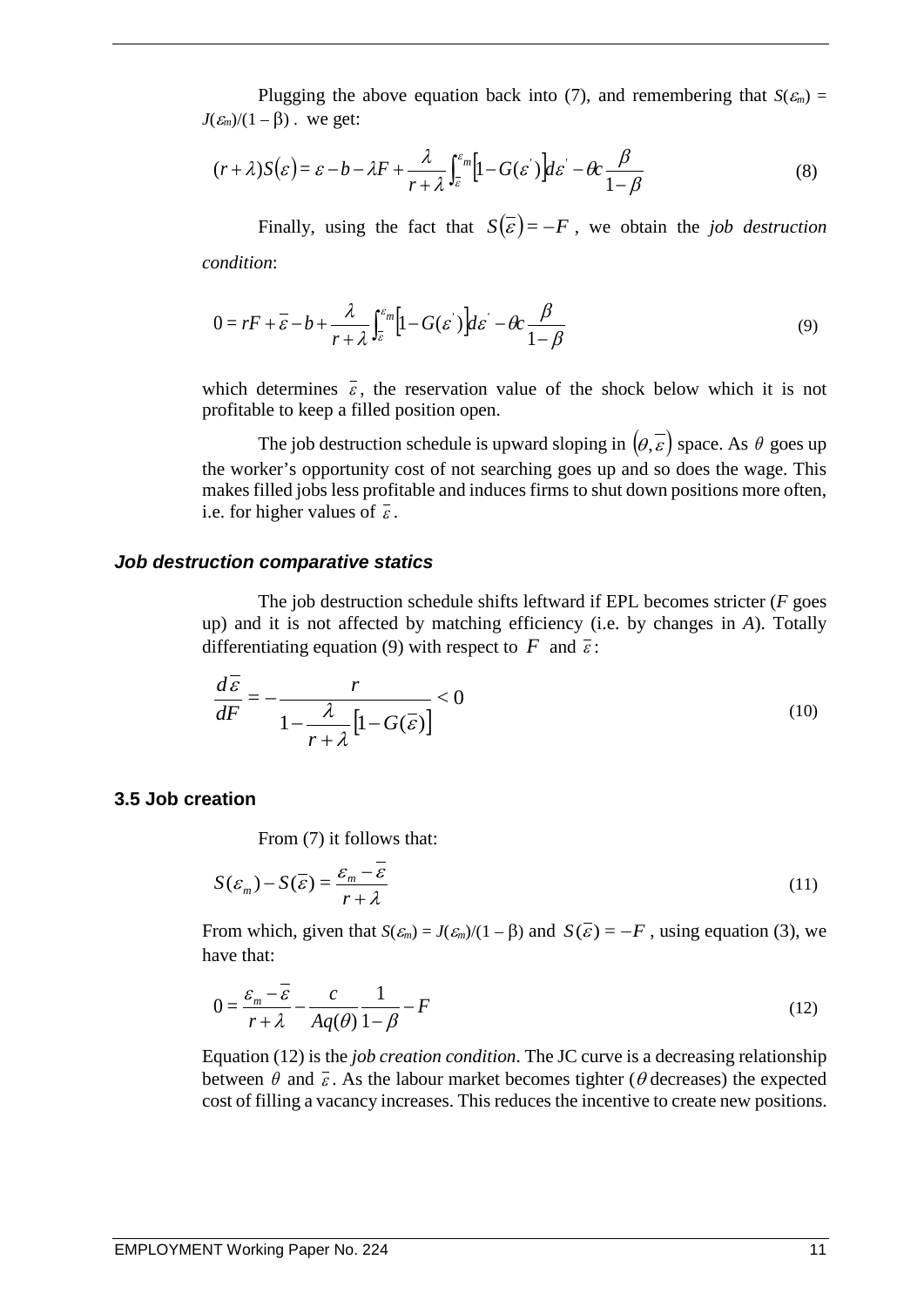## *Job creation comparative statics*

The job creation schedule shifts downward if EPL becomes stricter (i.e. *F* goes up) and upward if matching efficiency increases (i.e. *A* goes up). This is straightforward totally differentiating equation (12) with respect to *F* and  $\overline{\epsilon}$  and with respect to *F* and *A*:

$$
\frac{d\overline{\varepsilon}}{dF} = -\frac{-1}{-\frac{1}{r+\lambda}} = -(r+\lambda) < 0
$$
\n(13)

$$
\frac{d\overline{\varepsilon}}{dA} = -\frac{\overline{A^2 q(\theta)}\frac{1}{1-\beta}}{-\frac{1}{r+\lambda}} = \frac{c(r+\lambda)(1-\beta)}{A^2 q(\theta)} > 0
$$
\n(14)

### **3.6 Equilibrium and comparative statics**

Equation (12), the *job creation condition*, together with equation (9), the *job destruction condition*, determines the equilibrium values of  $\theta$  and  $\overline{\epsilon}$ . The equilibrium is depicted in Figure 1.





We are interested in analysing the effect of an increase of *F* on the equilibrium value  $\vec{\epsilon}^*$ . Given that an increase in *F* shifts the job destruction schedule upward and the job creation schedule leftward,  $\vec{\epsilon}^*$  unambiguously falls. Not surprisingly, costly EPL induces firms to create and destroy jobs less frequently, as shown in Figure 2.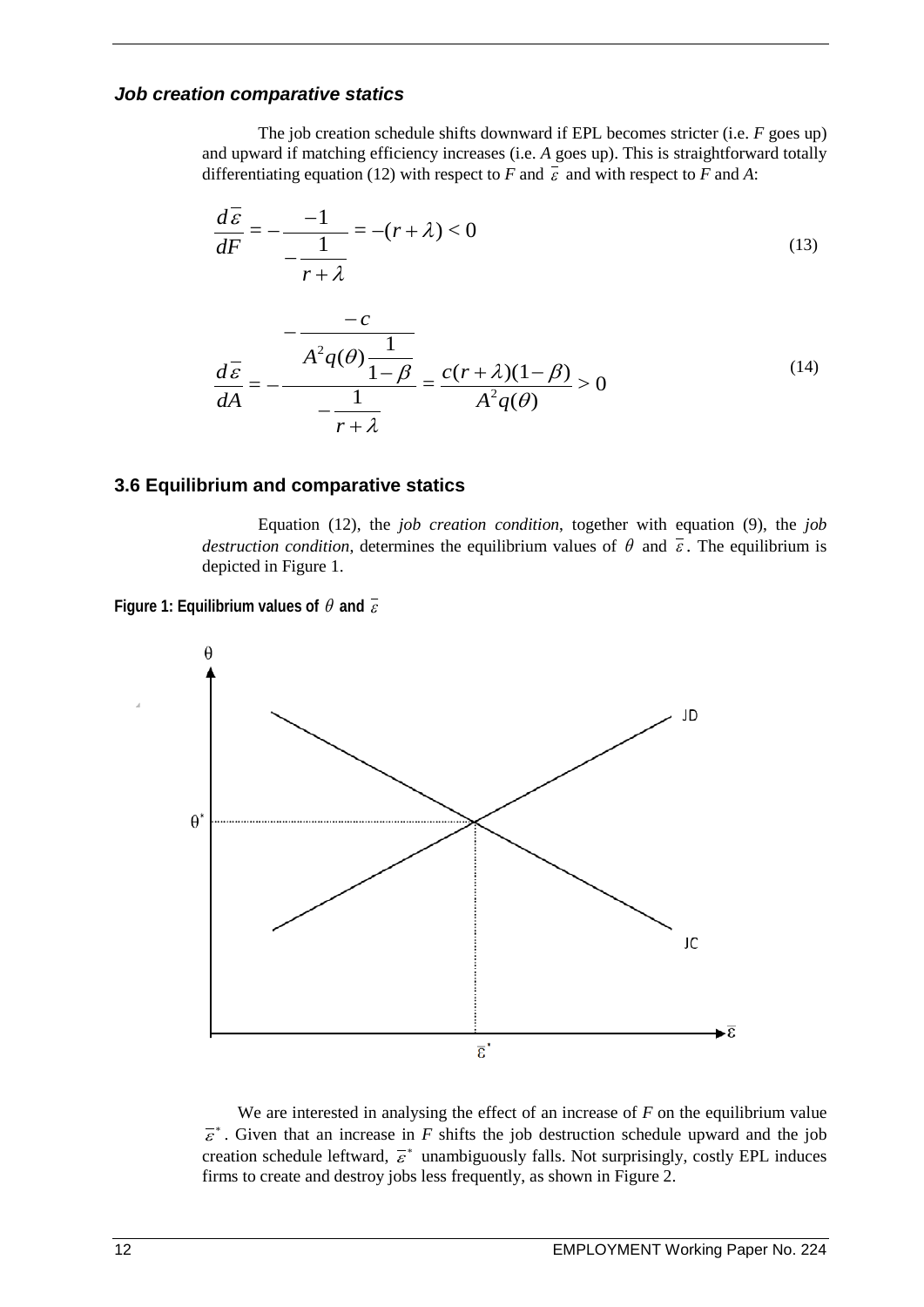**Figure 2: Comparative statics with respect to** *F*



Analytically, this result is obtained totally differentiating (9) and (12) with respect to *F*,  $\theta$  and  $\overline{\epsilon}$  and solving for  $\frac{d\overline{\epsilon}}{dF}$ :

$$
\frac{d\overline{\varepsilon}}{dF} = \frac{-r + \beta A \frac{[q(\theta)]^2}{q'(\theta)}}{1 - \frac{\lambda}{r + \lambda} [1 - G(\overline{\varepsilon})] - \frac{\beta}{r + \lambda} A \frac{[q(\theta)]^2}{q'(\theta)}} < 0
$$
\n(15)

Interestingly, the negative effect on labour turnover is mitigated in presence of active labour market policy that increase the efficiency of the matching process. i.e.:

$$
\frac{d^2\overline{\varepsilon}}{dF dA} > 0\tag{16}
$$

as shown in Figure 3 (see appendix for the proof). That is, the fall in job creation occasioned by stricter EPL is mitigated by the more efficient matching arising from the ALMP.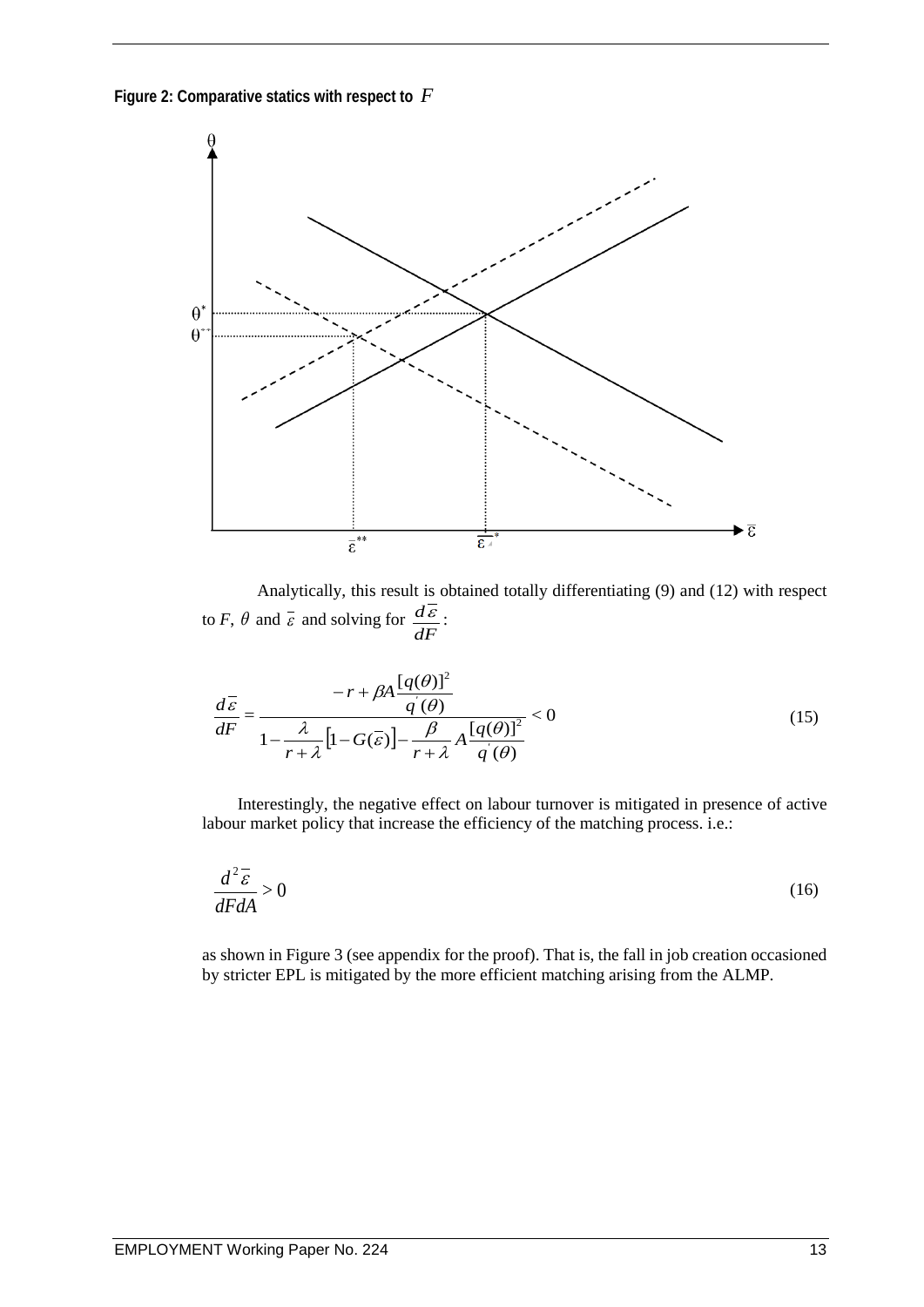**Figure 3: Comparative statics with respect to** *F* **and** *A*



## **Empirical prediction:**

*The model predicts that the reduction in worker flows caused by employment protection legislation is smaller in the presence of active labour market policies that increase the efficiency of the matching process.*

Simply stated, the model suggests that the introduction of ALMPs which improve the efficiency of matches between job seekers and firms searching for workers reduce the downward (upward) pressure of stronger (weaker) EPL on labour market flows. The effects of ALMPs in this context are thus analogous to the role of automatic stabilizers in the macroeconomy.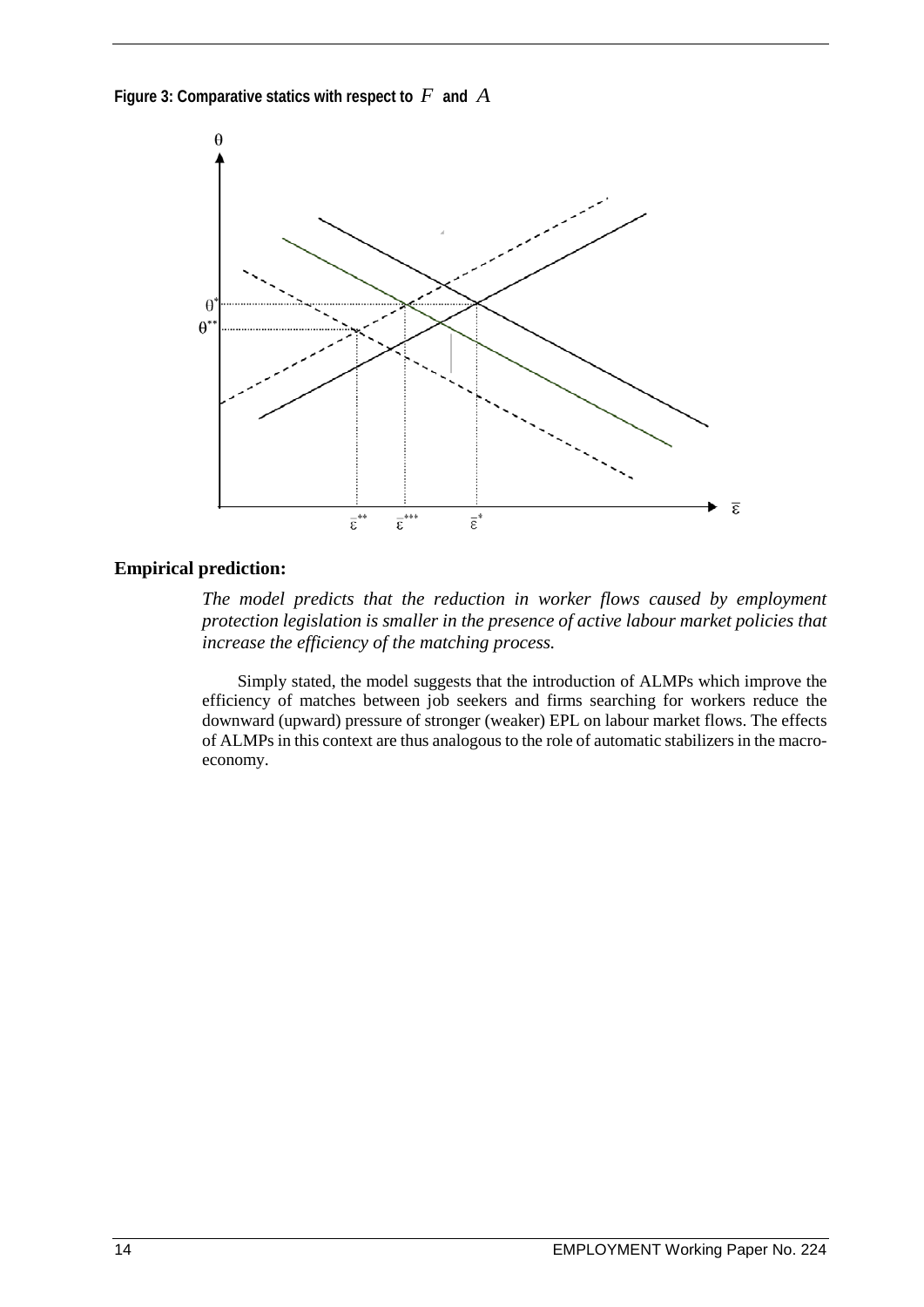## **4. Reform of EPL and ALMP in Italy**

In this section we review the Italian regulatory background and the legislation changes to be analysed below.

## **4.1 EPL: The** *Fornero* **reform**

Over the years, Italian legislation disciplining the unfair dismissal of workers has changed several times. Both the level of protection afforded to workers in case of dismissal and the coverage of firms subject to the restrictions have undergone extensive changes. Individual dismissals were first regulated in Italy in 1966 through Law 604, which established that employers could freely dismiss workers either for economic reasons (considered as a fair 'objective' motive) or in the case of misconduct (considered either as a fair 'subjective' motive or "just cause"). In either situation, workers could take employers to court and judges would determine if the dismissal was indeed fair or unfair. In the case of a ruling of unfair dismissal, employers had the choice of either reinstating the worker or paying a severance settlement, which depended on firm size and – loosely – on tenure. In 1970, the *Statuto dei Lavoratori* (Law 300) established that all firms with more than 15 employees had to reinstate workers and pay their foregone wages in cases of unfair dismissals. Firms with fewer than 15 employees remained exempt. In July 1990, Law 108 restricted dismissals for workers on permanent contracts in small firms and introduced compensation for unfair dismissal of between 2.5 and 6 months' salary in firms with 15 or fewer employees. Firms with more than 15 employees still had to reinstate workers and pay foregone wages in cases of unfair dismissal.

The *Fornero Reform* passed in 2012 changed the rules concerning dismissals in firms with 15 or more employees. It establishes that in case of unfair dismissal, the dismissed worker no longer has the automatic right to reinstatement but rather receives a monetary compensation that ranges between 12 and 24 months' salary.[6](#page-23-0) Thus the reform significantly reduced the firing costs borne by larger firms.

Although the Fornero reform touched upon several aspects of labour legislation,[7](#page-23-1) the empirical approach used here isolates the effect of the change in the level of EPL, since all the other legislative changes did not affect firms above and below the 15-employee threshold differently. Thus, the reduction in firing costs for firms with 15 or more workers (but not for those with fewer than 15 workers) induced by the 2012 reform is exploited in order to identify the impact of EPL on the Italian labour market through looking at the "differencein-difference" in hires before and after the reform in firms above and below the threshold.

<span id="page-23-0"></span><sup>6</sup> The Fornero reform also introduced the requirement of a reconciliation attempt between the employer and the dismissed worker as a pre-requisite for further legal action. The reconciliation procedure cannot last more than 20 days from the date in which the parties are called on to meet, unless they agree to further discuss the issue until a settlement is achieved. If the reconciliation procedure is not effective, the employer can dismiss the worker. If the employer does not justify the dismissal or does not respect the obligation to seek reconciliation with the worker, the worker is entitled to receive compensation for unfair dismissal in the range from 6 to 12 months' salary, even if economic grounds for dismissal exist. See also the previous note above which observed that the typical level of out of court settlements fell by 25 per cent as a consequence of the reform.

<span id="page-23-1"></span><sup>&</sup>lt;sup>7</sup> For instance, the law redesigned the rules on apprenticeships and re-employment of workers over-50.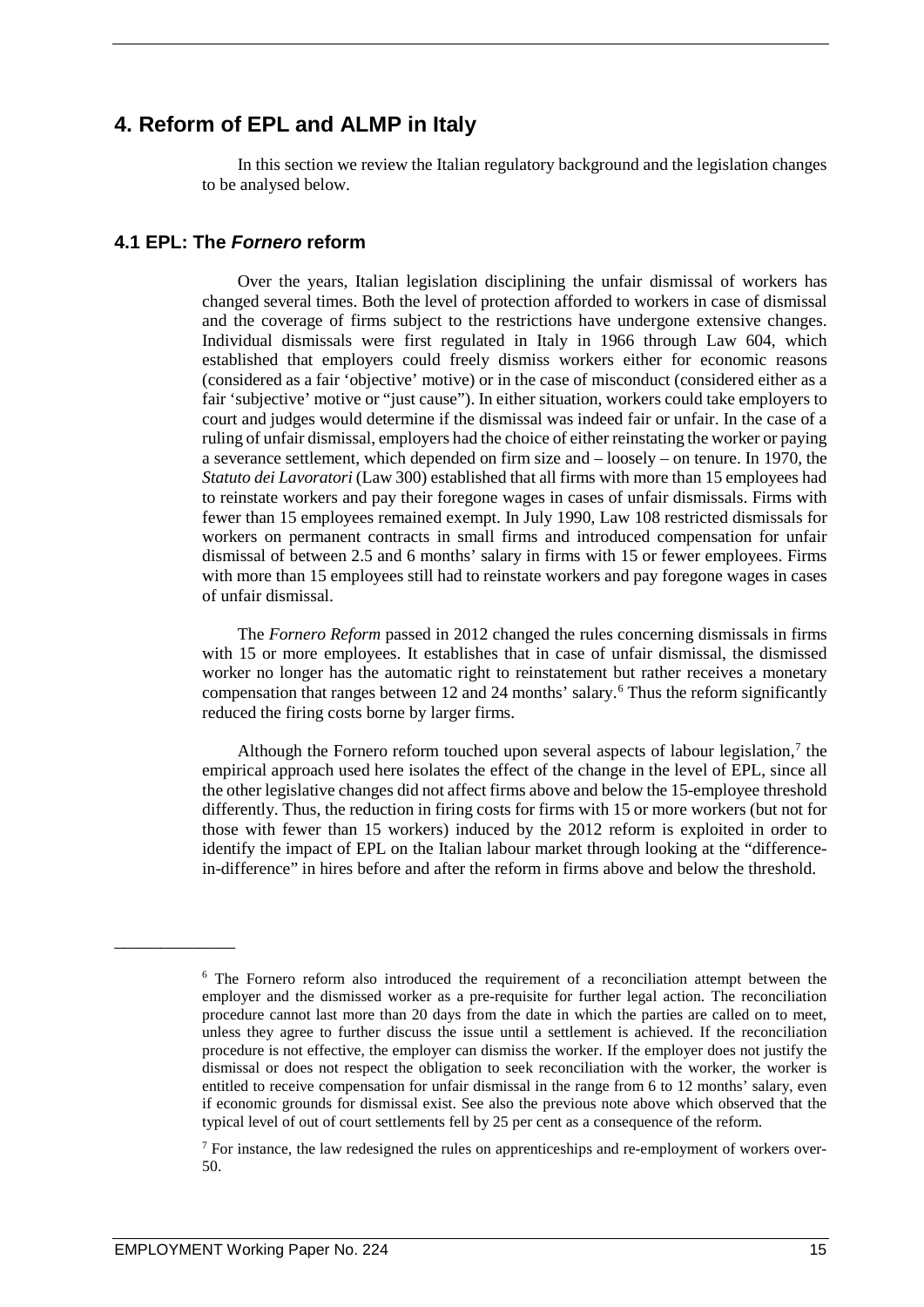## **4.2 ALMP: The Youth Guarantee in Italy**

EU Council Recommendation of 22 April 2013 on establishing a "Youth Guarantee" invited Member States (MS) to ensure that all young people under the age of 25 receive a good-quality offer of employment, continued education, apprenticeship or traineeship within a period of four months of becoming unemployed or leaving formal education. The Youth Guarantee has been implemented throughout Europe. In Italy, the EU recommendation was introduced in the national legislation through Law 99 passed on August 9, 2013, which also extended the programme to all individuals aged under 30 years old.<sup>8</sup>

The actual implementation of the programme is left to Regional Employment Services which are required to offer either a (subsidized or unsubsidized) job offer job placement services or some form of educational or training opportunity.

The program kicked off on May 1, 2014.

<span id="page-24-0"></span><sup>8</sup> ALMPs, including youth guarantees - which have introduced throughout the EU - and other comprehensive programmes, are discussed at more length in chapter four below.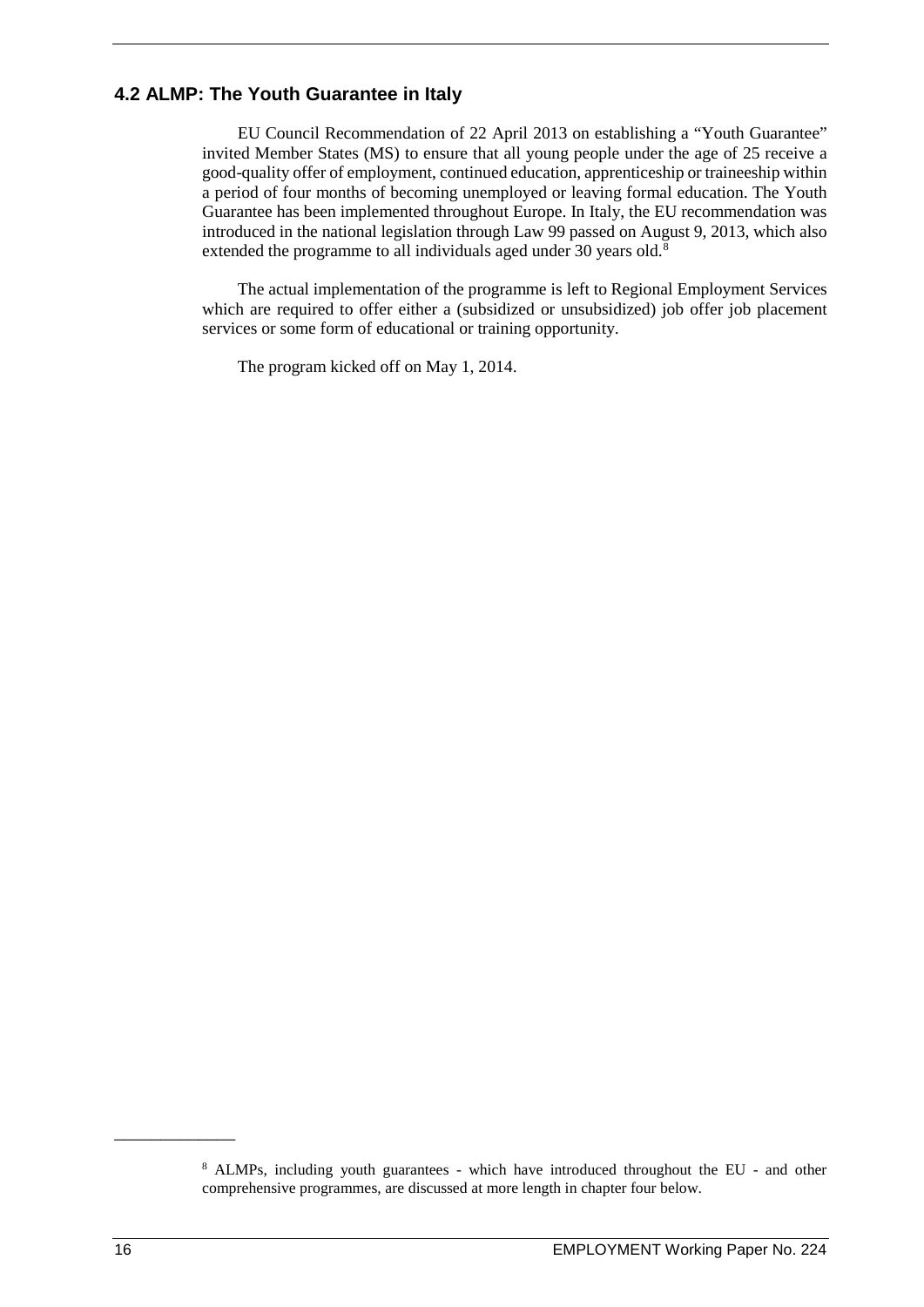## **5. EPL and ALMP in Italy: empirical strategy and results**

## **5.1 Empirical strategy**

In order to identify the effect of EPL on hires, a standard *difference-in-difference* regression model is employed. An interaction term between firm size and the post-reform period (July 2012 - March 2014) identifies the differential change in permanent hires in large firms relative to small firms after the reform – that is, the impact of the EPL reform on hires by firms.

Equation (17) formalizes our identification strategy:

$$
y_{it} = \alpha_i + \delta_t + \tau \times Policy_{it} + \beta \times Size_{it}^{16-19} + \gamma \times Policy_{it} \times Size_{it}^{16-19} + u_{it}
$$
 (17)

Where *i* indexes the cell defined as the intersection between firm size  $\times$  province  $\times$  2digit sector  $\times$  contract type  $\times$  age  $\times$  gender, and *t* denotes time (measured in months). Additionally,  $y_{it}$  is the (log of the) number of hires in cell *i* at time *t*;  $\alpha_i$  is a cell fixed effect;  $\delta_t$  is a time effect (month  $\times$  year dummies); "*Policy*" is a post reform dummy which takes value 1 after the *Fornero reform* was passed, i.e. after July 2012; "*Size*16-19" is a dummy that takes value 1 for hires in firms with more than fifteen employees. To ensure comparability between treated and controls we estimate the above equation for only for firms with between 10 and 19 employees. We cluster standard errors at the regional level (Betrand et al., 2004) to account for within-region serial correlation of the shocks.

The coefficient of the interaction term ( $\gamma$ ) between the firm size dummy and the postreform dummy (i.e. July 2012 - March 2014) represents the *average treatment on the treated* (ATT) and identifies the differential change in permanent hires in large firms relative to small firms after the reform.

The inclusion of cell fixed effects accounts for unobserved time-invariant specific characteristics at the cell level, while the time dummy controls for common macro-economic shocks. Of course, it is possible that firms self-select into or out of the treatment group, as they can choose whether to grow beyond or shrink below the fifteen employee threshold. However, Schivardi and Torrini (2008) and Leonardi and Pica (2013) show that the firm size distribution displays no bunching right below the threshold, and that the probability to grow is only slightly smaller for firms with 14 employees relative to firms far away from the threshold. Thus, it is unlikely that firm sorting biases our results.

In a similar way we identify the effect of ALMPs on hires. A Youth Guarantee term (taking a value of one following the implementation of the YG in May 2014, and zero otherwise) is introduced to allow identification of the effect of the YG. The effect of interest is consequently identified by the interaction between this YG term and the age-group (either 25-29 or 30-34) of hirees. That is, the effect of the YG is estimated by comparing the difference in the hiring rates of 25-29 year olds before and after the May 2014 with the analogous difference in the hiring rates of 30-34 year olds.

Equation (18) formalizes our identification strategy:

$$
y_{it} = \alpha_i + \delta_t + \tau \times YG_{it} + \beta \times age_{it}^{25-29} + \gamma \times YG_{it} \times age_{it}^{25-29} + u_{it}
$$
 (18)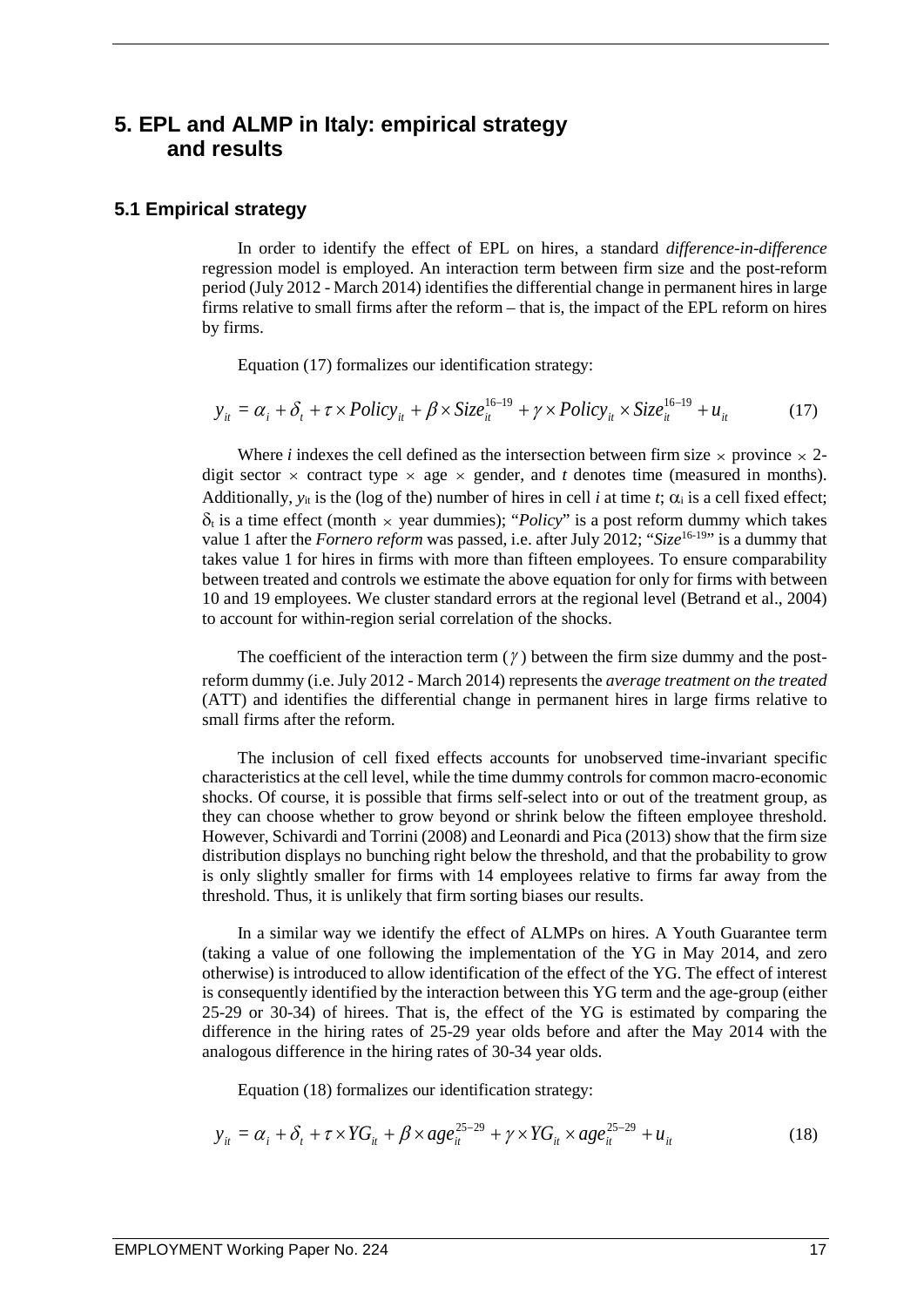As before, *i* indexes the cell defined as the intersection between firm size  $\times$  province  $\times$  2-digit sector  $\times$  contract type  $\times$  age  $\times$  gender, and *t* denotes time (measured in months);  $y_{it}$  is the (log of the) number of hires in cell *i* at time *t*;  $\alpha_i$  is a cell fixed effect;  $\delta_t$  is a time effect (month  $\times$  year dummies); *YG*<sub>it</sub> is a dummy which takes value 1 after the *Youth Guarantee* was passed, i.e. after May 2014; "*age*25-29" is a dummy that takes value 1 for hires of workers aged between 25 and 29. To ensure comparability between treated and controls we estimate the above equation for hires of workers aged between 25 and 34 years old. Again, we cluster standard errors at the regional level.

The effect of the interaction between EPL and ALMP is also identified. This involves comparing the difference-in-difference in the hiring rates of young people (25-29) in small (less than 15 employees) and large firms (15 employees and over) with the analogous difference-in-difference in the hiring rates of those aged 30-34 before July 2012 (before either reform was introduced) with the same difference-in-difference after May 2014 when both reforms had been implemented. Thus, the model is one of difference-in-difference-indifference or triple difference. Specifically, the joint effect of EPL and ALMP is based on the estimation of a model that features, in addition to cell fixed effects and year  $\times$  month dummies, a post-Fornero dummy, a post-Youth Guarantee dummy, a large firm dummy (15 workers and above) and a young worker dummy (aged 29 and below), fully saturated with all the interaction terms.

## **5.2 Data**

The analysis uses administrative panel data from the Italian Social Security Institute (INPS) for the period 2012-2014 inclusive. The dataset includes information on the number of monthly hires and conversions in permanent contracts of workers in firms with at least one employee. Since the INPS collects information for the purpose of computing retirement benefits, whence derive the contributions charged by workers and employers, this data source is very reliable.

One major shortcoming of this data set is that the unit of observation is neither the firm nor the worker: it is rather the cell identified by province, sector (based on the *Ateco 2002* 2-digit classification), firm size (measured in terms employment), type of contract (i.e. apprenticeship, fixed-term, and open-ended contract), position (i.e. blue collar, white collar, apprentice, *quadro*, [9](#page-26-0) and manager), number of hours worked (i.e. full time, part time), gender and age. Table 7 shows the employee-firm characteristics available in the data.

<span id="page-26-0"></span><sup>9</sup> Employees in the quadro position are high-level white collars right below managers.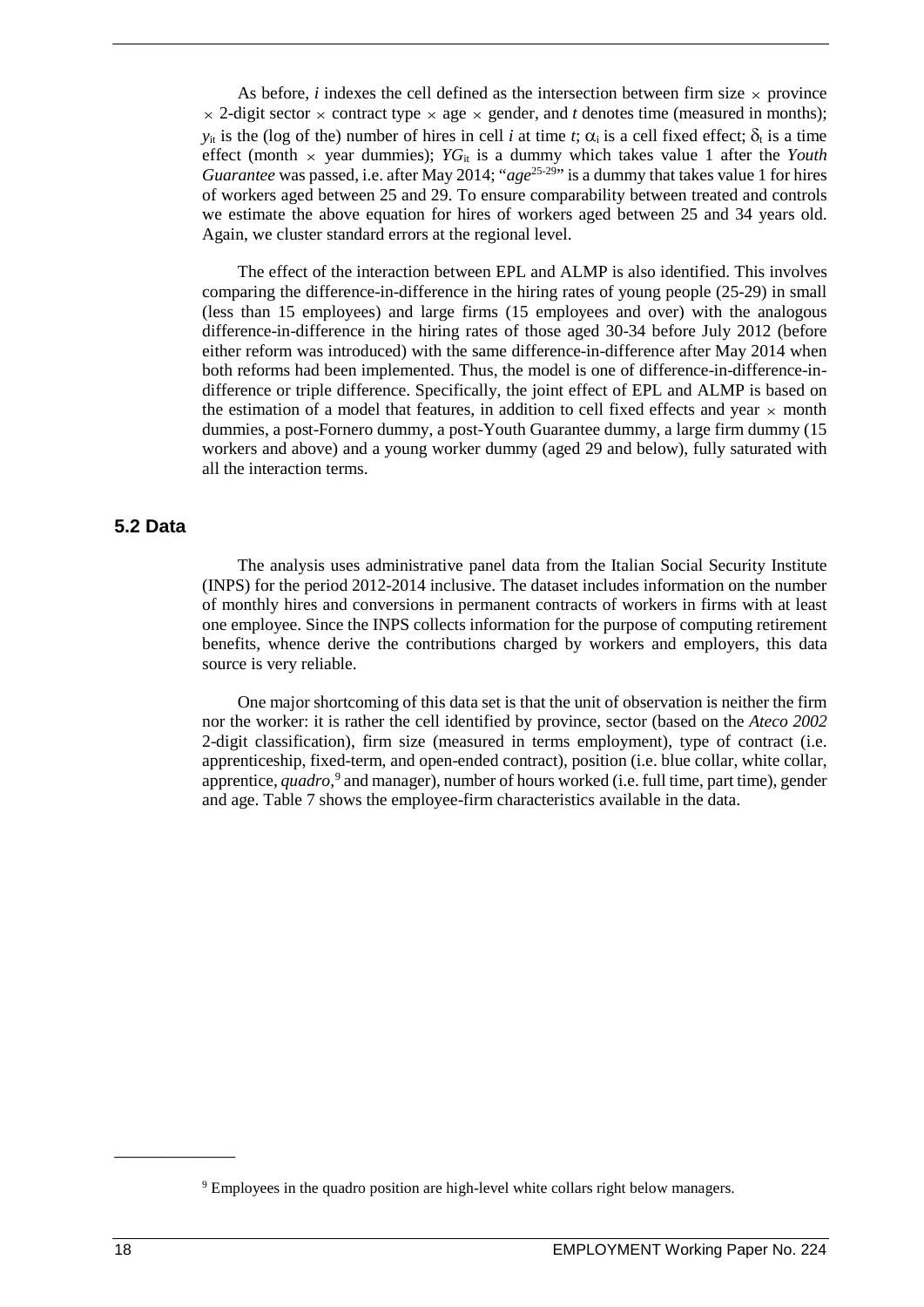| Type of contracts                  | Hiring on open-ended contracts; Hiring on fixed-term contracts;                     |  |  |
|------------------------------------|-------------------------------------------------------------------------------------|--|--|
|                                    | Hiring on apprenticeship; Conversion in open-ended contract                         |  |  |
|                                    | from fixed-term agreement; Conversion in open-ended contract                        |  |  |
|                                    | from apprenticeship.                                                                |  |  |
| Employee age (classes)             | Less than 20 years; 20-24 years; 25-29 years; 30-34 years; 35-39 years;             |  |  |
|                                    | 40-44 years; 45-49 years; 50-54 years; 55-59 years; 60-64 years;                    |  |  |
|                                    | More than 65 years.                                                                 |  |  |
| Employee gender                    | Man; Woman.                                                                         |  |  |
| <b>Employee position</b>           | Blue collar; White collar; Quadro; Apprentice; Manager.                             |  |  |
| Hours                              | Full-time; Vertical part-time; Horizontal part-time; Mixed part-                    |  |  |
|                                    | time.                                                                               |  |  |
| Sector (Ateco 2002 classification) | Agriculture, hunting and forestry (A); Fishing, fish farming and related services   |  |  |
|                                    | (B); Mineral processing (C); Manufacturing                                          |  |  |
|                                    | (D); Production and distribution of electricity, gas and water-                     |  |  |
|                                    | (E); Buildings (F); Wholesale and retail trade, and repair of durable goods         |  |  |
|                                    | (G); Hotels and restaurants (H); Transport, storage and communication               |  |  |
|                                    | (K); Public administration (L); Public Education (M); Public Health and social work |  |  |
|                                    | (N); Other public, social and personal services                                     |  |  |
|                                    | (O); Activities of households (P); Extraterritorial organizations and bodies        |  |  |
|                                    | organizations and bodies (Q).                                                       |  |  |
| Firm size (classes)                | 1 worker; 2-9 workers; 10-15 workers; 16-19 workers; 20-49                          |  |  |
|                                    | workers; 50-99 workers; 100-199 workers; 200-499 workers; 500-                      |  |  |
|                                    | 999 workers; More than 1000 workers.                                                |  |  |
| Broad geographical area            | North-West; North-East; Centre; South; Islands; Abroad.                             |  |  |
| Region                             | 20 Italian regions.                                                                 |  |  |
| Province                           | About 100 Italian provinces.                                                        |  |  |

#### **Table 1: Employee and firm characteristics available in the data**

We focus on private sector firms and employees and drop public sector hires. We also exclude hires by Italian firms located abroad and the agricultural sector for which the relevant thresholds are different. Moreover, we exclude hires in managerial positions since they are not covered by the Fornero reform. We focus on hires in firms between 10 and 19 employees when analysing the Fornero reform, and further restrict to workers aged between 25 and 34 when analysing the Youth Guarantee.

The final dataset spans the period between January 2012 and December 2014.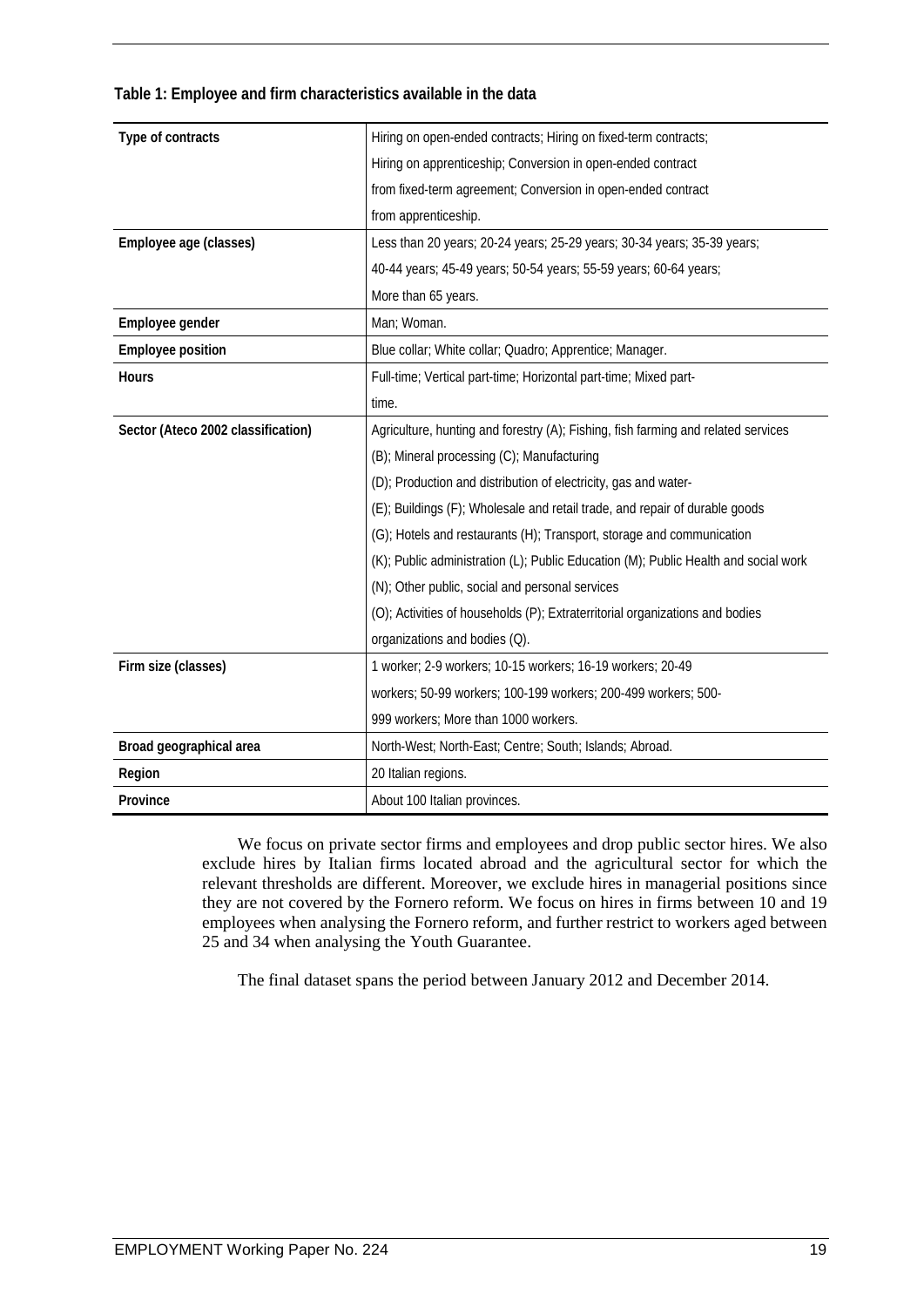## **5.3 Results: Impact of the 2012 EPL Fornero reform[10](#page-28-0)**

Figure 4 provides a visual representation of the identification strategy used to assess the impact of the Fornero reform. It compares the number of hires (and conversions into permanent contracts) in large firms relative to small firms over time. Under the assumption that, absent the reform, large and small firms would have experienced the same trends in hires, any deviation in the hires in large firms relative to small firms is ascribable to the *Fornero reform*.



**Figure 4: Hiring and conversions in small firms relative to large firms.**

#### (c) Conversions of temporary into permanent contracts

(d) Conversion of apprenticeships into permanent contracts

**Note:** Each dot represents the average (log of the) number of hires in each cell by firm-size (10-15 and 16-19 employees) and type of contract. The cell is defined at the province  $\times$  sector  $\times$  gender  $\times$  age  $\times$  position  $\times$  full-time/part-time level. Panel 8 includes all contracts types. Panel 8 restricts to permanent hires; panels 8 and 8 focus on conversions into open-ended contracts of fixed-term contracts and apprenticeship, respectively. The first vertical red line indicates the date of approval of the Fornero reform (July 2012); the second one indicates the starting date of the Youth Guarantee (May 2014).

Table 2 shows the estimates from equation (17), the conditional version of the visual representation in Figure 4. The dependent variable is the (log of the) number of hires recorded in each month and within each cell between January 2012 and March 2014. The results show that the hiring on open-ended contracts increased in firms just above the 15 employee threshold relative to the firms just below after the reform (column 1). This effect is largely driven by the increase in new permanent hires which went up by about 5 per cent

<span id="page-28-0"></span> $10$  This section draws from Ingino and Pica (2016).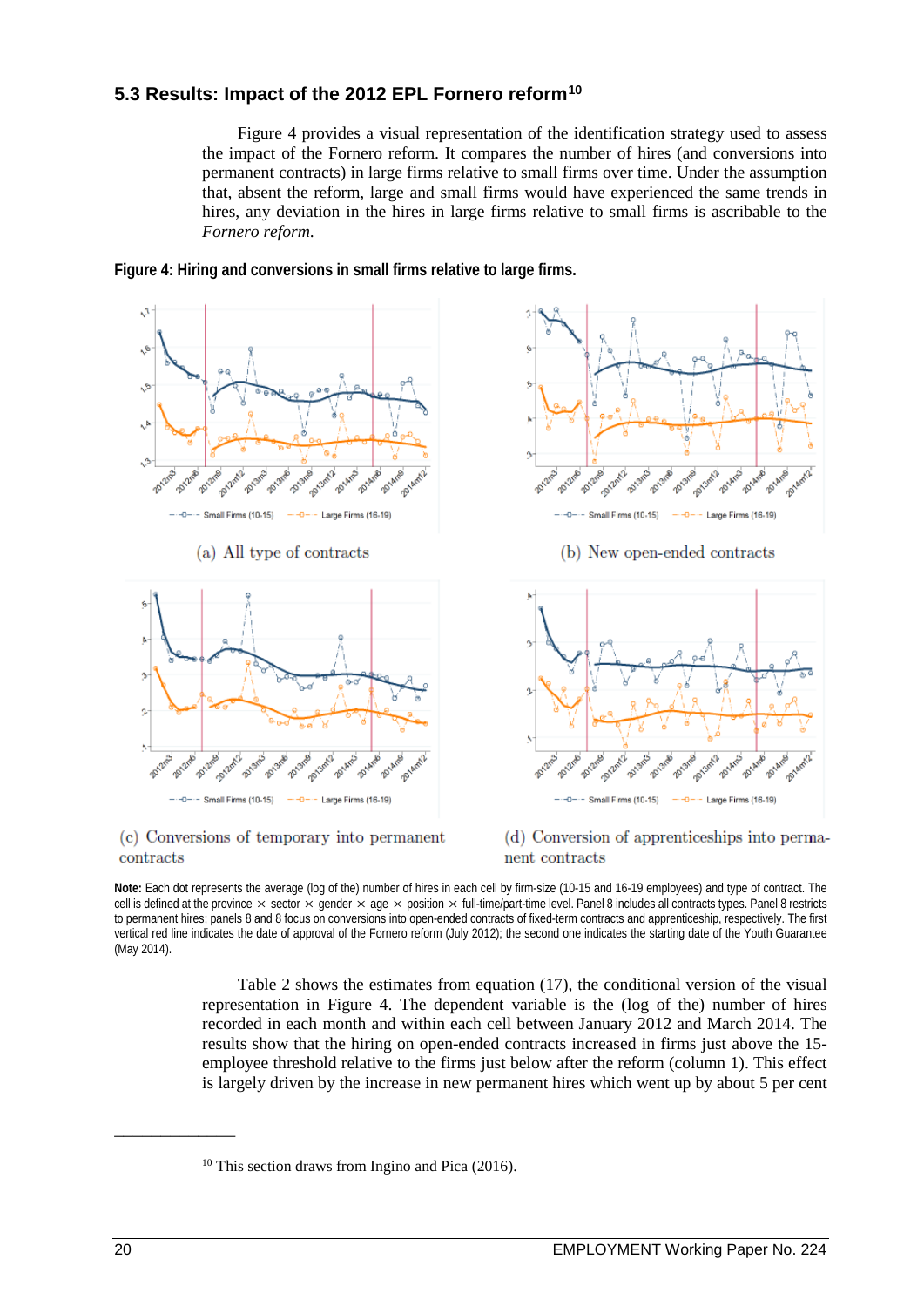(column  $2^{11}$  $2^{11}$  $2^{11}$ . The implication is that the reduction in the cost of firing brought about by the Fornero reform induced firms to expand permanent hires by around 5 per cent. This result is consistent with the previous empirical (Blanchard and Portugal, 2001; Bauernschuster, 2009; Kugler, 2008; Acemoglu and Angrist, 2001 among others) and the theoretical literature (Hopenhayn, 1993; Bentolila and Bertola, 1990).

|                                        | (1)                      | (2)                     | (3)                                                 | (4)                                           |
|----------------------------------------|--------------------------|-------------------------|-----------------------------------------------------|-----------------------------------------------|
| Variables                              | All type of<br>contracts | Open ended<br>contracts | <b>Conversion from</b><br>temporary to<br>permanent | Conversion from<br>apprentice to<br>permanent |
|                                        | .003                     | $-0.018$                | $.054***$                                           | $-.037***$                                    |
| Reform Period (July 2012 - March 2014) | (.009)                   | (.011)                  | (.012)                                              | (.013)                                        |
|                                        | $.039***$                | $.051***$               | .017                                                | .012                                          |
| Reform Period x Large firms            | (.005)                   | (.007)                  | (.010)                                              | (.016)                                        |
|                                        | $.402***$                | $.436***$               | $.371***$                                           | $.208***$                                     |
| Constant                               | (.013)                   | (.014)                  | (.015)                                              | (.015)                                        |
|                                        |                          |                         |                                                     |                                               |
| Obs.                                   | 362,519                  | 219,329                 | 118,966                                             | 24,224                                        |
| No. Cell                               | 99,901                   | 56,933                  | 35,766                                              | 7,202                                         |
| R-squared                              | .019                     | .019                    | .037                                                | .008                                          |
| Cell FE                                | <b>YES</b>               | <b>YES</b>              | <b>YES</b>                                          | <b>YES</b>                                    |
| <b>Month Dummies</b>                   | <b>YES</b>               | <b>YES</b>              | <b>YES</b>                                          | <b>YES</b>                                    |
| Year Dummies                           | <b>YES</b>               | <b>YES</b>              | <b>YES</b>                                          | <b>YES</b>                                    |

#### **Table 2: Effect of reform on permanent employment in large firms relative to small firm**

**Notes:** Significance levels: \*\*\*1%, \*\*5%, \*10%. Standard errors in parentheses adjusted for clustering at regional level. The sample includes only hires in firms between 10 and 19 employees. The dependent variable is (the log of) the number of hires in each cell given by the intersection between province, sector (Ateco2002 classification), worker age, gender, firm size, type of position (blue collar, white collar etc..), and full-time/part-time.

> Somewhat discouragingly, as regards the situation of young people, there is a negligible – and not statistically significant - effect of the reform on the number of conversions into permanent contracts of temporary workers and apprentices (columns 3-4). Thus, conversions into open-ended contracts both from fixed-term agreements and from apprenticeships seem instead to be unaffected by the reform.

> A further issue of relevance concerns how the effects of the reform varied across types of (potential) employee and/or job. We investigate this along four dimensions: employee age, gender, position, and full-time/part-time. To this purpose, the effects of the reform on different groups is estimated separately by introducing interactions between the post-reform period term and the specific characteristics such as age, that we wish to investigate. All the

<span id="page-29-0"></span><sup>&</sup>lt;sup>11</sup> Since Ln(1 + a)  $\approx$  a for small a, the percentage change in hires due to the dummy variable of interest (in this case the 'Fornero'\*'large firms' interaction dummy) is roughly given by the relevant parameter (β) value; whereas, the precise value is given by  $e^{\beta} - 1$ . In this case the parameter value suggests a percentage change of 5.1% whereas the precise (estimated) percentage change is actually 5.2%.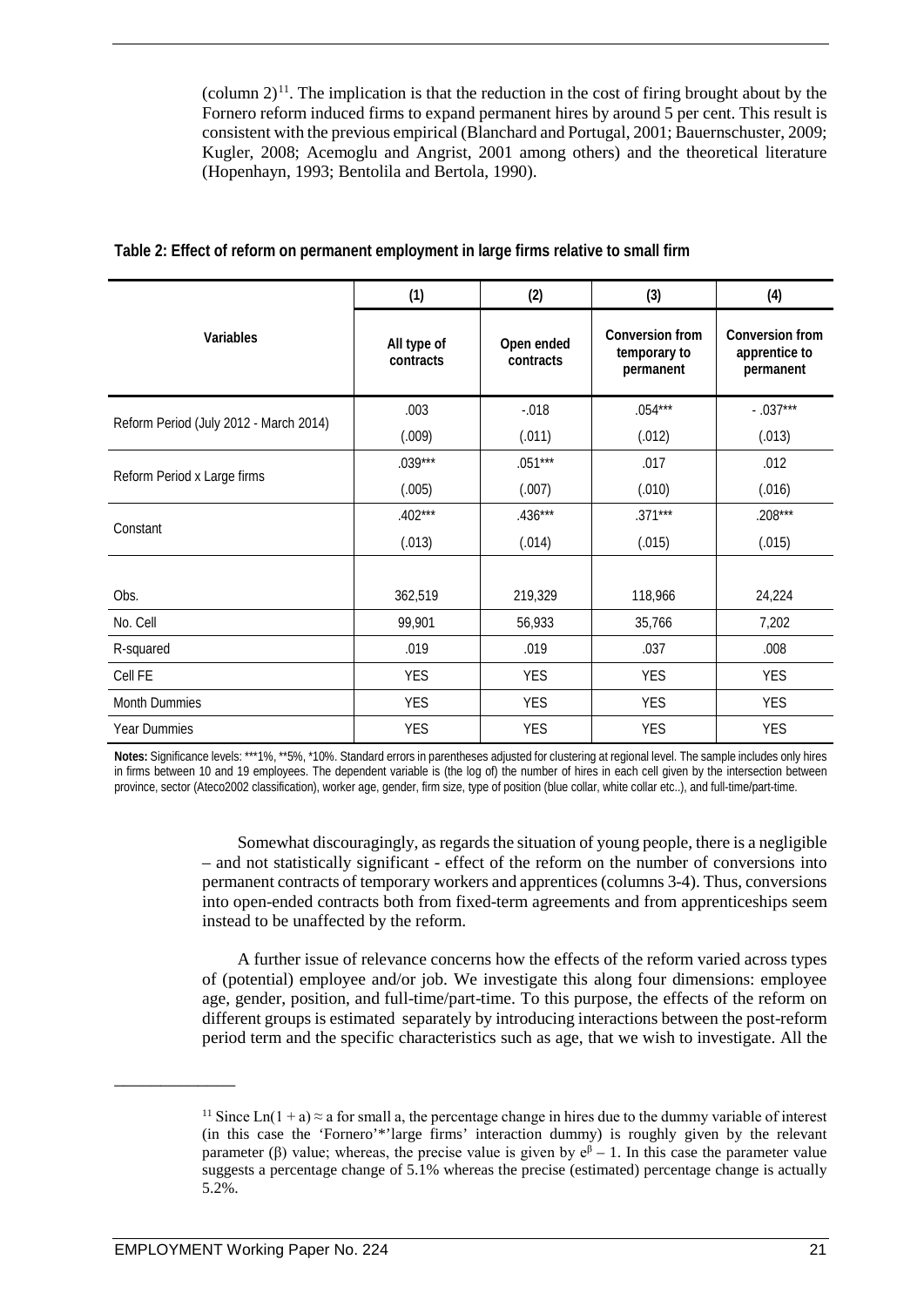other variables have the same interpretation as in the baseline model. The triple interaction term identifies the differential effect of the reform on the relevant sub-group.

Table 3 reports the results of estimating equation (19), where the variable  $D_{\text{sti}}$  identifies the sub-group having the specific characteristic under investigation. More specifically,  $D_{\text{sit}}$ takes value 1 if characteristic s is present in the cell *i* at time *t*, otherwise it is equal to zero. All the other variables have the same interpretation as in the baseline model (17). The triple interaction term identifies the differential effect of the reform on the relevant sub-group.

$$
y_{it} = \alpha_i + \delta_t + \tau \times Policy_{it} + \beta \times Size_{it}^{16-19} + \sum_{s=1}^{S-1} (\theta_s \times D_{sit}) + \nu \times Policy_{it} \times Size_{it}^{16-19} + \sum_{s=1}^{S-1} (\lambda_s \times D_{sit}) \times Size_{it}^{16-19} + \sum_{s=1}^{S-1} (\mu_s \times D_{sit}) \times Policy_{it} + \sum_{s=1}^{S-1} (\gamma_s \times D_{sit}) \times Policy_{it} \times Size_{it}^{16-19} + u_{it}
$$
\n(19)

Column 1 of Table 3 shows the differential effect of the reform depending on the age of the newly hired worker: teen workers  $( $20 \text{ years}$ ), twenty-year-old  $(20-29 \text{ years})$ , thirty$ year-old (30-39), mature workers (40-54 years), and old workers (> 55 years). Teen workers are the excluded category. Results reveal a negative relationship between the effects of policy and workers' age. Proportionately, the youngest – teenage - group of workers reaped the greatest benefits from the *Fornero reform*. The hiring rates of teenagers increased by around 13 per cent, and for young adults (aged 20-29) by around six per cent, whilst recruitment of workers over forty years old increased by around four per cent. <sup>[12](#page-30-0)</sup> These findings are consistent with Bertola et al. (2007) and Skedinger (2010) which report that the increase of stringency in the employment protection is associated with a higher incidence of involuntary employment among youths. Our results show that less strict EPL is associated with greater benefits (in terms of hires on a permanent basis) for younger workers.

<span id="page-30-0"></span><sup>&</sup>lt;sup>12</sup> The precise estimated percentage change ( $e^{\beta}$ -1) in this case is 12.9% (compared to the coefficient based rough estimate of 12.1%). However, note that the pre-reform hires of teenagers on permanent contracts were much fewer than those of older workers (e.g. less than one fifth of the hires of 20-24 years old) so that, in absolute terms, the (6%) impact on hires of the reform on twenty-somethings was clearly significantly larger than the (13%) impact for teenagers.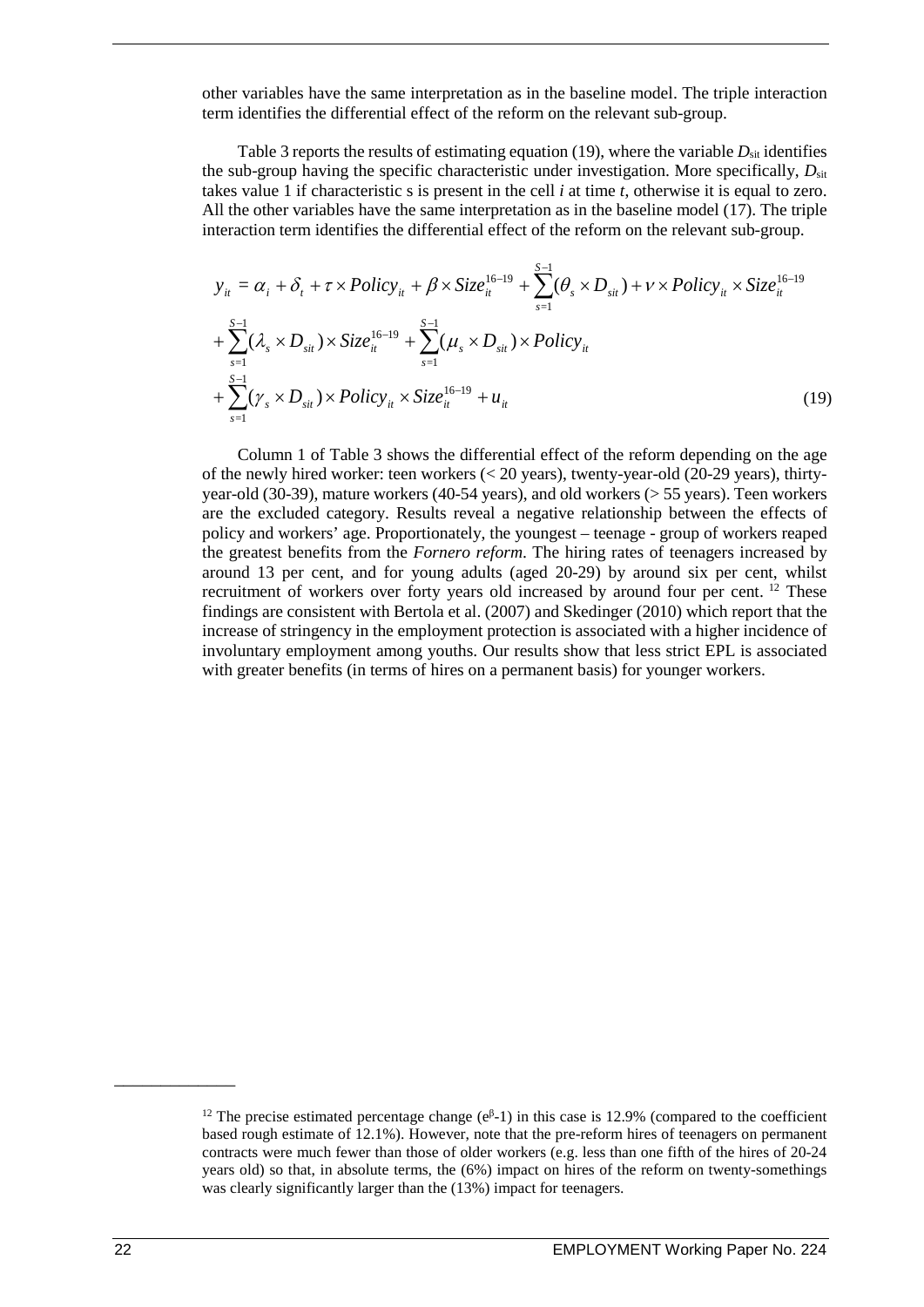|                                        | (1)<br><b>Employee Age</b> | (2)<br><b>Job Position</b> | (3)<br>Hours per week |
|----------------------------------------|----------------------------|----------------------------|-----------------------|
| Reform Period (July 2012 - March 2014) | $.029**$                   | $.040**$                   | $-.056***$            |
|                                        | (.014)                     | (.018)                     | (.010)                |
|                                        | $.121***$                  | $.061***$                  | $.064***$             |
| Reform Period x Large firms            | (.023)                     | (.008)                     | (.009)                |
| Reform x Large Firm x 20-29 years      | $-.066**$                  |                            |                       |
|                                        | (.023)                     |                            |                       |
|                                        | $-.057*$                   |                            |                       |
| Reform x Large Firm x 30-39 years      | (.027)                     |                            |                       |
|                                        | $-.081**$                  |                            |                       |
| Reform x Large Firm x 40-54 years      | (.030)                     |                            |                       |
|                                        | $-0.083$                   |                            |                       |
| Reform x Large Firm x 55+ years        | (.032)                     |                            |                       |
|                                        |                            | $-.041***$                 |                       |
| Reform x Large Firm x White-Collar     |                            | (.008)                     |                       |
|                                        |                            | .004                       |                       |
| Reform x Large Firm x Quadro           |                            | (.027)                     |                       |
| Reform x Large Firm x Part Time        |                            |                            | $-.027*$              |
|                                        |                            |                            | (.013)                |
| Constant                               | $.435***$                  | $.435***$                  | $.430***$             |
|                                        | (.014)                     | (.014)                     | (.014)                |
| Obs.                                   | 219,329                    | 219,329                    | 219,329               |
| No. Cell                               | 56,933                     | 56,933                     | 56,933                |
| R-squared                              | .02                        | .02                        | .02                   |
| Cell FE                                | <b>YES</b>                 | <b>YES</b>                 | <b>YES</b>            |
| Month Dummies                          | <b>YES</b>                 | <b>YES</b>                 | <b>YES</b>            |
| Year Dummies                           | <b>YES</b>                 | <b>YES</b>                 | <b>YES</b>            |

#### **Table 3: Regression results for EPL with heterogeneity**

**Notes:** Significance levels: \*\*\*1%, \*\*5%, \*10%. Standard errors in parentheses adjusted for clustering at regional level. The sample includes only hires in firms between 10 and 19 employees. The dependent variable is (the log of) the number of hires in each cell given by the intersection between province, sector (ISIC2002 classification), worker age, gender, firm size, position (white-collar or blue-collar or quadro), and full-time/part-time). In column (1) the excluded category is the group of teen workers (< 20 years old); in column (2) the excluded category is the group of blue-collar employed. In column (3) the excluded category is the group of full-time workers.

The greater benefits accruing to the youngest age-groups are shown also in Figure 5 where the triple interaction coefficients are plotted by age group, separately for large and small firms.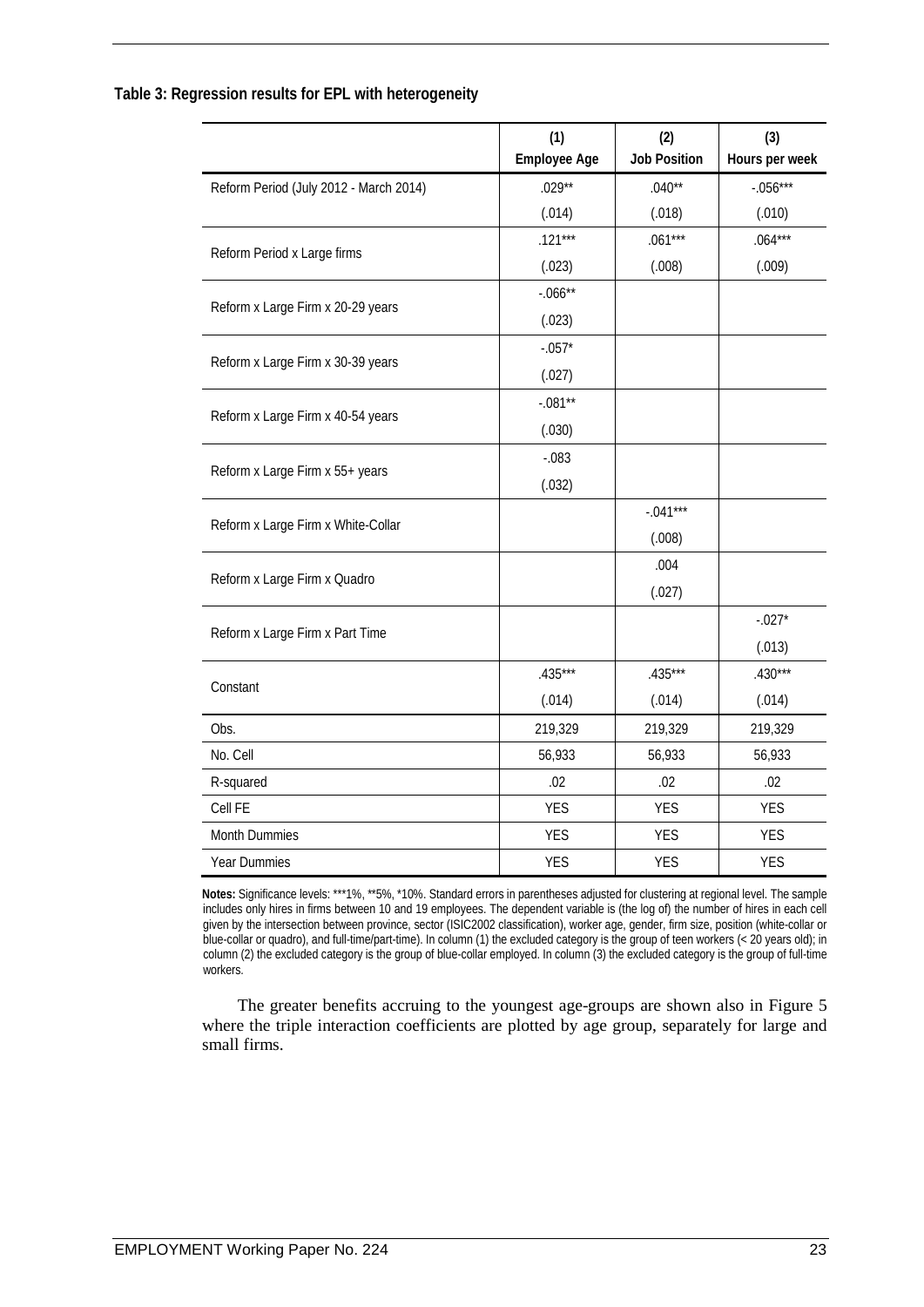

**Note:** The graph refers to permanent hires by firm size. Each dot represents the average number of hires by age class.

Column 2 of Table 3 looks at the impact of the policy across different positions, bluecollars (the excluded category), white-collars, and *quadro*. Results shows a larger positive impact of reform for blue-collars workers. Column 3 shows the heterogeneous effect across full-time and part-time jobs. The coefficient of the triple interaction suggests that the *Fornero reform* has mainly affected full-time jobs. Finally, there is no evidence of a differential impact of the reform across men and women.

Overall, the results support the view that the reform favoured the hiring of relatively disadvantaged workers, namely young blue collar workers employed in full-time jobs.

### **5.4 Results: Impact of the Youth Guarantee**

Table 4 shows the impact of the Youth Guarantee obtained using a similar approach as above although this time the key distinction used to identify the 'before and after' effect is age. As before, a difference-in-difference regression was estimated. The dependent variable is the (log of the) number of hires recorded each month between January 2012 and December 2014. The impact of the Youth Guarantee is measured by comparing the number of hires of workers aged 25-29 with the number of hires of workers aged 30-34 before and after the implementation of the Youth Guarantee in May 2014; the effect measured for different types of contract is, as before, highlighted in bold in the table.

The results suggest that the Youth Guarantee increased hires, albeit slightly (column (1)); the effect is statistically significant for overall hires and the size of the coefficient suggests an increase of a little under one per cent. However, separate estimation by type of contract (columns  $(2) - (4)$ ) shows that this effect is driven by one component – an increase (of the order of one and a half per cent) in temporary hires. Although all the other estimated effects are also positive, they are not statistically significant.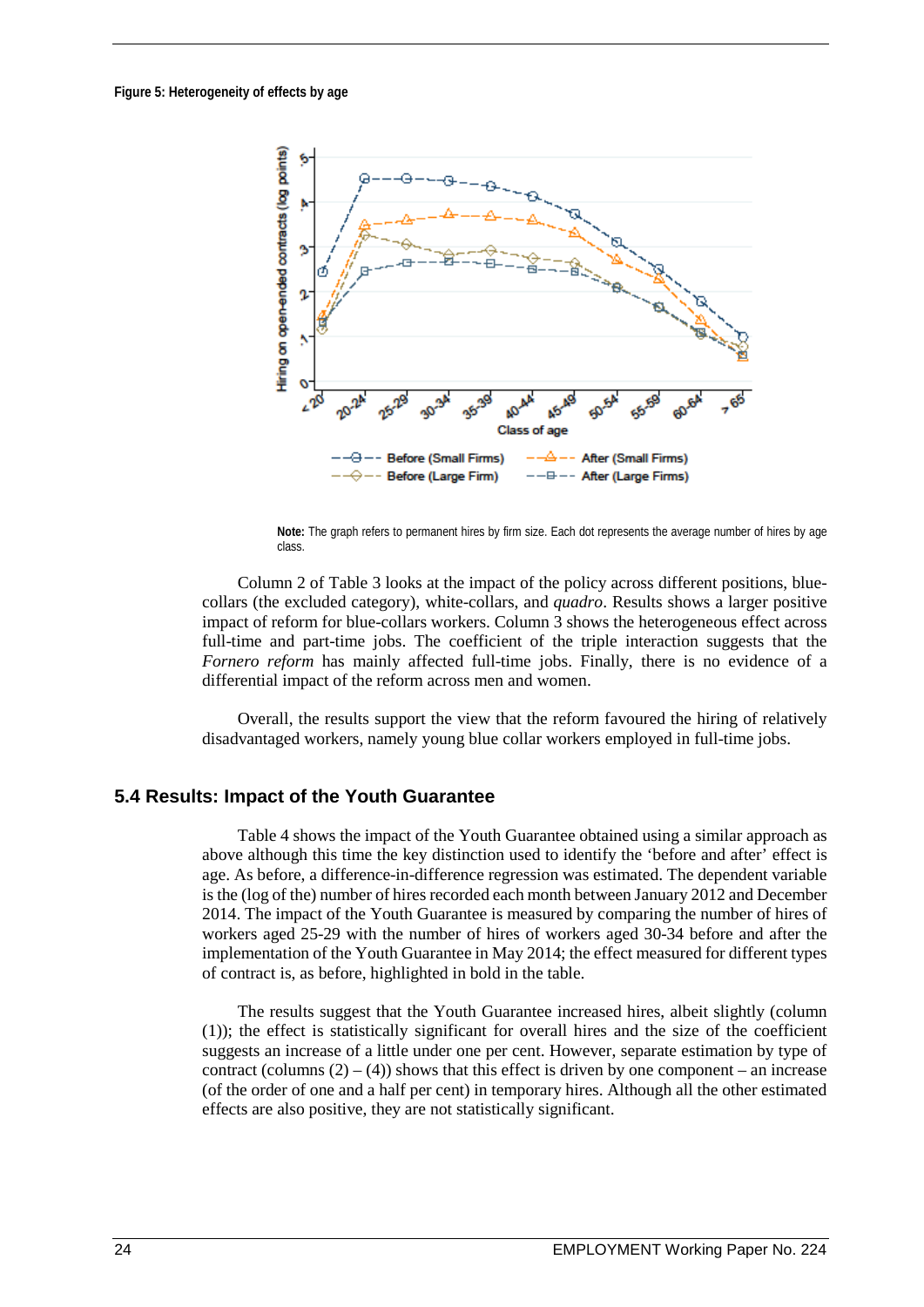#### **Table 4: Impact of the Youth Guarantee**

| <b>VARIABLES</b>         | (1)<br>All types of contracts | (2)<br>Permanent contracts | (3)<br>Apprenticeships | (4)<br>Temporary contracts |
|--------------------------|-------------------------------|----------------------------|------------------------|----------------------------|
| <b>Youth Guarantee x</b> | $.0076***$                    | .0015                      | .0195                  | $.0143***$                 |
| <b>Young Person</b>      | (.003)                        | (.003)                     | (.019)                 | (.003)                     |
| Constant                 | $.640***$                     | $.529***$                  | $.516***$              | $.768***$                  |
|                          | (.018)                        | (.020)                     | (.010)                 | (.020)                     |
| Obs.                     | 1,748,644                     | 815,050                    | 129,193                | 804,401                    |
| No. Cell                 | 264.652                       | 150,559                    | 23.016                 | 91.077                     |
| R-squared                | .024                          | .023                       | .030                   | .036                       |
| Cell FE                  | <b>YES</b>                    | <b>YES</b>                 | <b>YES</b>             | <b>YES</b>                 |
| <b>Month Dummies</b>     | <b>YES</b>                    | <b>YES</b>                 | <b>YES</b>             | <b>YES</b>                 |
| <b>Year Dummies</b>      | <b>YES</b>                    | <b>YES</b>                 | <b>YES</b>             | <b>YES</b>                 |

**Notes:** Statistical significance levels: \*\*\*1%, \*\*5%, \*10%. Standard errors in parentheses adjusted for clustering at regional level. The sample includes only hires of workers aged between 25 and 34. The dependent variable is (the log of) the number of hires in each cell given by the intersection between province, sector (ISIC2002 classification), worker age, gender, firm size, position (white-collar or blue-collar or quadro), and full-time/part-time).

> Tables 5 and 6 which report the results of separate regressions for males and females, further clarify, that the positive and statistically significant effect of the Youth Guarantee relies on its moderately strong effect (an increase of a little under two and a half per cent) on the temporary hires of young women. During 2014 at least, the guarantee seems to have had no statistically significant effect on the hires of young men.

#### **Table 5: Impact of the Youth Guarantee, Males**

| <b><i>VARIABLES</i></b>  | (1)<br>All type of<br>contracts | (2)<br>Open ended contracts | (3)<br>Apprenticeships | (4)<br>Temporary contracts |
|--------------------------|---------------------------------|-----------------------------|------------------------|----------------------------|
| <b>Youth Guarantee x</b> | .0026                           | $-0.0006$                   | .0155                  | .0058                      |
| <b>Young Person</b>      | (.0028)                         | (.0035)                     | (.0227)                | (.0046)                    |
| Constant                 | $.702***$                       | $.601***$                   | $.550***$              | $.833***$                  |
|                          | (.017)                          | (.020)                      | (.017)                 | (.020)                     |
| Obs.                     | 945,119                         | 461,360                     | 67,656                 | 416,103                    |
| No. Cell                 | 133,827                         | 77,035                      | 11,542                 | 45,250                     |
| R-squared                | .024                            | .025                        | .036                   | .033                       |
| Cell FE                  | <b>YES</b>                      | <b>YES</b>                  | <b>YES</b>             | <b>YES</b>                 |
| <b>Month Dummies</b>     | <b>YES</b>                      | <b>YES</b>                  | <b>YES</b>             | <b>YES</b>                 |
| <b>Year Dummies</b>      | <b>YES</b>                      | <b>YES</b>                  | <b>YES</b>             | <b>YES</b>                 |

**Notes:** Statistical significance levels: \*\*\*1%, \*\*5%, \*10%. Standard errors in parentheses adjusted for clustering at regional level. The sample includes only hires of workers aged between 25 and 34. The dependent variable is (the log of) the number of hires in each cell given by the intersection between province, sector (ISIC2002 classification), worker age, gender, firm size, position (white-collar or blue-collar or *quadro*), and full-time/part-time).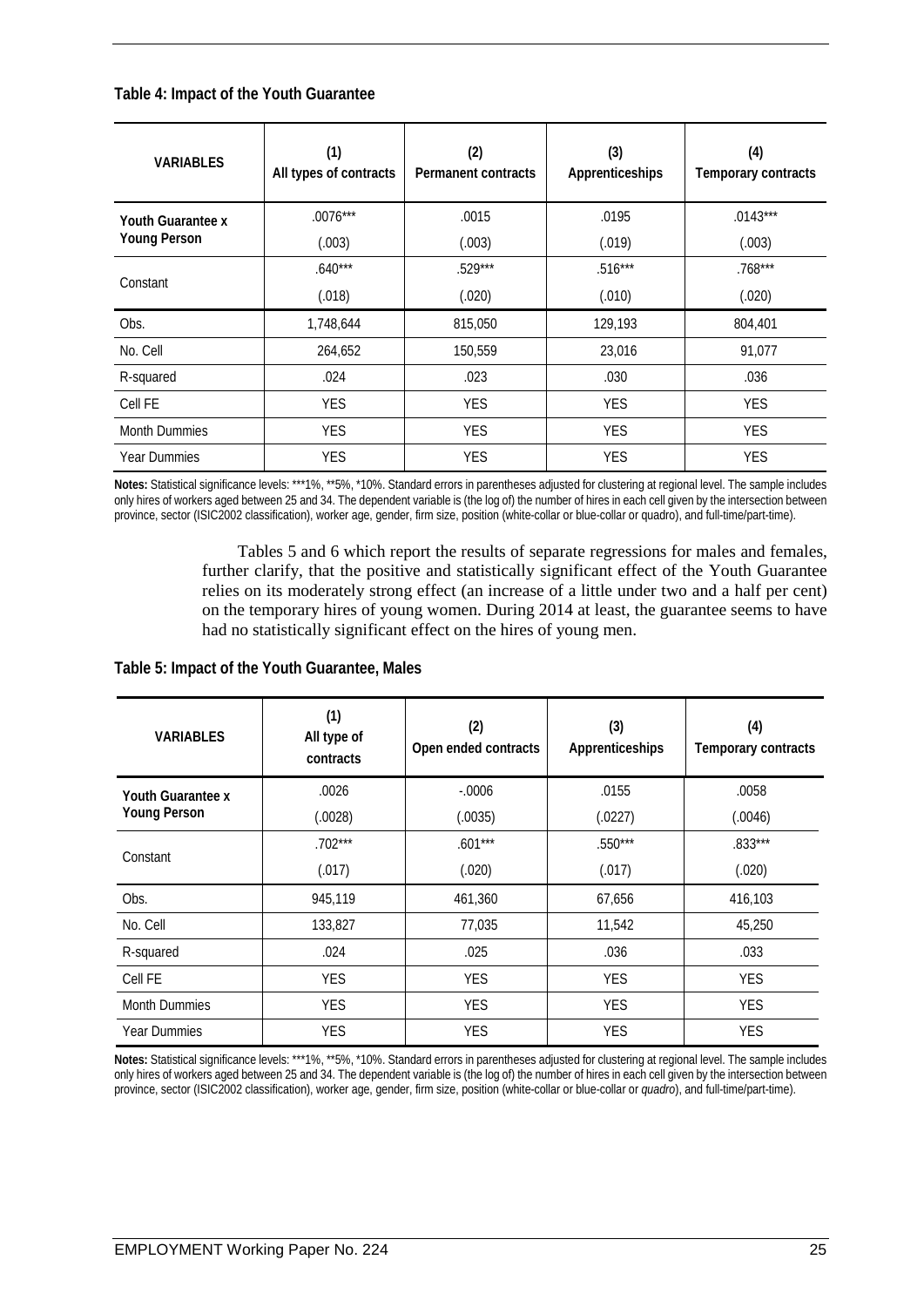| <b><i>VARIABLES</i></b> | (1)<br>All type of<br>contracts | (2)<br>Permanent contracts | (3)<br>Apprenticeships | (4)<br>Temporary contracts |
|-------------------------|---------------------------------|----------------------------|------------------------|----------------------------|
| Youth Guarantee x       | $.0134***$                      | .0046                      | .0243                  | $.0231***$                 |
| <b>Young Person</b>     | (.0041)                         | (.0053)                    | (.0166)                | (.0047)                    |
| Constant                | $.567***$                       | $.435***$                  | $.479***$              | $.699***$                  |
|                         | (.019)                          | (.020)                     | (.017)                 | (.020)                     |
| Obs.                    | 803,525                         | 353,690                    | 61,537                 | 388,298                    |
| No. Cell                | 130,825                         | 73,524                     | 11,474                 | 45,827                     |
| R-squared               | .025                            | .022                       | .025                   | .043                       |
| Cell FE                 | <b>YES</b>                      | <b>YES</b>                 | <b>YES</b>             | <b>YES</b>                 |
| <b>Month Dummies</b>    | <b>YES</b>                      | <b>YES</b>                 | <b>YES</b>             | <b>YES</b>                 |
| <b>Year Dummies</b>     | <b>YES</b>                      | <b>YES</b>                 | <b>YES</b>             | <b>YES</b>                 |

**Table 6: Impact of the Youth Guarantee, Females**

**Notes:** Statistical significance levels: \*\*\*1%, \*\*5%, \*10%. Standard errors in parentheses adjusted for clustering at regional level. The sample includes only hires of workers aged between 25 and 34. The dependent variable is (the log of) the number of hires in each cell given by the intersection between province, sector (ISIC2002 classification), worker age, gender, firm size, position (white-collar or blue-collar or *quadro*), and full-time/part-time).

## **5.5 Results: complementarities between EPL reform and the Youth Guarantee**

In order to evaluate the joint effects of the Fornero reform and the Youth Guarantee a model is estimated restricting the before/after comparison to comparing before the Fornero reform (pre July 2012) with the period after the implementation of the Youth Guarantee (from May 2014). The sample is also restricted to ages 25-34 and firms with between 10 and 19 employees (table 7). In the first place, the results confirm what went before although, given the smaller sample size, the effects are not as precise as above. Thus, for example, the effect of the Fornero reform in increasing hires (of youngish workers aged between 25 and 34) on permanent contracts was an increase of around 7 per cent (or 5 per cent considering all contracts).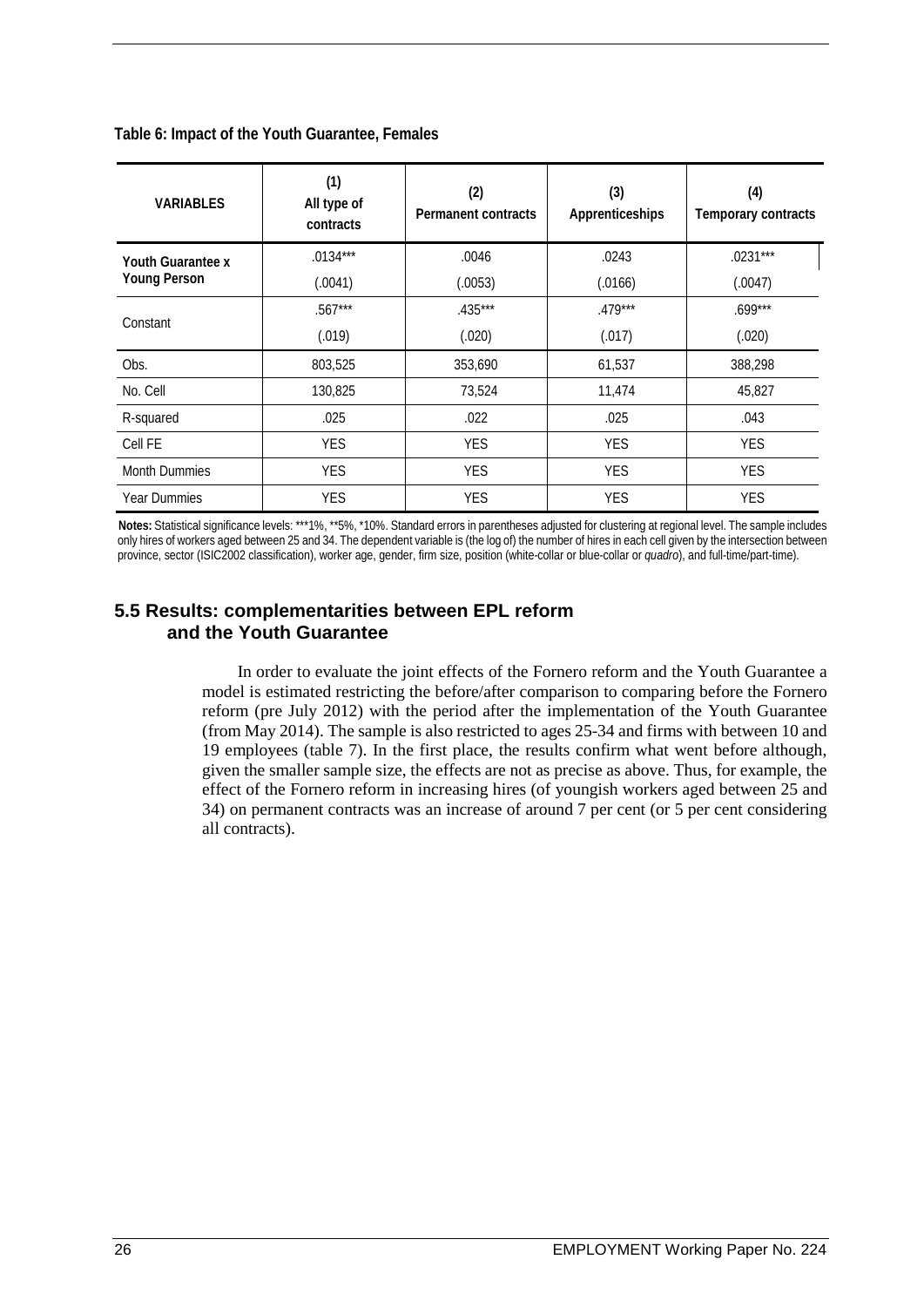**Table 7: Joint effect of the Fornero Reform and of the Youth Guarantee**

| <b>VARIABLES</b>                             | (1)<br>All type of<br>contracts | (2)<br><b>Permanent contracts</b> | (3)<br>Apprenticeships | (4)<br>Temporary contracts |
|----------------------------------------------|---------------------------------|-----------------------------------|------------------------|----------------------------|
| Post Fornero x                               | $.047**$                        | $.070***$                         | .071                   | .038                       |
| Large firms                                  | (.017)                          | (.012)                            | (.051)                 | (.023)                     |
| Youth Guarantee x                            | .0126                           | .0097                             | $-0228$                | $-.0002$                   |
| Young person                                 | (.0079)                         | (.0100)                           | (.0347)                | (.0124)                    |
| Post reforms x Young<br>person x Large firms | $-0.018$                        | $-.003$                           | $-.048$                | $-.020$                    |
|                                              | (.012)                          | (.014)                            | (.046)                 | (.015)                     |
| Constant                                     | $.480***$                       | $.428***$                         | $.399***$              | $.537***$                  |
|                                              | (.017)                          | (.021)                            | (.017)                 | (.014)                     |
| Obs.                                         | 118,708                         | 56,508                            | 8,587                  | 53,613                     |
| No. Cell                                     | 37,166                          | 20,155                            | 3,156                  | 13,855                     |
| R-squared                                    | .039                            | .033                              | .033                   | .057                       |
| Cell FE                                      | <b>YES</b>                      | <b>YES</b>                        | <b>YES</b>             | <b>YES</b>                 |
| <b>Month Dummies</b>                         | <b>YES</b>                      | <b>YES</b>                        | <b>YES</b>             | <b>YES</b>                 |
| <b>Year Dummies</b>                          | <b>YES</b>                      | <b>YES</b>                        | <b>YES</b>             | <b>YES</b>                 |

**Notes:** Statistical significance levels: \*\*\*1%, \*\*5%, \*10%. Standard errors in parentheses adjusted for clustering at regional level. The sample includes only hires of workers aged between 25 and 34 in firms with between 10 and 19 workers. The dependent variable is (the log of) the number of hires in each cell given by the intersection between province, sector (ISIC2002 classification), worker age, gender, firm size, position (white-collar or blue-collar or *quadro*), and full-time/part-time).

> The principal coefficient(s) of interest, however, is the one - indicated in bold - which estimates the effect of the interaction between the Youth Guarantee and the Fornero reform of EPL. That is, Post reforms x Young x Large firms. The simple theoretical matching model outlined above suggested that implementation of the Youth Guarantee should, inter alia, dampen the increase in hires arising from the reduction in employment protection associated with the Fornero reform. The coefficient is consistently negative<sup>[13](#page-35-0)</sup>, as predicted by our theoretical model, however, it is never statistically significant.

<span id="page-35-0"></span><sup>&</sup>lt;sup>13</sup> Very similar results were obtained when the joint impact of EPL reform and the YG was estimated for males and females separately (not reported here).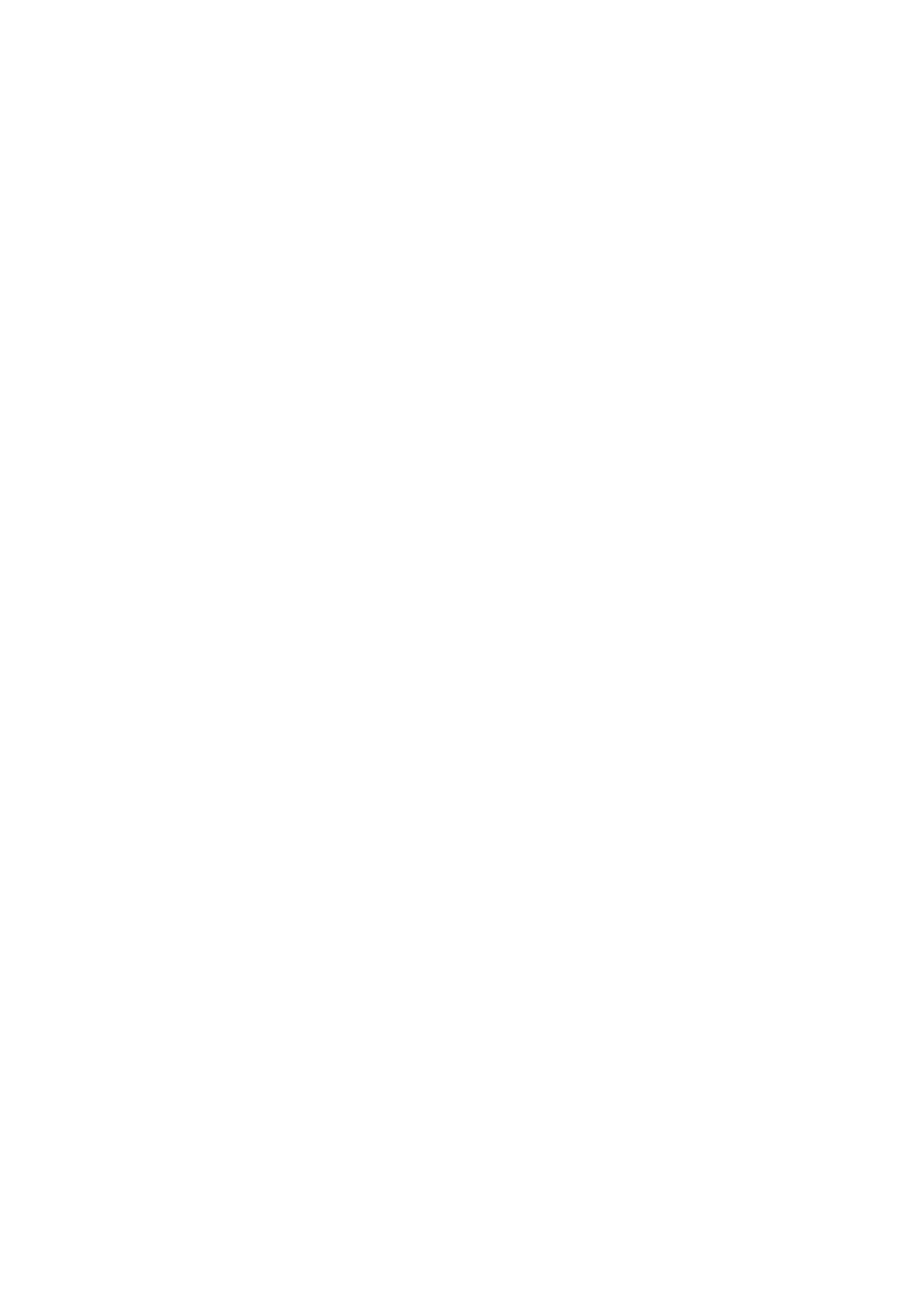## **6. Conclusions**

This paper has analysed the impact of complementarities between employment protection legislation and active labour market policy on the youth labour market. Using the example of Italy, which has undertaken major reforms in both areas in recent years, it suggests a rigorous way of examining this question appropriately in the case of substantial reforms of EPL and ALMP.

The approach adopted here allows us to be confident in the identification of causality, as opposed to simple association; looking at the difference-in-difference (and then the double difference in difference, or triple difference) permitted the identification of the causal effects on hiring of: a) the Fornero reform which reduced the strength of employment protection legislation in Italy in 2012; b) the introduction of the Youth Guarantee scheme in Italy; and, c) the interaction between them. This is achieved by the regression discontinuity design. Whilst many factors no doubt contribute to the hiring practices of firms and how these vary across time and space as well as across firm (e.g. size and sector) and individual characteristics (e.g. age and gender), it can be plausibly argued that the only difference between firms above and below 15 employees was the application of the relaxation of EPL embodied in the Fornero reform. Similarly, the Youth Guarantee affected only those under 30 and hence comparing the difference (in difference) of hiring rates of firms for those just below and just above this age threshold allows us to identify the effect of the programme (albeit the effect on the potentially treated, rather than on the treated themselves). As a consequence, the double interaction comparing the difference over time of the hiring rates of 25-29 year olds by firms with a little more than 15 workers, with the change over time of the hiring rates of 30-34 year olds by firms with a little fewer than 15 workers gives us the joint effect of the YG and EPL reforms.

As predicted by a simple matching model, the analysis found that:

- a) the relaxation of EPL in Italy did lead to an increase in hires which itself varied across age–groups – and which was largest for teenagers with an increase in monthly hiring rates of the order of 12 per cent;
- b) The increased hires arising from the reform of EPL were driven by an increase in open-ended contract hires, however it did not lead to any discernible increase in the translation of temporary (including apprenticeship) contracts into permanent ones;
- c) The introduction of the Youth Guarantee also raised hires amongst young people moderately (by around 1 per cent) although this was driven by an increase in temporary hires as opposed to open-ended contracts or apprenticeships and the effect was felt primarily amongst young women;
- d) The interaction between the YG and EPL reform tended to moderate the effects of the reduced EPL, however, although the estimated effect was consistently negative as suggested by a simple matching model, it was never statistically significant.

Both the relatively moderate impact of the YG on hiring and the lack of statistical significance of its interaction with EPL reform may, in part, be the consequence of the dates covered in our analysis<sup>14</sup>. The YG was implemented from May 2014, however, the number of young people who were recipients of some form of intervention under the programme

<span id="page-37-0"></span><sup>&</sup>lt;sup>14</sup> In addition to the relatively small sample size – compared to the larger samples used for estimating the effects of EPL and the ALMP separately, noted above.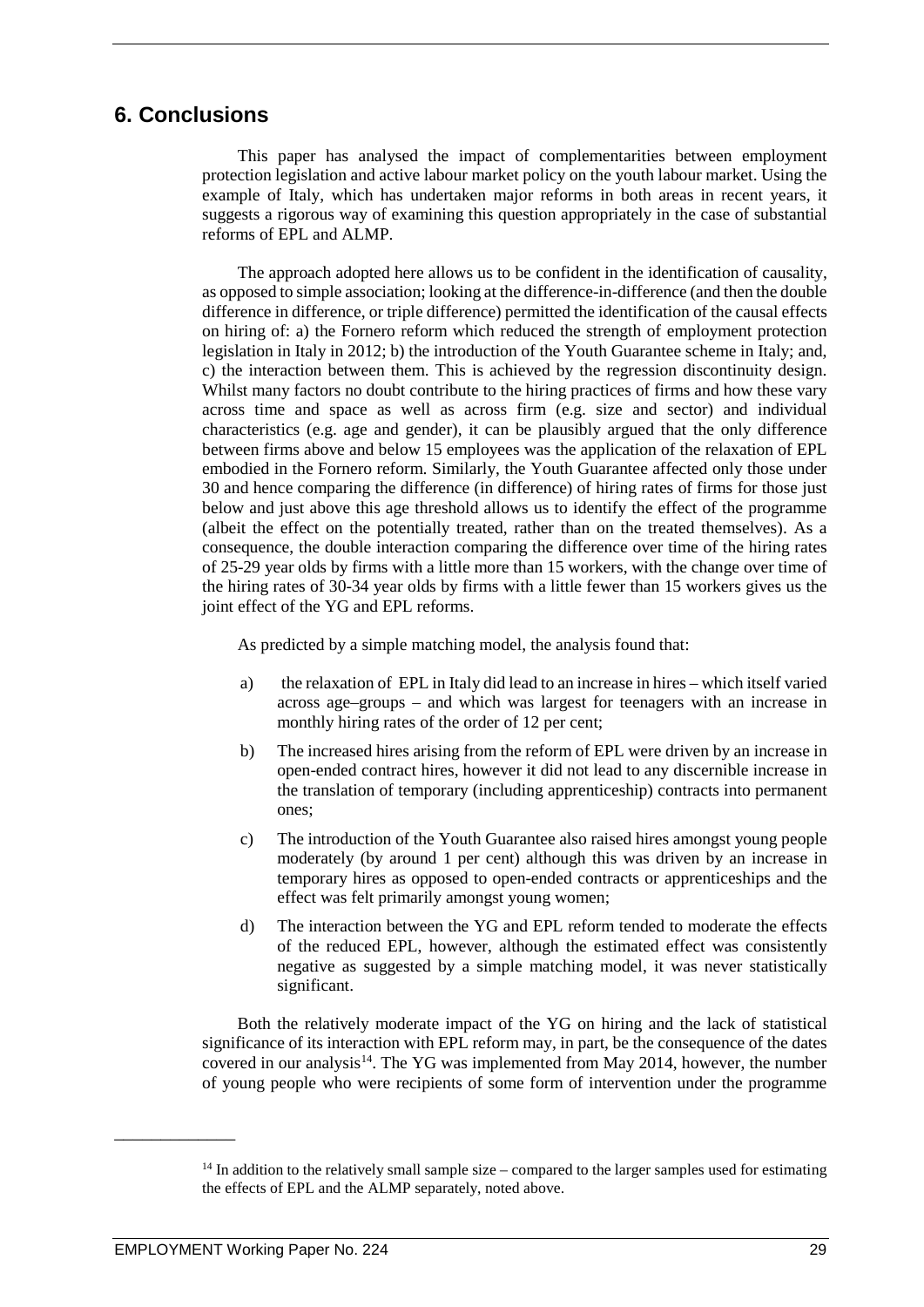only gradually increased from that date on. That is, the programme was extended over time to the whole eligible population, rather than being implemented *in plena* as from May 2014.

The analysis, due to the availability of data, was only able to look at the effects on hiring behaviour. It does not say anything about the overall effect of the relaxation of EPL on youth employment rates as a whole.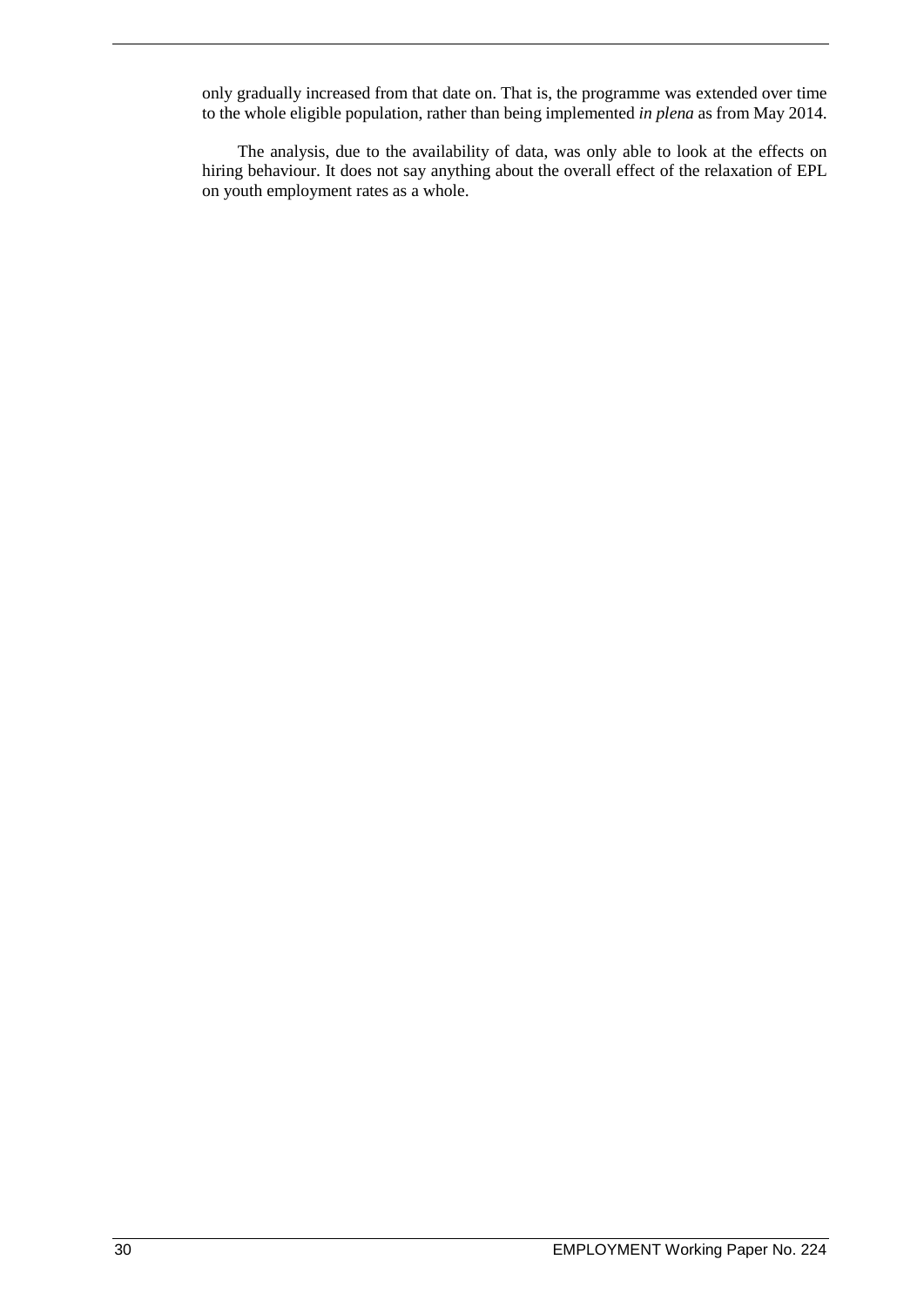## **Appendix: Proof of the proposition in equation (16)**

This appendix elucidates the theoretical model and provides a proof of the proposition in equation (16) concerning the interaction between EPL and active labour market policy.

#### **Proof:**

*Job destruction condition*:

$$
0 = rF + \overline{\varepsilon} - b + \frac{\lambda}{r + \lambda} \int_{\overline{\varepsilon}}^{\varepsilon_m} \left[ 1 - G(\varepsilon') \right] d\varepsilon' - \theta c \frac{\beta}{1 - \beta}
$$
 (9)

*Job creation condition:* 

$$
0 = \frac{\varepsilon_m - \overline{\varepsilon}}{r + \lambda} - \frac{c}{Aq(\theta)} \frac{1}{1 - \beta} - F
$$
\n(12)

Totally differentiating the job destruction condition with respect to  $\bar{\varepsilon}$  and *F*, and then with respect to  $\theta$  and *F*, we get:

$$
\frac{d\varepsilon}{dF} = -\frac{r}{1 - \frac{\lambda}{r + \lambda} \left[1 - G(\overline{\varepsilon})\right]} < 0
$$

$$
\frac{d\theta}{dF} = -\frac{r}{-c\frac{\beta}{1 - \beta}} > 0
$$

Totally differentiating the job destruction condition with respect to  $\bar{\varepsilon}$  and A, and then with respect to  $\theta$  and *A*, we get:

$$
\frac{d\overline{\mathcal{E}}}{d\mathcal{A}} = 0
$$

$$
\frac{d\theta}{d\mathcal{A}} = 0
$$

 $\overline{\phantom{a}}$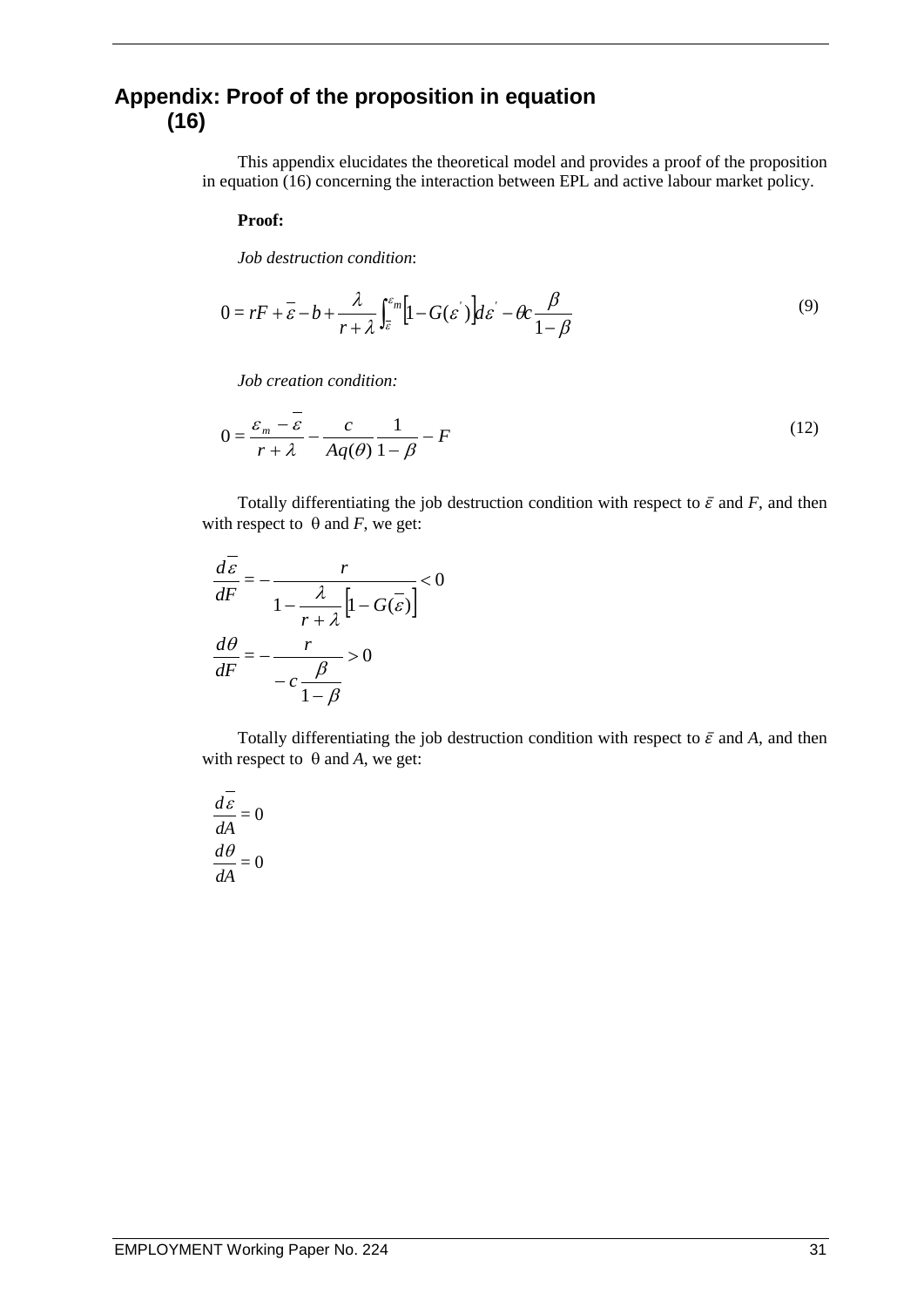Next, totally differentiating the job creation condition with respect to  $\bar{\varepsilon}$  and  $F$ ,  $\theta$  and  $F$ ,  $\bar{\varepsilon}$  and *A*, and finally with respect to  $\theta$  and *A*, we get:

$$
\frac{d\overline{\varepsilon}}{dF} = -\frac{1}{\frac{1}{r+\lambda}} < 0
$$
  

$$
\frac{d\theta}{dF} = \frac{1}{\frac{c}{A} \frac{q'(\theta)}{[q'(\theta)]^2} \frac{1}{1-\beta}} < 0
$$
  

$$
\frac{d\overline{\varepsilon}}{dA} = \frac{\frac{c}{A^2} \frac{1}{[q(\theta)]^2} \frac{1}{1-\beta}}{\frac{1}{r+\lambda}} > 0
$$
  

$$
\frac{d\theta}{dA} = -\frac{\frac{c}{A^2} \frac{1}{q(\theta)} \frac{1}{1-\beta}}{\frac{c}{A} \frac{q'(\theta)}{q'(\theta)} \frac{1}{1-\beta}} = -\frac{1}{A} \frac{q(\theta)}{q'(\theta)} > 0
$$

We are now in the position to jointly totally differentiate the job creation and job destruction conditions with respect to  $\bar{\varepsilon}$ ,  $\theta$  and *F* and then solve for  $d\bar{\varepsilon}/dF$ :

$$
0 = r dF + d\overline{\varepsilon} - \frac{\lambda}{r + \lambda} \Big[ 1 - G(\overline{\varepsilon}) \Big] d\overline{\varepsilon} - c \frac{\beta}{1 - \beta} d\theta
$$

$$
0 = -\frac{d\overline{\varepsilon}}{r + \lambda} - \frac{c}{A[q(\theta)]^2} \Big( -q'(\theta) \Big) d\theta \frac{1}{1 - \beta} - dF
$$

Dividing both equations by *dF*:

$$
0 = r + \frac{d\varepsilon}{dF} \left[ 1 - \frac{\lambda}{r + \lambda} \left( 1 - G(\overline{\varepsilon}) \right) \right] - c \frac{\beta}{1 - \beta} \frac{d\theta}{dF}
$$
 (\*)

$$
0 = -\frac{d\overline{\varepsilon}}{dF} \frac{1}{r + \lambda} + \frac{c}{A[q(\theta)]^2} q'(\theta) \frac{d\theta}{dF} \frac{1}{1 - \beta} - 1
$$

From the last equation we get:

$$
\frac{d\theta}{dF} = \left[1 + \frac{d\overline{\varepsilon}}{dF} \frac{1}{r + \lambda}\right] \frac{A[q(\theta)]^2}{cq'(\theta)} (1 - \beta) \tag{**}
$$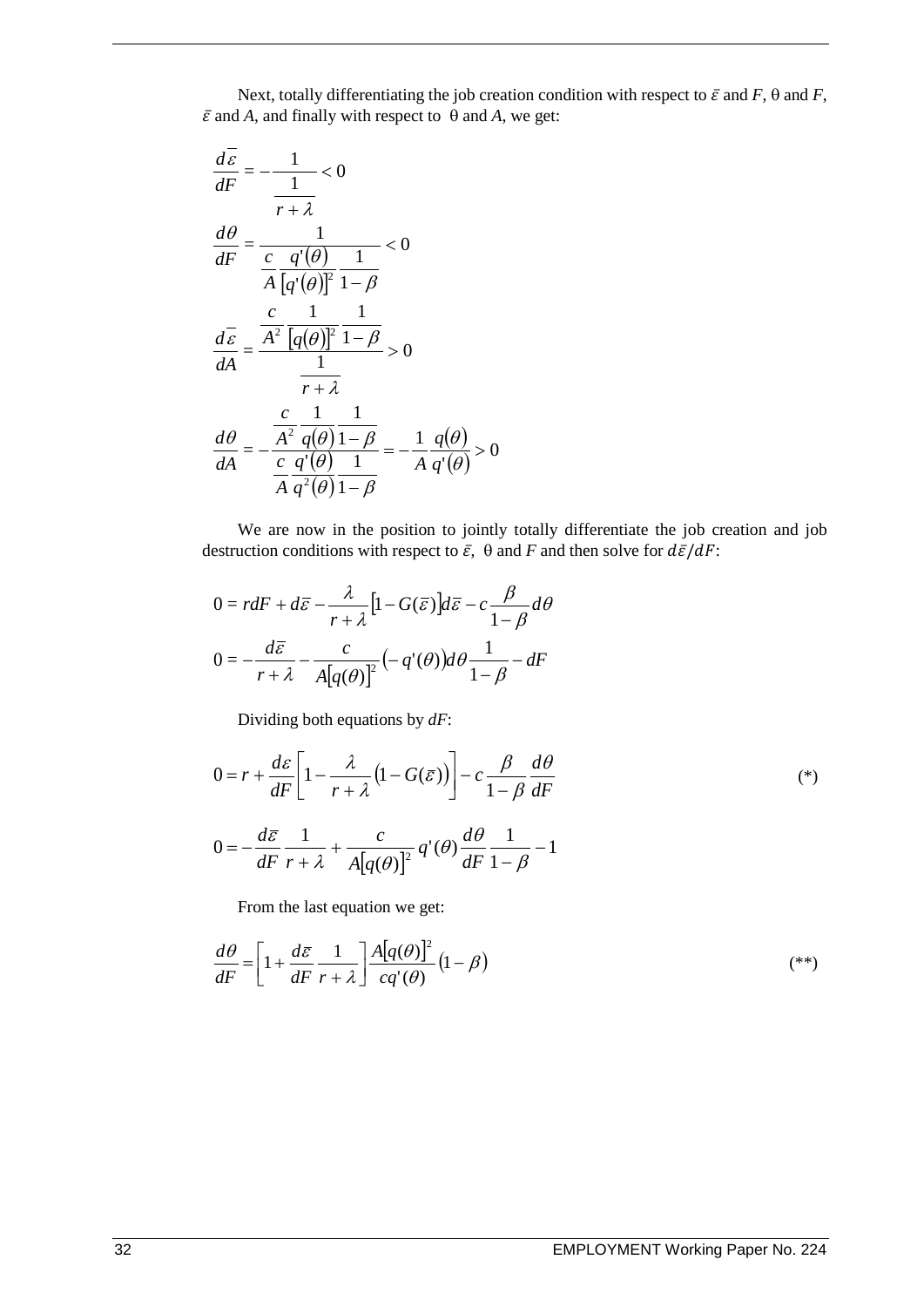We plug equation *(\*\*)* into equation *(\*)* and get:

$$
\frac{d\bar{\varepsilon}}{dF} \left[ 1 - \frac{\lambda}{r + \lambda} \left( 1 - G(\bar{\varepsilon}) \right) \right] = -r + c \frac{\beta}{1 - \beta} \left[ 1 + \frac{d\bar{\varepsilon}}{dF} \frac{1}{r + \lambda} \right] \frac{A[q(\theta)]^2}{q'(\theta)} \frac{(1 - \beta)}{c}
$$

$$
\frac{d\bar{\varepsilon}}{dF} \left[ 1 - \frac{\lambda}{r + \lambda} \left( 1 - G(\bar{\varepsilon}) \right) \right] = -r + \beta \frac{A[q(\theta)]^2}{q'(\theta)} + \frac{d\bar{\varepsilon}}{dF} \frac{\beta}{r + \lambda} \frac{A[q(\theta)]^2}{q'(\theta)}
$$

$$
\frac{d\bar{\varepsilon}}{dF} \left[ 1 - \frac{\lambda}{r + \lambda} \left( 1 - G(\bar{\varepsilon}) \right) - \frac{\beta}{r + \lambda} \frac{A[q(\theta)]^2}{q'(\theta)} \right] = -r + \frac{\beta A[q(\theta)]^2}{q'(\theta)}
$$

$$
\frac{d\overline{\varepsilon}}{dF} = \frac{-r + \frac{\beta A[q(\theta)]^2}{q'(\theta)}}{1 - \frac{\lambda}{r + \lambda} (1 - G(\overline{\varepsilon})) - \frac{\beta}{r + \lambda} \frac{A[q(\theta)]^2}{q'(\theta)}} < 0
$$

This result establishes that EPL reduces job destruction.

To derive the joint effect of *F* and *A*, recall that  $\frac{dv}{dt} > 0$ *dA*  $\frac{d\theta}{dt} > 0$  and  $\frac{d\overline{\epsilon}}{dt} > 0$ *dA*  $\frac{d\bar{\varepsilon}}{dt} > 0$ . Thus, denoting  $\frac{[q(\theta)]^2}{q'(\theta)} \equiv x < 0$ *q A q*  $\left[\frac{\theta}{\theta}\right]^2 \equiv x < 0$ , with  $\frac{dx}{dA} > 0$ *dA*  $\frac{dx}{dt} > 0$  because  $q' < 0$  and  $\frac{d\theta}{dt} > 0$ *dA*  $\frac{d\theta}{dt} > 0$ . Hence (neglecting the denominator which is always positive):

$$
\frac{d\bar{\varepsilon}}{dF dA} = \beta \left[ 1 - \frac{\lambda}{r + \lambda} \left( 1 - G(\bar{\varepsilon}) \right) - \frac{\beta}{r + \lambda} x \right] dx / dA - \left( -\frac{\beta}{r + \lambda} + \frac{\lambda}{r + \lambda} \left( 1 - G(\bar{\varepsilon}) \right) \frac{d\bar{\varepsilon}}{dA} \right) (\beta
$$
\n
$$
\frac{d\bar{\varepsilon}}{dF dA} = \beta \left[ 1 - \frac{\lambda}{r + \lambda} \left( 1 - G(\bar{\varepsilon}) \right) - \frac{\beta}{r + \lambda} x + \frac{\beta}{r + \lambda} x + \frac{r}{r + \lambda} \right] dx / dA - \frac{\lambda}{r + \lambda} (\beta x - r) G(\bar{\varepsilon})
$$
\n
$$
\frac{d\bar{\varepsilon}}{dF dA} = \beta \left[ 1 - \frac{\lambda \left( 1 - G(\bar{\varepsilon}) \right) + r}{r + \lambda} \right] dx / dA - \frac{\lambda}{r + \lambda} (\beta x - r) G(\bar{\varepsilon}) \frac{d\bar{\varepsilon}}{dA} dx / dA > 0
$$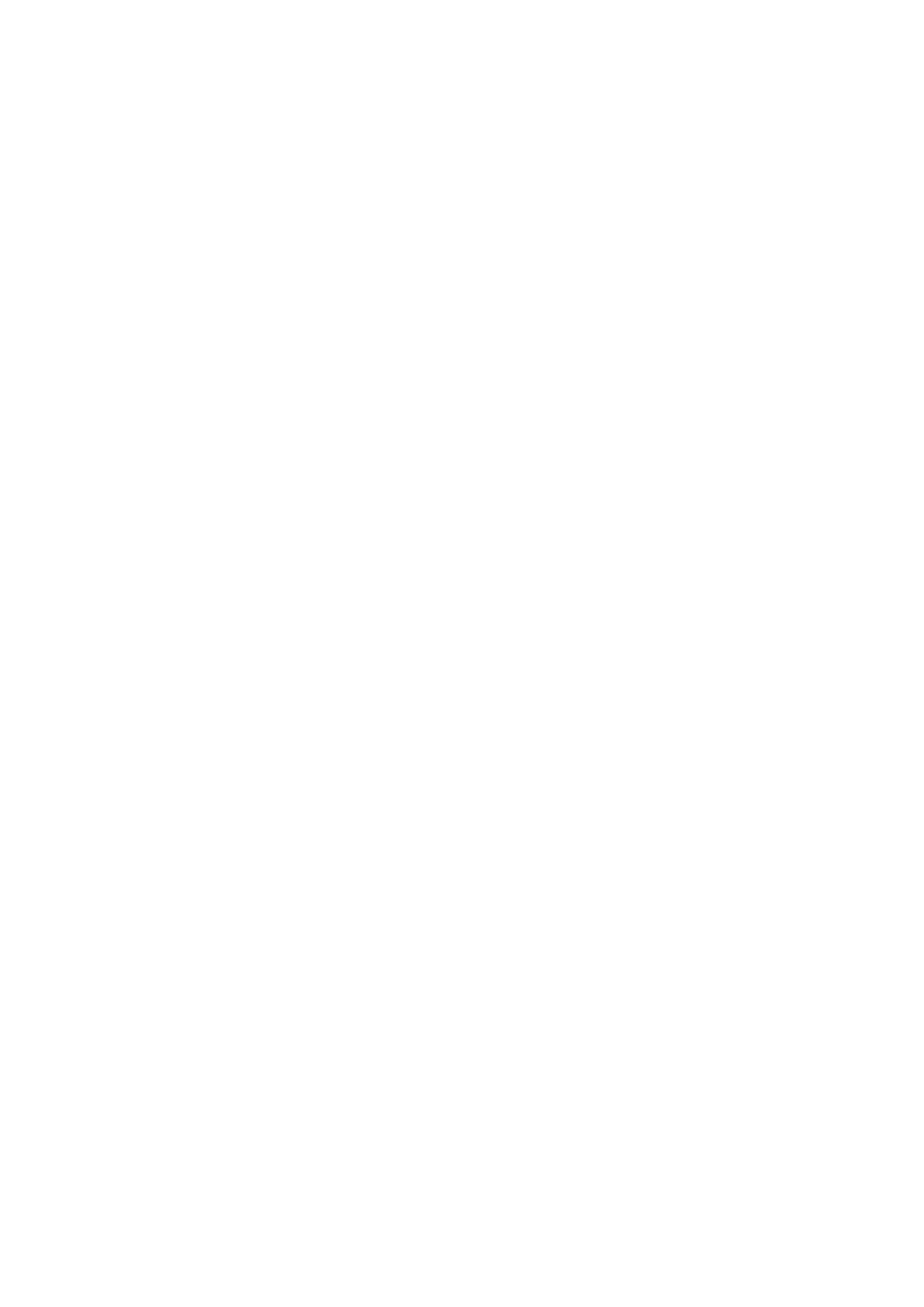## **References**

- Acemoglu, D.; Angrist, J. D. 2001. Consequences of employment protection? The case of the Americans with Disabilities Act. *Journal of Political Economy*, 109(5), 915-957.
- Autor, D. H. 2003. Outsourcing at will: The contribution of unjust dismissal doctrine to the growth of employment outsourcing. *Journal of labor economics*, 21(1), 1-42.
- \_\_\_.; William, K. R.; D., K. A. 2007. Does employment protection reduce productivity? Evidence from US states. *The Economic Journal*, 117(521), 189-217.
- Bassanini, A.; Duval, R. 2006. "The determinants of unemployment across OECD countries: Reassessing the role of policies and institutions", *OECD Economic Studies*, 42(1), 7– 86.
- —; —. 2009. "Unemployment, institutions and reform complementarities: Re-assessing the aggregate evidence for OECD countries", *Oxford Review of Economic Policy*, 25(1), 40–59.
- Bauer, T. K.; Bender, S.; Bonin, H. 2007. Dismissal protection and worker flows in small establishments. *Economica*, 74(296), 804-821.
- Bauernschuster, S. 2009. *Relaxed dismissal protection: Effects on the hiring and firing behaviour of small firms,* Jena Economic Research Papers No. 2009/015.
- Bentolila, S.; Bertola, G. 1990. Firing costs and labour demand: how bad is eurosclerosis? *The Review of Economic Studies*, 57(3), 381-402.
- Berg. J.; Kucera, D. 2008. "Labour institutions in the developing world: Historical and theoretical perspectives", in J. Berg and D. Kucera (eds): *In defence of labour market institutions: Cultivating justice in the developing world* (Basingstoke, Palgrave Macmillan).
- Bertola, G.; Blau, F. D.; Kahn, L. M. 2007. Labor market institutions and demographic employment patterns. *Journal of Population Economics,* 20(4), 833-867.
- \_\_\_; Rogerson, R. 1997. Institutions and labor reallocation. *European Economic Review*, 41(6), 1147-1171.
- Blanchard, O.; Portugal, P. 2001. What hides behind an unemployment rate: comparing Portuguese and US labor markets. *American Economic Review*, 91(1), 187-207.
- Boeri, T*.* 2010. "Institutional reforms and dualism in European labor markets", in O. Ashenfelter and D. Card (eds): *Handbook of Labor Economics* (Amsterdam: Elsevier), pp. 1173–1236.
- \_\_\_; Conde-Ruiz, J. I.; Galasso, V. 2012. The political economy of flexicurity. *Journal of the European Economic Association*, 10(4), 684-715.
- \_\_\_; Jimeno, J. F. 2005. The effects of employment protection: Learning from variable enforcement. *European Economic Review*, 49(8), 2057-2077.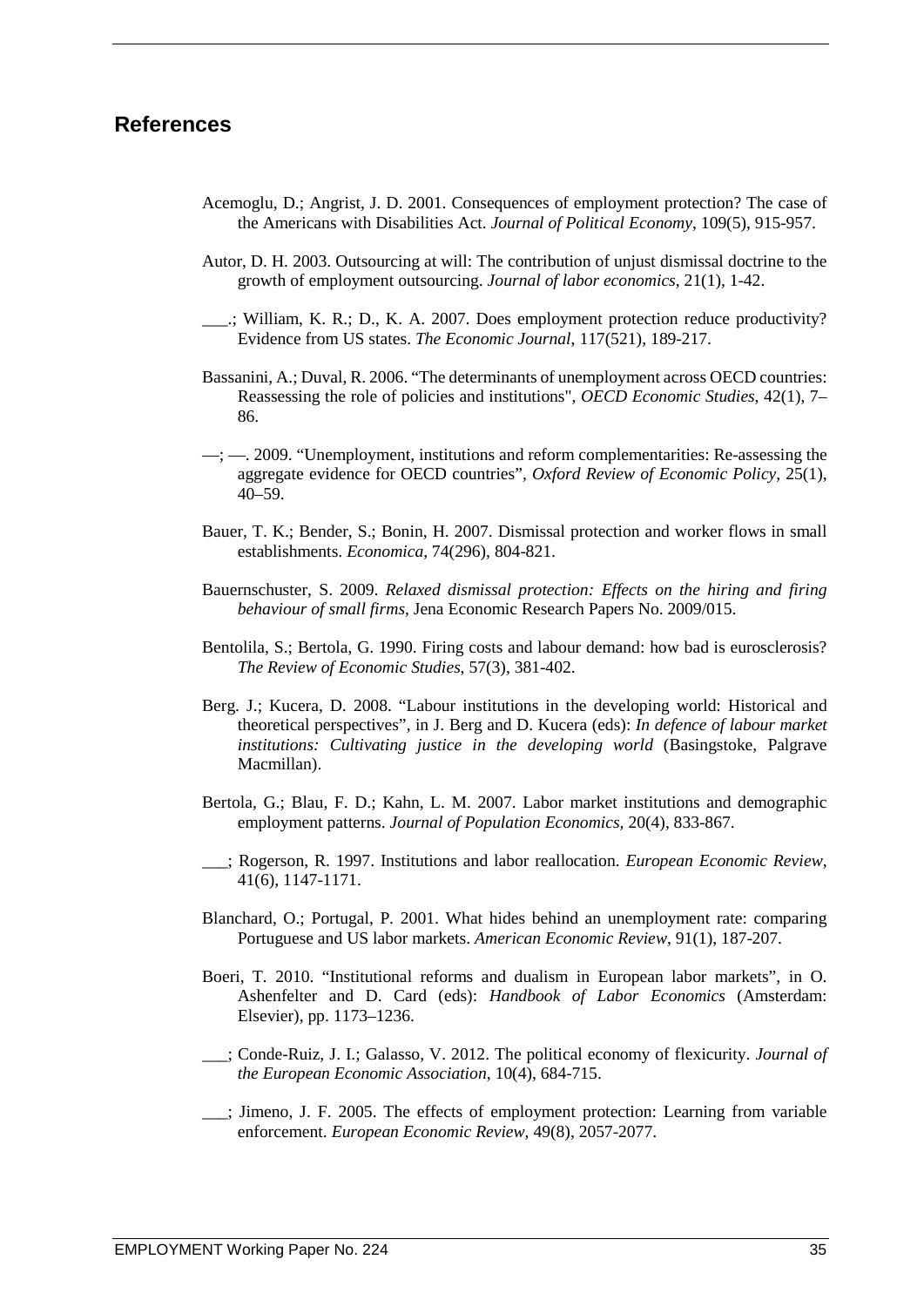- \_\_\_; Van Ours, J. 2013. *The economics of imperfect labor markets*. 2nd edn. Princeton University Press.
- Boockmann, B. 2010. "The combined employment effects of minimum wages and labor market regulation: A meta-analysis", *Applied Economic Quarterly*, 56, 167–188.
- Bördős, K.; Csillag, M.; O'Higgins, N.; Scharle, A. 2017. "Active labour market programmes: The role of wage subsidies", in N. O'Higgins: *Rising to the youth employment challenge: New evidence on key policy issues* (Geneva, ILO), pp. 47–86.
- Card, D., Kluve, J., and Weber, A. 2010. Active labour market policy evaluations: A meta‐ analysis. *The Economic Journal*, 120(548), pp F452-F477.
- $\rightarrow$ ;  $\rightarrow$ ;  $\rightarrow$  forthcoming. "What works? A meta analysis of recent active labor market program evaluations*"*, *Journal of the European Economic Association*, [https://doi.org/10.1093/jeea/jvx028.](https://doi.org/10.1093/jeea/jvx028)
- Chéron, A.; Hairault, J. O.; Langot, F. 2011. Age‐Dependent Employment Protection. *The Economic Journal*, 121(557), 1477-1504.
- Cingano, F.; Leonardi, M.; Messina, J.; Pica, G. 2016. Employment protection legislation, capital investment and access to credit: evidence from Italy. *The Economic Journal*, 126(595), 1798-1822.
- Clark, K. B., and Summers, L. H. (1982). "The dynamics of youth unemployment", *i*n R. B. Freeman and D. A. Wise (ed.s), *The youth labor market problem: Its nature, causes, and consequences*, 199-234. (Chicago, University of Chicago Press).
- de Serres, A.; Murtin, F.; de la Maisonneuve, C. 2012. Policies to facilitate the return to work, *Comparative Economic Studies*, Vol. 54, No. 1, pp. 5–42.
- Freshfields Bruckhaus Deringer. 2014. *The labour market reform, what has changed? What is it going to change?* Information sheet. Available at: [http://www.freshfields.com/uploadedFiles/Locations/Global/EPB\\_Webinars/MKTS\\_](http://www.freshfields.com/uploadedFiles/Locations/Global/EPB_Webinars/MKTS_Brussels_Italian%20Labour%20Reform_AW.pdf) [Brussels\\_Italian%20Labour%20Reform\\_AW.pdf](http://www.freshfields.com/uploadedFiles/Locations/Global/EPB_Webinars/MKTS_Brussels_Italian%20Labour%20Reform_AW.pdf)
- Hopenhayn, H.; Rogerson, R. 1993. Job turnover and policy evaluation: A general equilibrium analysis. *Journal of Political Economy*, 101(5), 915-938.
- Ingino, F.; Pica, G. 2016. *Employment protection legislation and hires: an empirical evaluation using monthly data*. Mimeo, University of Salerno.
- International Labour Office (ILO). 2017. *Global employment trends for youth 2017: Paths to a better working future.* (Geneva).
- Jimeno-Serrano, J. F.; Rodriguez-Palenzuela, D. 2002. *Youth unemployment in the OECD: Demographic shifts, labour market institutions, and macroeconomic shocks*, Working Paper No. 155 (Brussels, European Central Bank).
- Kluve, J.; Puerto, S.; Robalino, D.; Romero, J.M.; Rother, F.; Stöterau, J.; Weidenkaff, F.; Witte, M. 2017. *Interventions to improve the labour market outcomes of youth: A systematic review of training, entrepreneurship promotion, employment services, mentoring, and subsidized employment interventions* (Oslo, Campbell Collaboration).
- Kugler, A.; Pica, G. 2008. Effects of employment protection on worker and job flows: Evidence from the 1990 Italian reform. *Labour Economics*, 15(1), 78-95.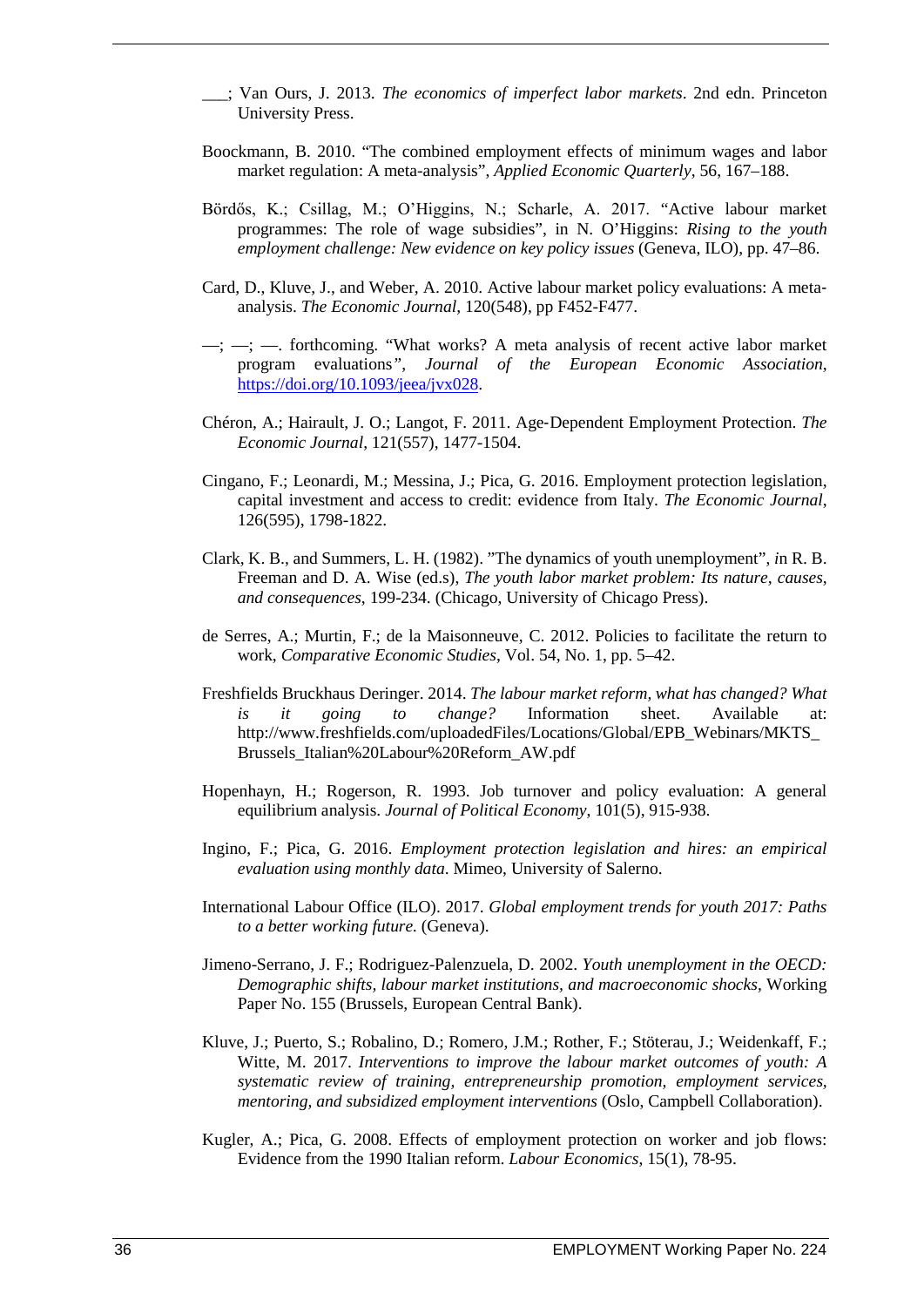- Leonardi, M.; Pica, G. 2013. Who pays for it? The heterogeneous wage effects of employment protection legislation. *The Economic Journal*, 123(573), 1236-1278.
- Marinescu, I. 2009. Job security legislation and job duration: Evidence from the United Kingdom. *Journal of Labor Economics*, 27(3), 465-486.
- Martins, P. S. 2009. Dismissals for cause: The difference that just eight paragraphs can make. *Journal of Labor Economics*, 27(2), 257-279.
- Mortensen, D. T.; Pissarides, C. A. 1994. Job creation and job destruction in the theory of unemployment. *The Review of Economic Studies*, 61(3), 397-415.
- Neumark, D.; Wascher, W. 2004. "Minimum wages, labor market institutions, and youth employment: A cross-national analysis", in *Industrial and Labor Relations Review*, 57(2), 223–46.
- O'Higgins, N. 2017. *Rising to the youth employment challenge: New evidence on key policy issues* (Geneva, ILO).
- \_\_\_; Moscariello, V. 2017. *Minimum wages and youth employment: A meta-analysis*, Employment Working Paper No. 223 (Geneva, ILO).
- Organisation for Economic Co-operation and Development (OECD). 2007. *Going for growth* (Paris).
- Rice, P. G. 1986. Juvenile unemployment, relative wages and social security in Great Britain. *The Economic Journal*, 96(382), 352-374.
- Schivardi, F.; Torrini, R. 2008. Identifying the effects of firing restrictions through sizecontingent differences in regulation*. Labour Economics*, 15(3), 482-511.
- Skedinger, P. 2010*. Employment protection legislation: Evolution, effects, winners and losers*, (Cheltenham, Edward Elgar).